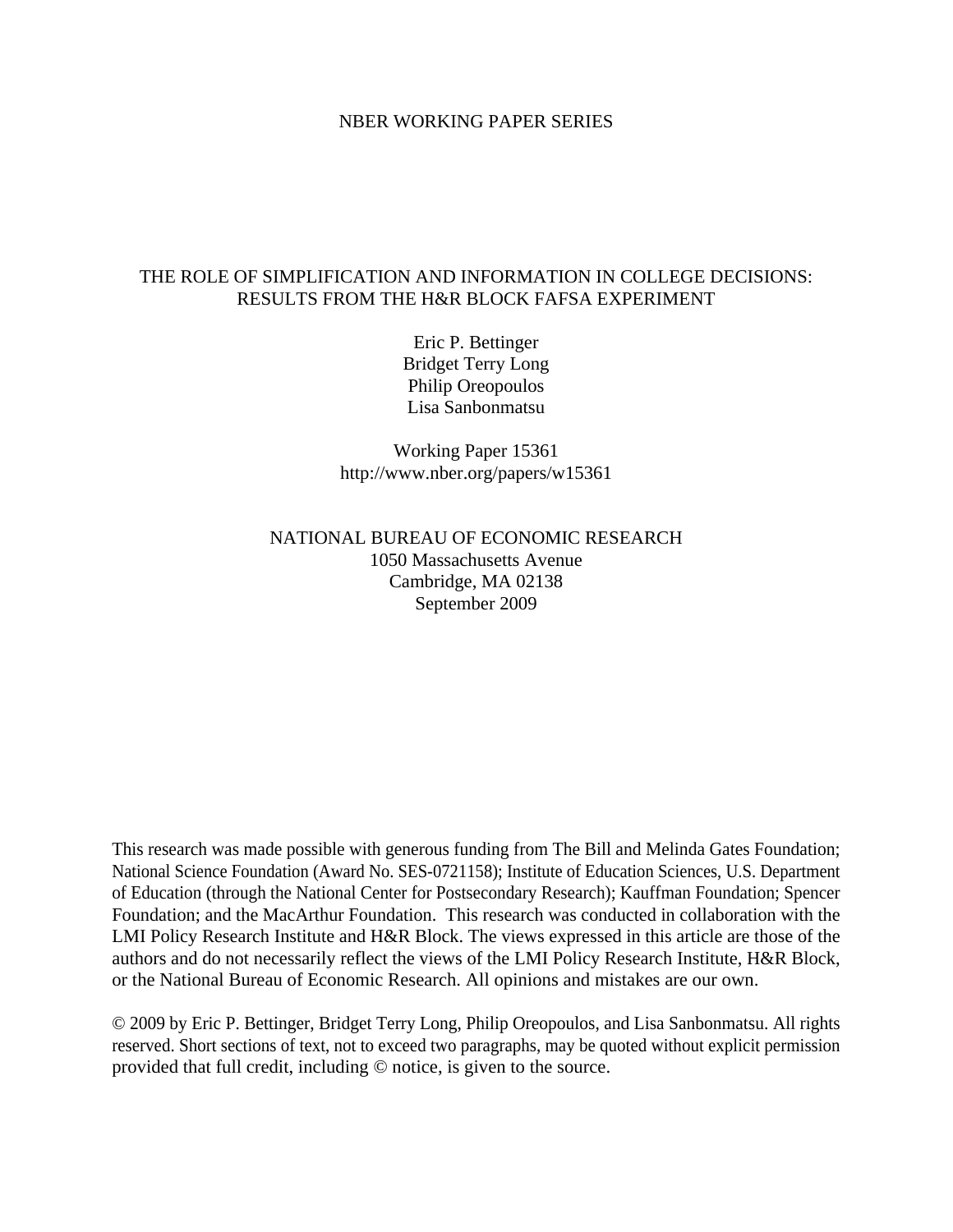The Role of Simplification and Information in College Decisions: Results from the H&R Block FAFSA Experiment Eric P. Bettinger, Bridget Terry Long, Philip Oreopoulos, and Lisa Sanbonmatsu NBER Working Paper No. 15361 September 2009 JEL No. H2,I2,J24

# **ABSTRACT**

Growing concerns about low awareness and take-up rates for government support programs like college financial aid have spurred calls to simplify the application process and enhance visibility. This project examines the effects of two experimental treatments designed to test of the importance of simplification and information using a random assignment research design. H&R Block tax professionals helped low- to moderate-income families complete the FAFSA, the federal application for financial aid. Families were then given an estimate of their eligibility for government aid as well as information about local postsecondary options. A second randomly-chosen group of individuals received only personalized aid eligibility information but did not receive help completing the FAFSA. Comparing the outcomes of participants in the treatment groups to a control group using multiple sources of administrative data, the analysis suggests that individuals who received assistance with the FAFSA and information about aid were substantially more likely to submit the aid application, enroll in college the following fall, and receive more financial aid. These results suggest that simplification and providing information could be effective ways to improve college access. However, only providing aid eligibility information without also giving assistance with the form had no significant effect on FAFSA submission rates.

Eric P. Bettinger Stanford School of Education CERAS 522, 520 Galvez Mall Stanford, CA 94305 and NBER ebettinger@stanford.edu

Bridget Terry Long Harvard University Graduate School of Education Gutman Library 465 6 Appian Way Cambridge, MA 02138 and NBER longbr@gse.harvard.edu

Philip Oreopoulos Department of Economics University of Toronto 150 St. George Street Toronto, Ontario M5S 3G7 CANADA and NBER philip.oreopoulos@utoronto.ca

Lisa Sanbonmatsu NBER 1050 Massachusetts Avenue, 3rd Floor Cambridge, MA 02138 lsanbonm@nber.org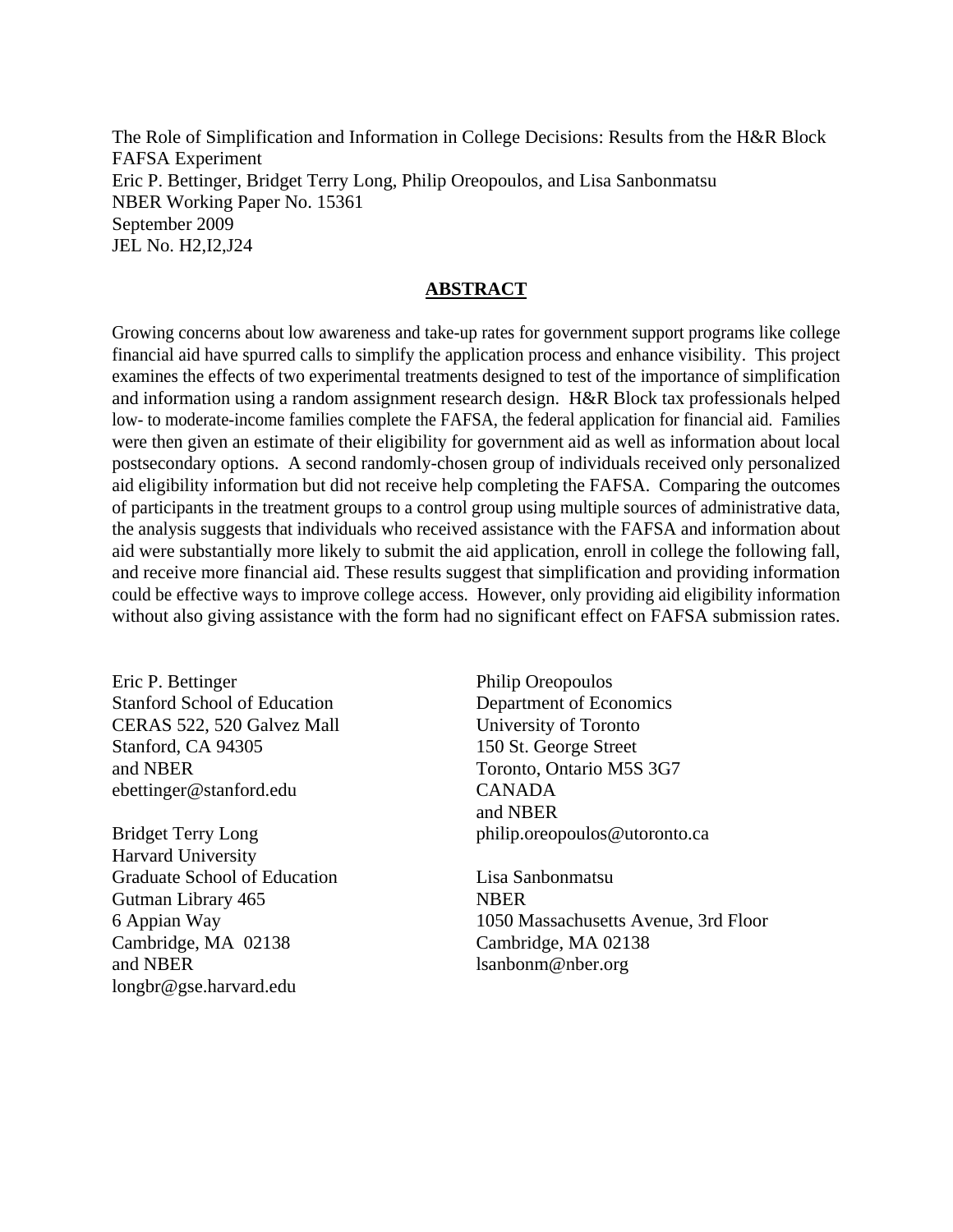#### **I. INTRODUCTION**

 $\overline{a}$ 

Higher education can help individuals attain social and economic success; however, decades of federal and state financial aid policies have not closed the gap between high- and low-income students' college attendance rates. Two likely contributing factors are the lack of accurate information about higher education costs and low awareness of the availability of financial aid. High school students, particularly from low-income backgrounds, have very little understanding of actual college tuition levels, financial aid opportunities, and how to navigate the admissions and financial aid application processes (Ikenberry and Hartle 1998; Horn, Chen, and Chapman, 2003; Kane and Avery 2004). Additionally, the complexity of the financial aid application confuses and deters students (ACSFA 2001, 2005). To determine eligibility, students and their families must fill out an eight-page, detailed application called the Free Application for Federal Student Aid (FAFSA), which has over 100 questions.<sup>1</sup> King (2004) estimates that 850,000 college students who were eligible for federal grant aid in 2000 did not complete the forms necessary to receive their benefits, and based on this and other research, in 2006, the Federal Commission on the Future of Higher Education concluded that many students "don't enter college because of inadequate information and rising costs, combined with a confusing financial aid system" (p. vii).

As studies of other benefit programs have demonstrated (e.g., Currie 2004), a program's mere existence does not ensure take-up for everyone eligible and interested. Seemingly small differences in sign-up procedures and marketing can lead to large differences in participation. For example, corporate savings plans that make participation the default while requiring employees to take action to opt-out have dramatically higher participation rates than plans that require employees to deliberately opt-in if they want to participate (Beshears *et. al.* 2006a). Reducing the number of necessary decisions for sign-up also increases participation (Beshears *et. al.* 2006b) as does simplifying the amount of information given to individuals to help them make sign-up decisions (Hastings and Weinstein 2008). In the case of college financial aid, award programs that are easier to

<sup>&</sup>lt;sup>1</sup> The FAFSA also serves as the basis to award most state and institutional need-based aid, and so it is a critical gatekeeper to most financial aid.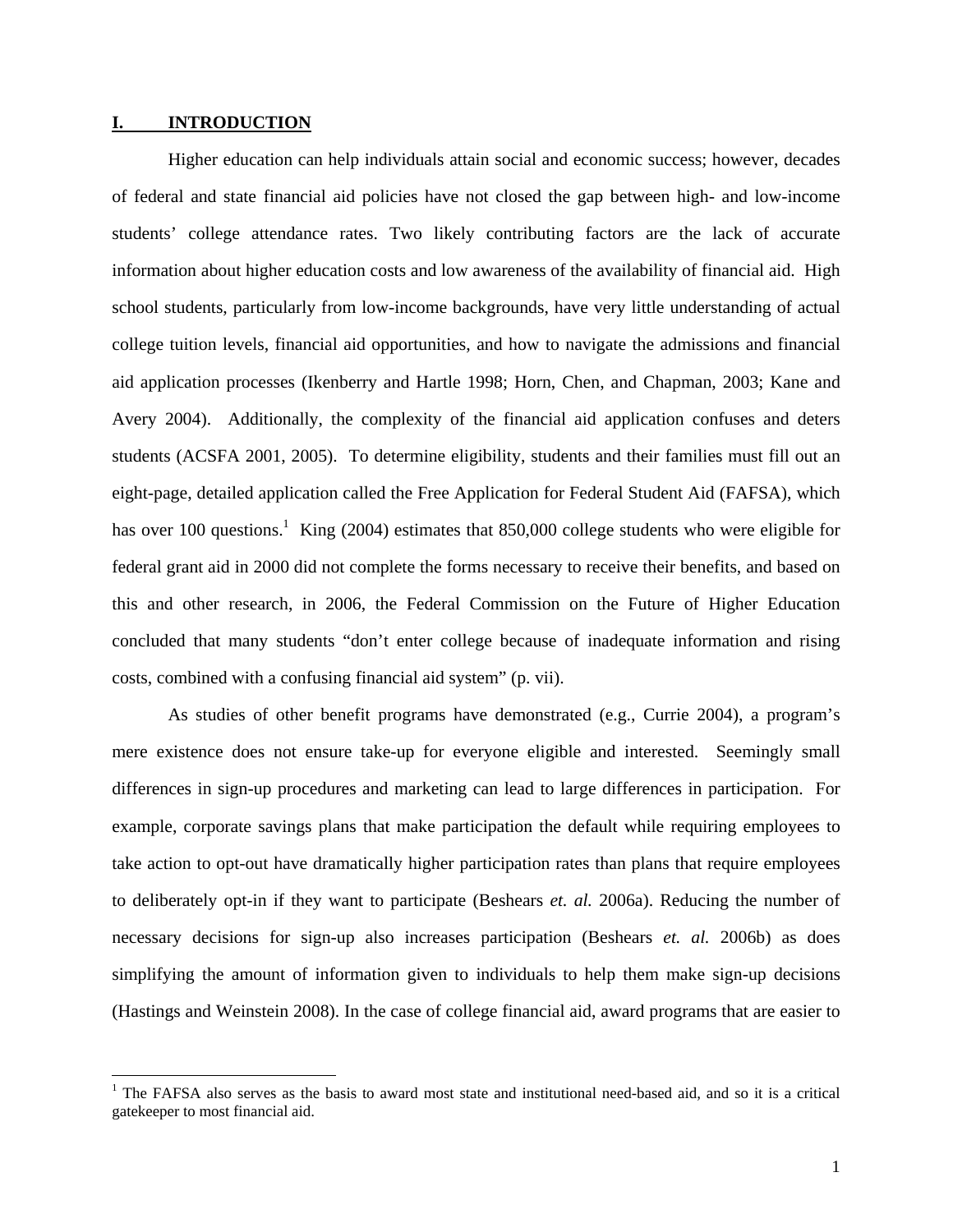understand, simpler to apply for, and well-publicized also show larger effects on college enrollment and completion (Dynarski 2000, 2002; Cornwell, Mustard, and Sridhar 2006).

Concerns about the low visibility of aid programs and the complexity of the aid process have spurred calls to provide more assistance in filling out the form and to enhance the visibility of programs by educating students about the availability of financial aid.<sup>2</sup> However, there is little rigorous research on how to implement simplification efforts in a practical manner and whether such efforts would truly improve college outcomes and aid receipt.

Our paper attempts to quantify the effects of simplification and information provision by examining a randomized field experiment conducted in partnership with H&R Block, an accounting firm that provides tax preparation assistance.<sup>3</sup> The experiment focused on low- and moderate-income families where at least one member was between the ages of 17 and 30 and did not have an undergraduate degree. After families completed their tax returns and consented to participate, we randomly assigned them to one of three groups. The first group received help completing the FAFSA using a streamlined process that entailed using the family's tax return to pre-populate the FAFSA and then completing the rest of the form using a brief interview protocol. As Dynarski and Scott-Clayton (2006) note, "the [basic tax return] already collects most of the key pieces of data that determine aid eligibility" (p. 4). In this first group, we also offered to submit the FAFSA for the family and provided immediate personalized aid estimates along with net tuition cost information for four nearby public colleges. The second randomly-selected group received only personalized aid eligibility estimates based on data from their tax return as well as information on the tuition costs of nearby colleges, but they did not receive help completing the FAFSA. The final set of individuals

 $2$  Previous efforts to simplify and improve aid information include the creation of the FAFSA-EZ and the FAFSA-4caster. However, in order to determine whether one can use the FAFSA-EZ, families must first answer a series of complex questions of the sort that make the regular FAFSA challenging. Moreover, the FAFSA-4caster requires a great deal of information before giving an estimate. In June 2009, the Department of Education (DOE) announced a plan to use skip logic in the online version of the FAFSA to eliminate questions that do not apply to some students as well as give students instant estimates of the Pell Grant and student loan eligibility. The DOE is also exploring ways to transfer information directly from the IRS to the online FAFSA (U.S. DOE 2009). These efforts still require families to be aware of the FAFSA and able to complete it online, preferably with high-speed internet. 3

<sup>&</sup>lt;sup>3</sup> Federal regulations prohibit any company from charging for assistance in filling out the FAFSA. In fact,  $H\&R$ Block's involvement was the result of an outreach program managed by their Low to Moderate Income (LMI) Group with the goals of public service in local communities and increasing client loyalty. There are no barriers to the entry of other organizations and firms in helping students in similar ways.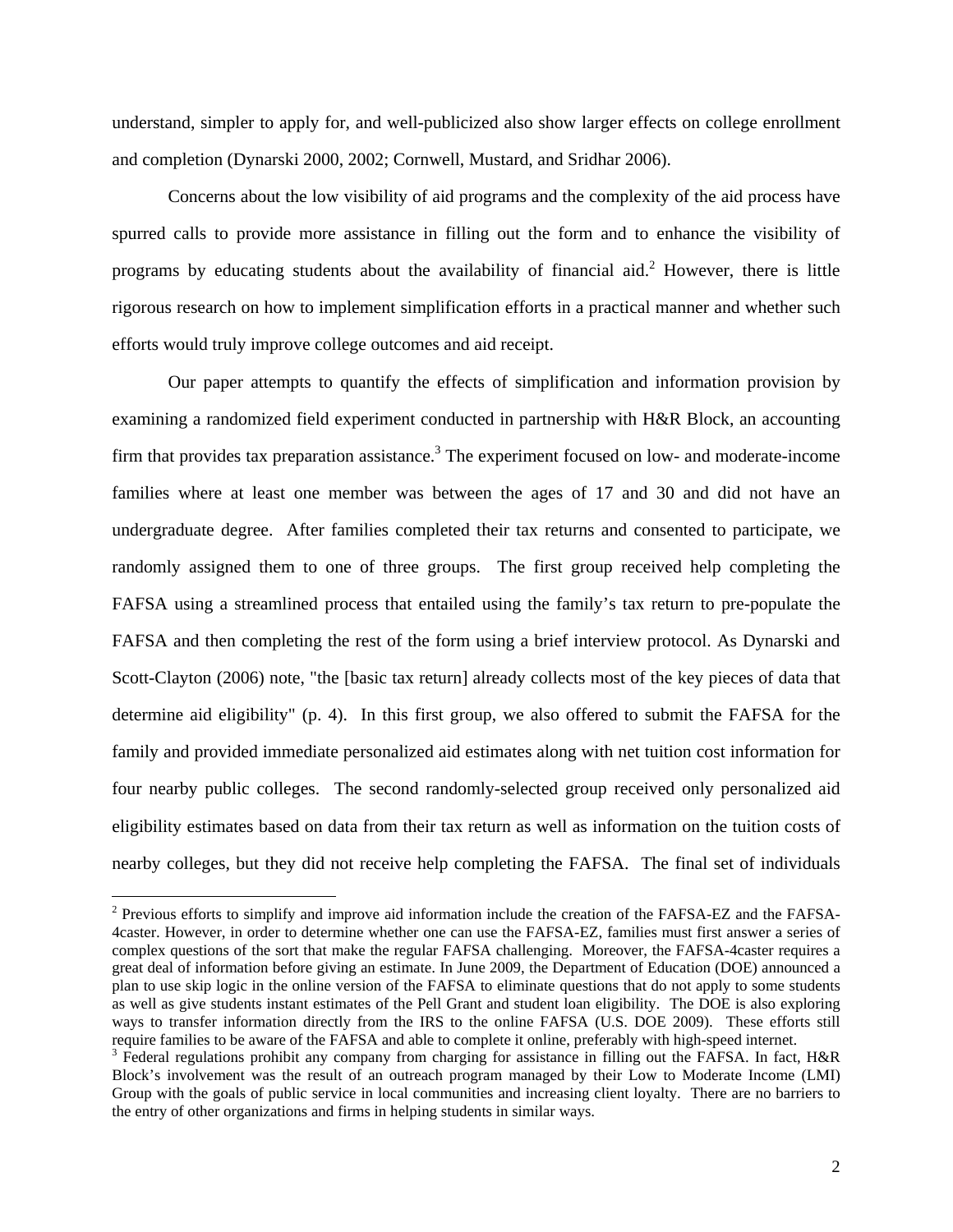are those who were randomly assigned into a control group, which only received a brochure on the importance of higher education and general information on college costs and financial aid.

Our experiment serves as a test of the importance of simplifying the process of getting financial aid and providing clear information about eligibility. The interventions also address several major barriers in the current financial aid system, including lack of awareness about aid programs, misinformation about college costs, and missed aid application deadlines. The interventions target families who are unlikely to be aware of financial aid resources or how to access them. Additionally, individuals, particularly low-income students, often greatly overestimate the cost of higher education, and the interventions gave students accurate information about local tuition costs and individual eligibility for financial aid. Many students miss deadlines for state and institutional aid programs, which also rely on the FAFSA to award aid. King (2004), for example, found that more than half of students who filed FAFSA's in 1999-2000 missed the April 1<sup>st</sup> deadline to be eligible for additional state and institutional aid programs. Most of our sample received their treatment in February or March, long before this deadline. Finally, students may procrastinate. Minimizing the time and effort necessary to complete the FAFSA may therefore make individuals more likely to spare the time.

 To study the effects of these interventions, we track the submission of aid applications, college enrollment, and financial aid awards of participants using data made available through collaborative partnerships with the U.S. Department of Education (DOE) and the National Student Clearinghouse (NSC). The analysis suggests that individuals who received assistance with the FAFSA and information about aid were substantially more likely to submit the aid application. High school seniors and recent high school graduates among this group were also 25-30 percent more likely to enroll in college. Similarly, the program increased college enrollment among low-income adults with no prior college experience. The program also increased grant receipt for all participants in our treatment groups, including those who had previously enrolled in college. These results suggest that direct help with the application process and providing better information could be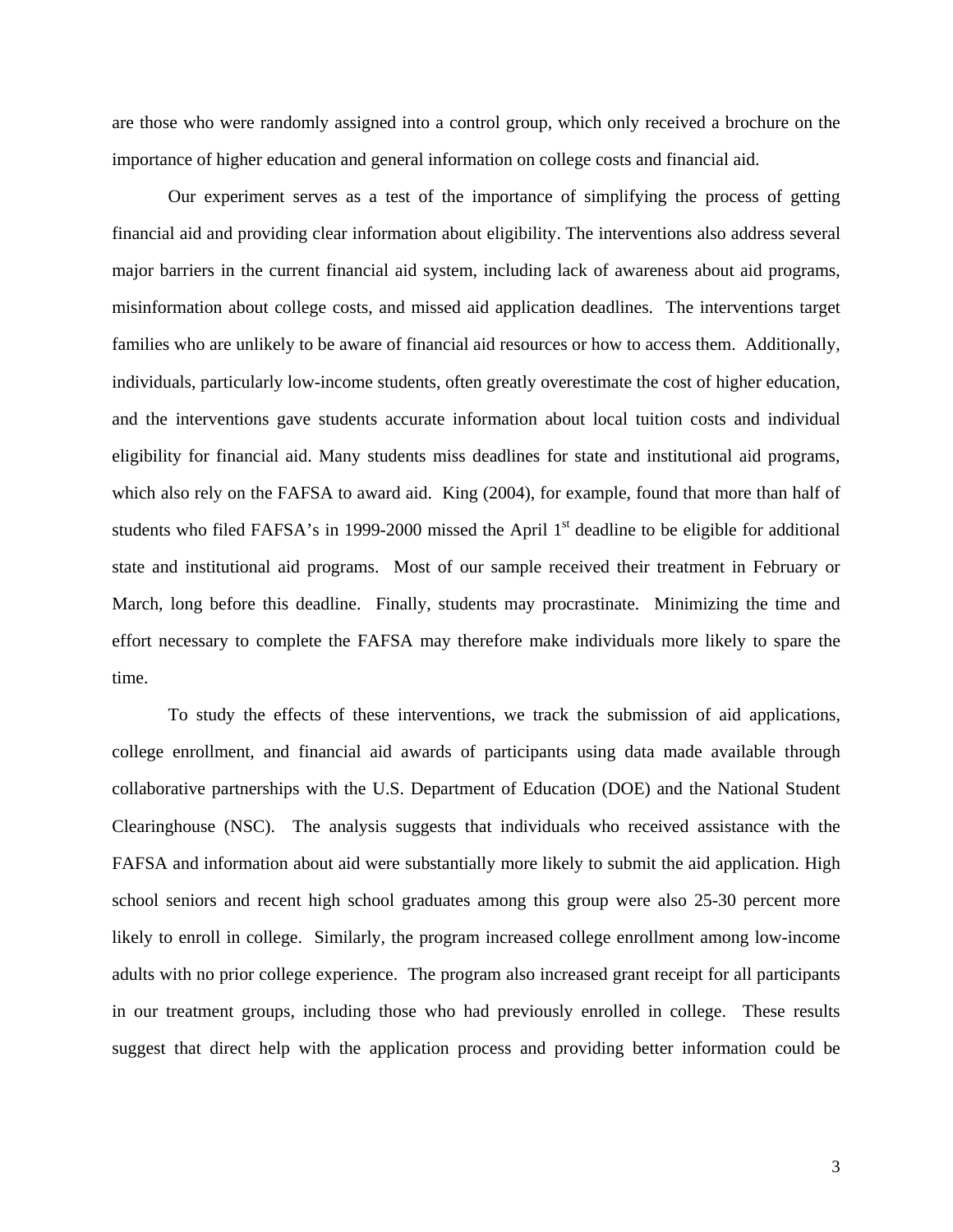effective ways to improve college access. However, only providing aid information without assistance with the form had no significant effect on aid application rates or college enrollment.

#### **II. LITERATURE REVIEW AND BACKGROUND ON THE EXPERIMENT**

### *Prior Literature*

There is a long literature examining the effects of financial aid and price on attendance (e.g., Kane 2003, Seftor and Turner 2002, Dynarski 2000 and 2003, Manski and Wise 1983), college choice (e.g., Long 2004; Avery and Hoxby 2004, Van der Klauuw 2002), and persistence (e.g., Bettinger 2004). While price and financial aid have been found to influence decisions about college, many remain puzzled as to why some aid programs have not been more effective in spurring increased enrollment among targeted groups.<sup>4</sup> Some theorize this is due to low visibility and the complexity of the aid process, and in recent years there has been increasing interest in understanding the role of the application process on socioeconomic outcomes. For example, at the direction of Congress, the Advisory Committee on Student Financial Assistance (ACSFA) examined the federal aid system and concluded:

"Millions of students and adult learners who aspire to college are overwhelmed by the complexity of student aid. Uncertainty and confusion rob them of its significant benefits. Rather than promote access, student aid often creates a series of barriers  $-$  a gauntlet that the poorest students must run to get to college" (ACSFA, 2005, p. i).

The FAFSA application is perhaps the focus of most discussion regarding ways to reduce complexity. The 2008 FAFSA was eight pages long and contained over 100 questions. To answer three of these questions, applicants had to complete three additional worksheets with nearly 40 additional questions. As shown by Dynarski and Scott-Clayton (2006), the FAFSA is four times longer than the simplest tax return (i.e., IRS Form 1040EZ) and longer than IRS Form 1040. Even the lowest-income individuals, who have already established their eligibility for other federal meanstested programs, must complete this long application to receive aid for which they are almost

 4 For example, researchers have not found large enrollment responses after the introduction of some financial aid programs, such as the Pell Grant in 1972 (Manski and Wise 1983, Hansen 1983, Kane 1996). See also GAO (2005).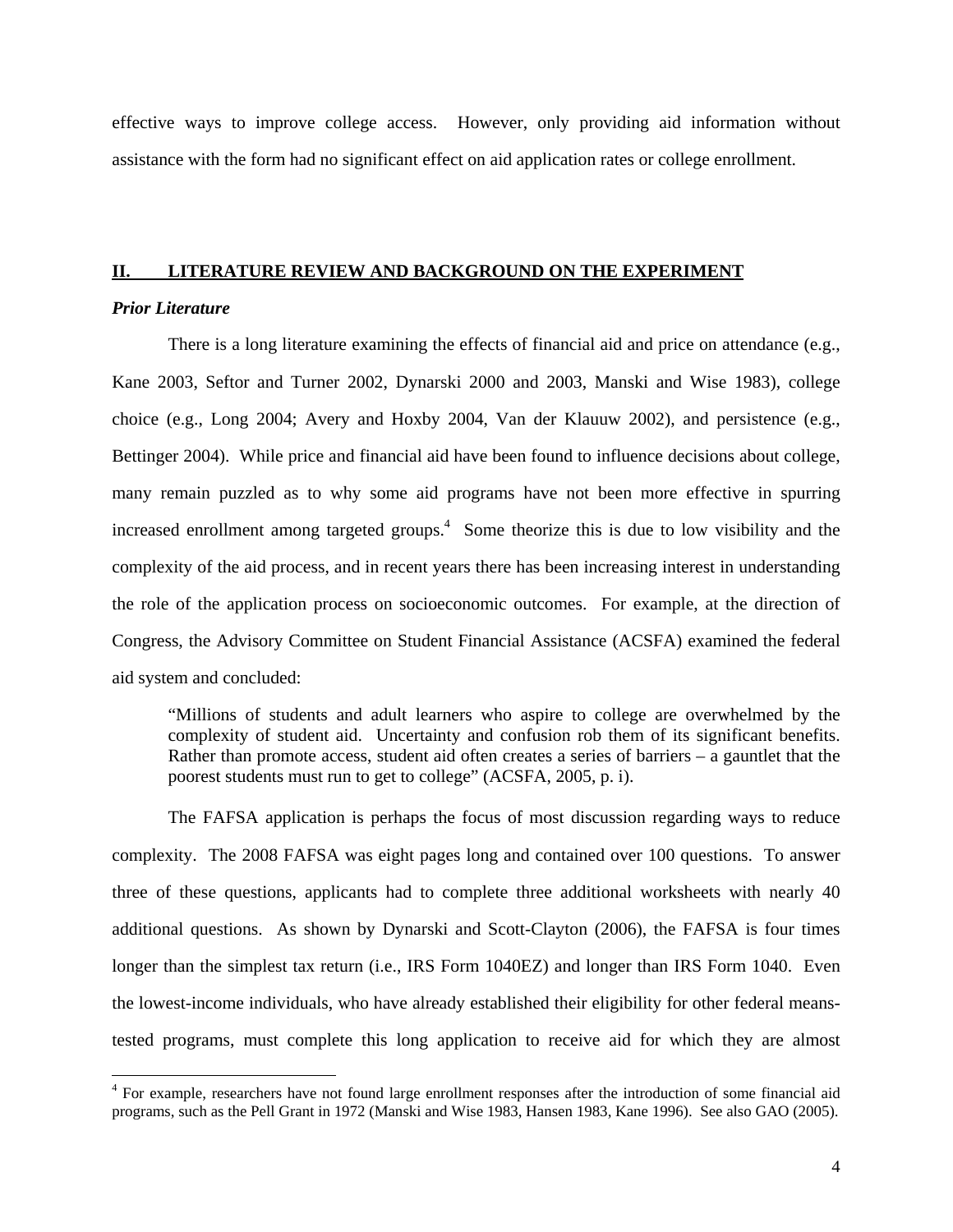certainly eligible. Furthermore, students who are already in college must redo the application each year to renew their aid, which may cause some students to lose their aid. In addition, the timing of the application process is troublesome. Individuals cannot submit the FAFSA until the January of the year of college entry. Therefore, they often must apply to college before even knowing with certainty whether they can afford it. Even after completing a FAFSA, applicants cannot project the exact amount of their potential aid package.

The complexity of the current federal financial aid system is even more apparent when comparing the existing application process to the processes of other financial aid programs shown to be effective. For example, the Social Security Student Benefit (SSSB) Program used a very simple application process in providing college financial aid to the children of dead, disabled, or retired Social Security beneficiaries.<sup>5</sup> Dynarski (2003) finds that the elimination of the program led to large reductions in college enrollment and eventual educational attainment. Similarly, the Georgia Hope Scholarship, which provides aid to students with at least a B-average, was heavily advertised and the application process was simplified. Researchers have found that Georgia's program had a surprisingly large impact on college attendances rates (Dynarski, 2000; Cornwell, Mustard, and Sridhar, 2006).

Complexity is not the only problem with the process. Lack of information appears to be another significant barrier, as potential students must first know about the existence of aid in order to access it. Youth and their parents are generally unaware of aid opportunities. For instance, a 2002 Harris Poll found that nearly two-thirds of all parents and young adults planning to go to college did not name grants as a possible source of funds when asked about types of financial aid. Low-income families often have less information than other families about how to pay for college (Sallie Mae Fund, 2003). Given these patterns, it is not surprising that many students eligible for aid do not apply for it. King (2004) estimates that over 10 percent of all college students in 2000 did not complete financial aid forms even though they would have been eligible for a Pell Grant had they done so.

 $<sup>5</sup>$  The program did not require students to seek out the aid themselves nor was the application process complicated.</sup> The government notified eligible students that they could receive the aid, and students only needed to return a short form to get the benefit.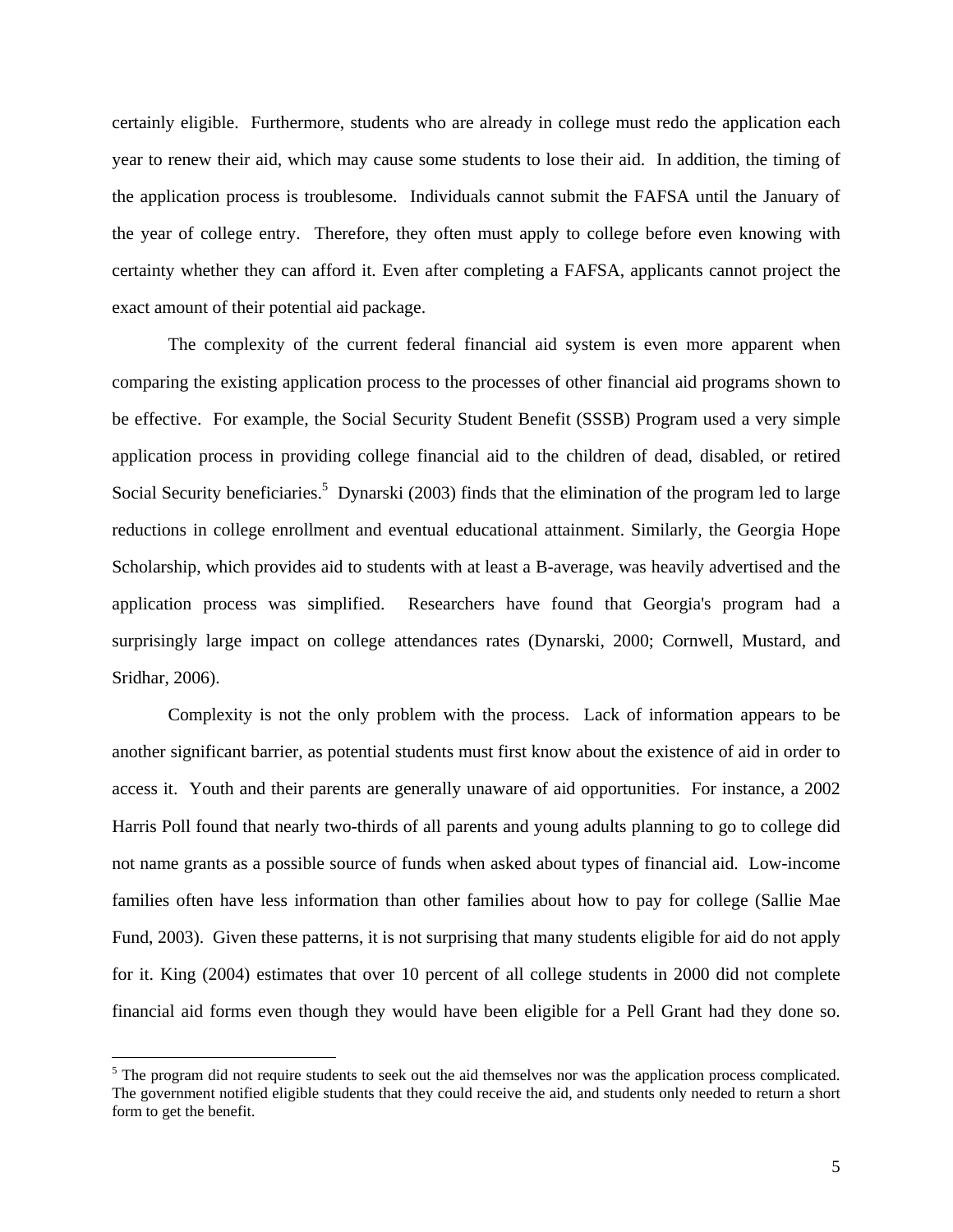The same patterns can be found with state aid programs that also use the FAFSA. In California, as many as 19,000 students who would have qualified for a Cal Grant, a need-based aid program, failed to apply (Sturrock, 2002).

Lack of information about the true costs of college may pose an additional barrier to enrollment. ACSFA (2005) notes that students and families, as well as adult learners, are often intimidated by news reports about record increases in the college costs of the most selective universities and other impressions that college is unaffordable. These stories may contribute to the fact that individuals, particularly low-income individuals, often greatly overestimate the cost of higher education (Horn, Chen, and Chapman 2003). Among individuals participating in our study, we asked a subsample to report on the average costs of college and found that participants overestimated the costs by over 300 percent.<sup>6</sup> Oreopoulos and Dunn (2009) find high school students are more likely to aspire going to college three weeks after being provided accurate information about costs and benefits.

Policymakers and researchers are increasingly aware that the design of a program can affect its take-up and effectiveness. As mentioned above, researchers have shown for other programs that making sign-up automatic, simplifying the information distributed, or reducing the number of choices individuals need to make to sign-up can have large effects on participation. The extent to which these types of changes would affect college aid applications and enrollment, however, is unknown. Our project is designed to address this hole in the literature.

# *The FAFSA Experiment*

 $\overline{a}$ 

We developed this experiment in collaboration with H&R Block. On January 2, 2008, the program was implemented in most of Ohio and the Charlotte, North Carolina area (a total of 156 tax preparation offices).<sup>7</sup> After a person completed their taxes in an H&R Block office, they were

<sup>&</sup>lt;sup>6</sup> The average annual tuition at a two-year, public college in Ohio was \$3,099. In contrast, the median estimate among our participants was \$9,999. Dependents guessed \$8,500 at the median, and independents guessed \$10,000.

<sup>&</sup>lt;sup>7</sup> H&R Block invited proposals of interventions that would benefit low- and moderate-income families, have national scalability, and inform important and timely policy debates. After being selected through a competitive, peer-reviewed process, the team worked from spring 2006 to winter 2007 to develop the necessary procedures and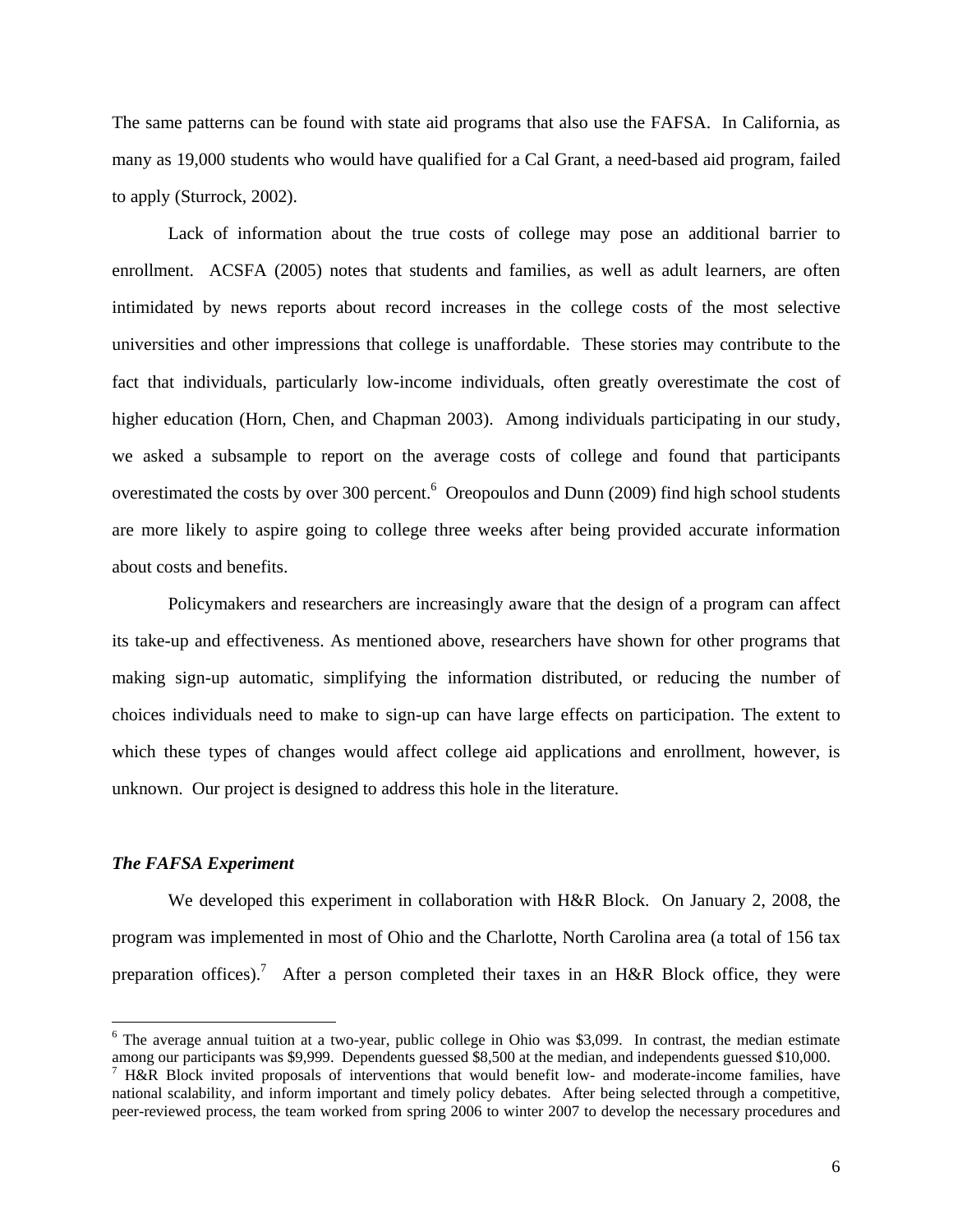instantly screened for eligibility. Software we developed for the project identified families with incomes less than \$45,000, as measured by the adjusted gross income reported on the tax return, who also had a family member between the ages of 15 and 30 who did not already have a bachelor's degree. These criteria map onto two samples of interest. The first is high school seniors and recent graduates who are typically dependent upon their parents financially.<sup>8</sup> The second group is independent adults (often referred to as non-traditional students). After identifying an eligible participant, the H&R Block tax professional introduced the project explaining that we hoped "to learn how people make decisions about college and how to pay for it, as well as find out how H&R Block can best help its families navigate college finances." The family was also offered \$20 for their time. If interested, the tax professional then asked the individual (and their legal parent or guardian, if necessary) to complete a statement of informed consent. Once individuals consented, we asked study participants general questions about their backgrounds and higher education perceptions. Then, we randomly assigned individuals to one of three groups:

# 1. *FAFSA Simplification and Assistance with Aid Eligibility Information (i.e., the FAFSA Treatment)*

For this group, we helped individuals complete the FAFSA. Our software first retained information from the tax return to pre-populate FAFSA. Then, it led the H&R Block tax professional through an interview protocol to gather answers to the remaining questions, which took less than 10 minutes. These questions mostly concerned relatively straightforward information such as parental education, educational goals, and the number of children in the household currently attending college. After the interview protocol, the software computed

software. Based on feedback from focus groups and analysis of the operational data from the pilot conducted January to April 2007, we finalized the procedures for the 2008 implementation.

 $8 \text{ In practice, most of our sample of younger students was age 17 at the time of the tax interview. This is because the$ FAFSA typically considers students under the age of 24 as dependent on their parents unless they are married, have a child, or are veterans. In these cases (in which the student is defined as a "dependent"), parental income is required for the FAFSA, and so we focused on cases where a parent was completing taxes and the student was declared a dependent on the tax forms. Individuals age 24 or older are automatically considered "independent" by FAFSA standards, and parental information is not needed for the FAFSA.

<sup>&</sup>lt;sup>9</sup> A third sample consists of individuals who were high school sophomores or juniors (age 15-17). We gave these families personalized aid eligibility estimates based on their tax data and in the future will examine how this early information influenced high school academic preparation and future aid applications and college enrollment.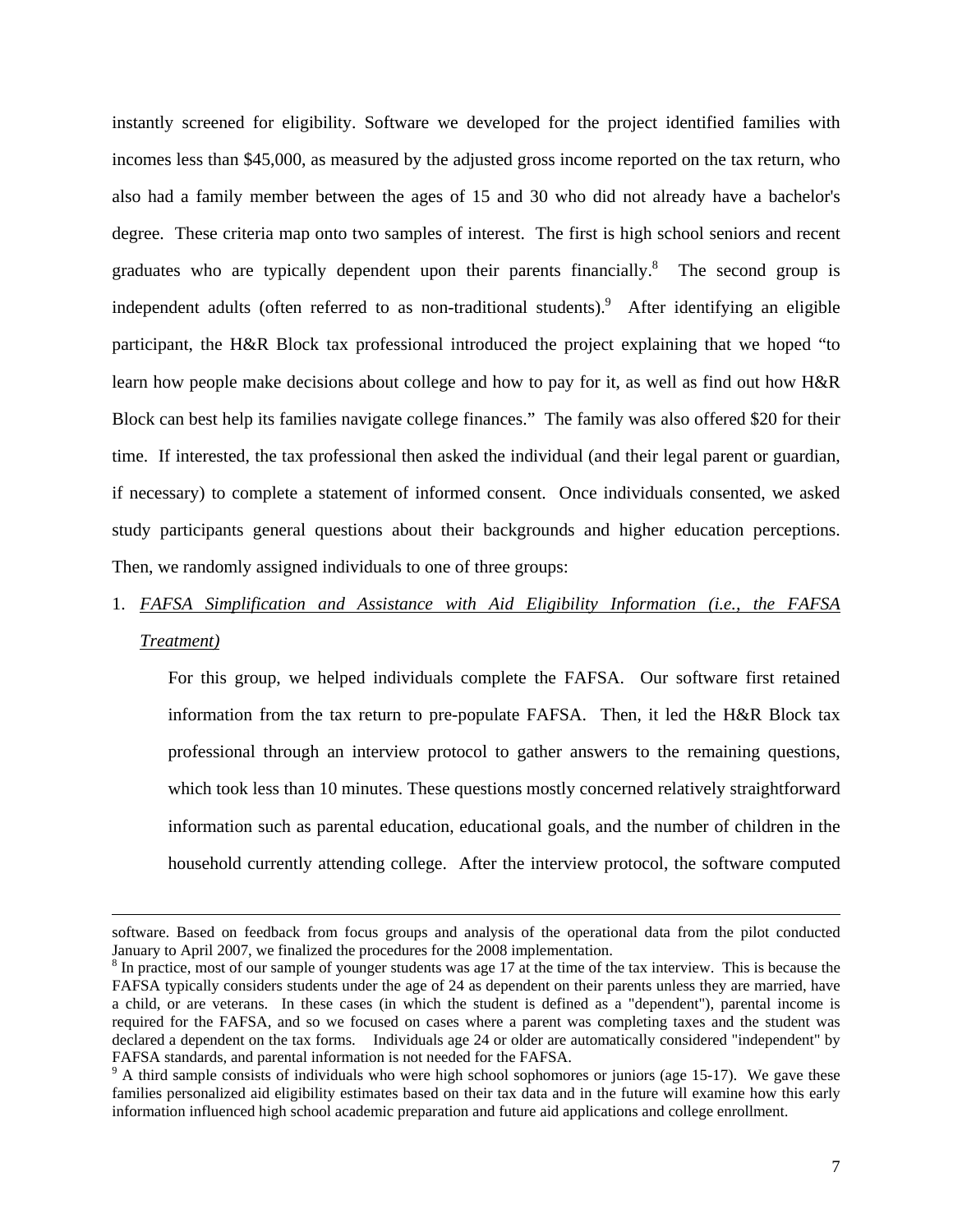the amount of financial aid the client was eligible to receive from the federal and state governments and provided a written explanation of these numbers (a sample award letter appears in the appendix).<sup>10</sup> The aid amounts reported to participants focused on need-based aid (e.g., the Pell Grant and the Ohio College Opportunity Grant) as well as federal loans. In reporting potential aid packages, we also presented the tuition prices of four nearby public four- and two-year colleges.<sup>11</sup> If all of the information necessary to complete the FAFSA was obtained by the tax professional during this initial visit, we then offered to have H&R Block submit the FAFSA electronically to the DOE free of charge; otherwise, families were sent the completed paper FAFSA by mail to submit themselves.<sup>12</sup> If we still needed to collect additional information, an external call center contacted the family to ask the remaining questions and offered to submit the form.<sup>13</sup> Of the  $10,634$  individuals who received the FAFSA treatment, we completed the FAFSA for nearly seven out of ten in either the office or using the call center staff. $^{14}$ 

# 2. *Aid Eligibility Information only (i.e., the Information-Only Treatment)*

 $\overline{a}$ 

For this group, we calculated individualized aid eligibility estimates using information from the tax return that the participant had just completed at the H&R Block office. We also gave individuals a written description of their aid eligibility and a list of the tuitions of four nearby colleges. To receive the aid amounts, the tax professional then encouraged individuals in this

 $10$  If we could not collect all the information needed for the office during the initial office visit, we still tried to compute the amount of aid students were eligible to receive. Typically we were only missing data that is irrelevant to the aid calculation (e.g. driver's license number). In other cases, we were missing information on specific income sources not listed on the tax return but needed for the FAFSA (e.g. SSI benefits).<br><sup>11</sup> For each region, we chose four plausible colleges based on enrollment patterns for that region. The schools were

a mix of open admissions and large, slightly selective institutions.

<sup>&</sup>lt;sup>12</sup> Approximately 42 percent of the sample preferred having H&R Block submit the FAFSA for them. Discussions with tax professionals suggest that some participants preferred to see the form before having it submitted or felt that by submitting the form they were committing to go to college and wanted more time to think about it.

 $13$  Most often FAFSAs were not completed in the office because the family needed to supply additional information such as other sources of income like veteran's benefits or the child's driver's license number.

 $14$  Completion rates differed slightly by type of participant. Among independent students with no prior college experience, 54 percent completed their FAFSAs in the office and another 24 percent were completed with the help of the Call Center (for a total completion rate of 78 percent). Among dependent students, 11 percent completed the FAFSA by the end of the Call Center outreach process and another 66 percent nearly completed the form (having at least 91 of the 103 FAFSA items). FAFSAs with missing fields may still have been deemed complete enough to submit.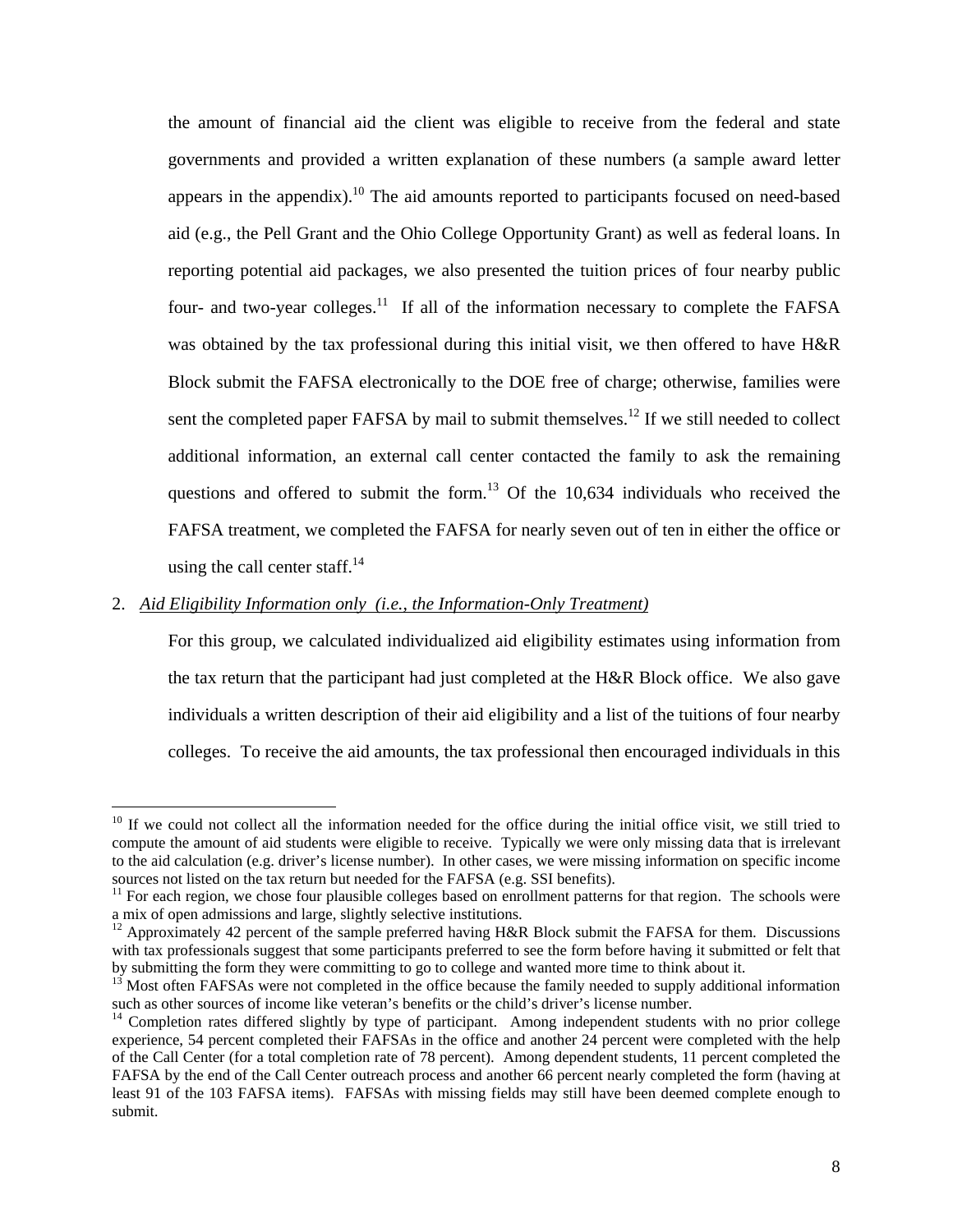group to complete the FAFSA on their own (no help was given on the form as the emphasis for this group was only on providing information).

# 3. *Control Group* (no intervention)

 $\overline{a}$ 

For this group, we only provided a brochure with basic information about the importance of going to college and general information on costs and financial aid. We constructed the brochure using information readily accessible online and elsewhere with the goal that this information would not likely affect a participant's behavior. As such, this group is our key comparison group for determining the effects of the other interventions. The brochure was also given to the treatment groups.

To summarize, the interventions were designed to test a program aimed at increasing college information and to simplify the financial aid application process. The key outcome upon which we focus is college enrollment and aid receipt. For students already attending college, the intervention aimed to help them get additional financial aid support, which could impact the likelihood of college persistence.

Table 1 outlines our recruitment process including the consent rates for our respective treatment and control groups.<sup>15</sup> During the tax season, H&R Block met with 236,483 clients in the targeted offices. Of this group, 69,031 clients met the study's initial criteria (having an AGI less than \$45,000 and a family member age 17 to 30), 35,793 expressed interest in learning more about college (52 percent of clients meeting the study's criteria), and 26,401 qualified for the study after answering in the affirmative that the target participant did not already have a bachelor's degree (74 percent of those expressing interest).16 Nearly all of the individuals expressing interest verbally consented to participate in the project (26,168 individuals). Participants did not formally sign the consent form until the end of the interview, and a small number left before doing so. For the sample of dependent

<sup>&</sup>lt;sup>15</sup> The dependent sample figures include both high school seniors and recent graduates, who are examined in this paper, as well as participants who were high school sophomores and juniors, who will be examined in future, separate work.

<sup>&</sup>lt;sup>16</sup> The primary reasons why some individuals did not qualify for the study was that they already had college degrees, or were not considered independent by federal aid standards and so would need information from other family members not present in the office in order to complete the FAFSA. Among those who qualified, tax professionals during focus groups suggested that about half of those that expressed interest were initially attracted to the \$20 discount, and the other half were interested because they wanted more information about college.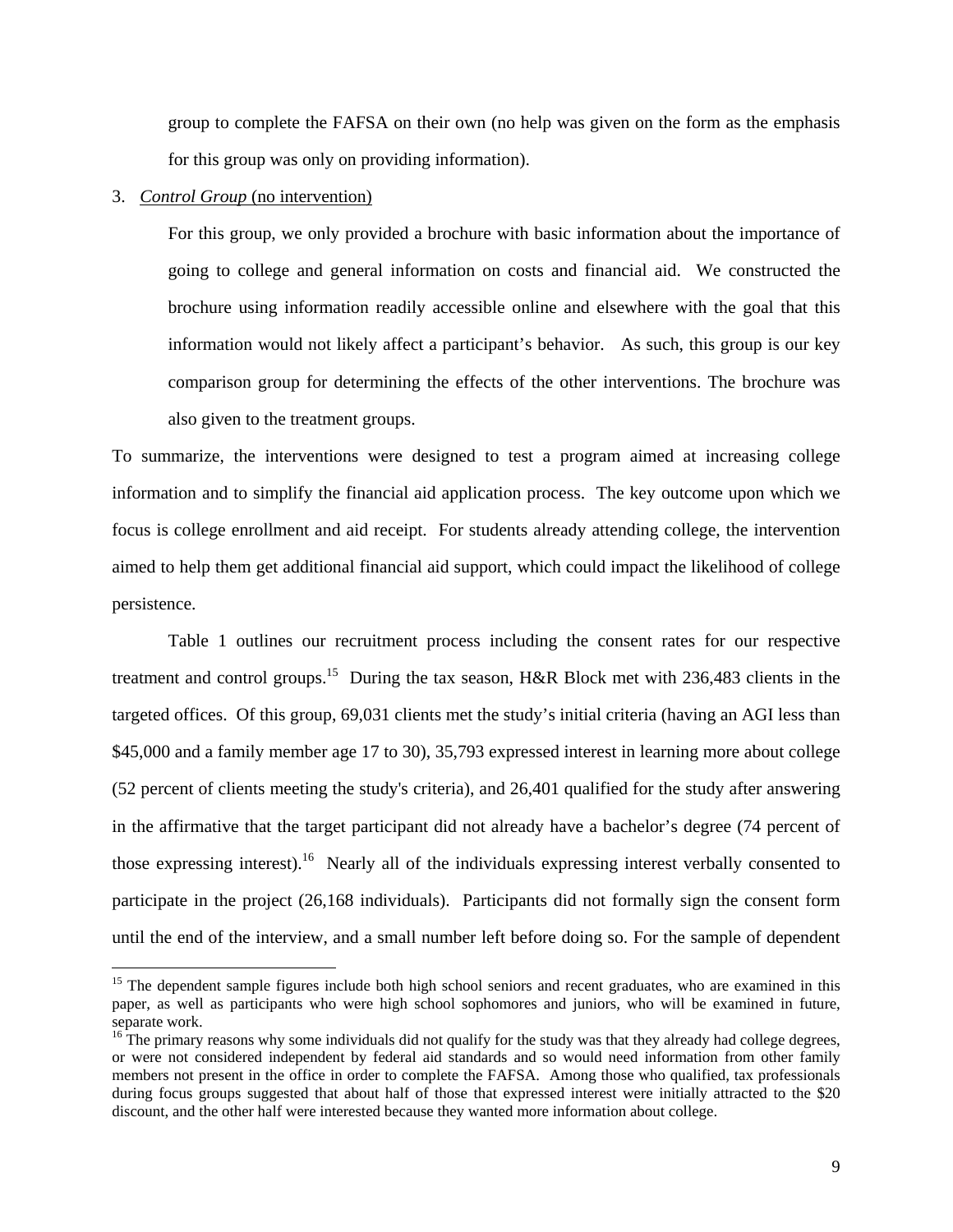students, we find no statistically significant difference in the written consent rates across our treatment groups. For independent adults, the differences in consent rates are marginally significant at the 10 percent level. This is more likely due to the large sample (55,083) than because of real differences. The maximal difference across groups is only 1 percentage point. The last column reports the percentage of each group for whom we received a paper copy of the consent form. Unfortunately, some tax professionals mistakenly sent the signed copies of the consent forms home with the study participants, and we are prohibited from matching outcomes without proof of a signed consent form. As a result, we had to exclude some individuals who initially consented to participate. Importantly, however, the reasons tax professionals and district managers gave for not submitting paper consent forms were unrelated to treatment status.<sup>17</sup>

 During the experiment, we had several ways of assuring faithful implementation. First, the software had a number of internal checks. It not only tracked completion of each question, but it also prompted and reminded the tax professional what questions they should ask at each point of the interview and tracked the time taken for each question. H&R Block also monitored treatment fidelity through field visits. H&R Block received no reports of any serious deviation from the script from the field offices. If a problem arose, we immediately integrated new procedures and training modules to accommodate special circumstances.

We randomly assigned participants who consented to the respective groups as follows: 10,634 to the FAFSA assistance and aid interpretation group; 1,654 to the Information-only group; and 11,916 to the Control group. The information-only is noticeably smaller as its only purpose was to detect differences in FAFSA submission rates compared to the Control and FAFSA assistance groups, not to detect small differences in college enrollment.<sup>18</sup> For the FAFSA Treatment group, we collected a sample size large enough to study the impact of the intervention on both FAFSA

 $17$  In focus groups with tax professionals, they identified two main reasons why H&R Block central processing unit did not receive a written copy of the consent form. First, many tax professionals accidentally sent all of the written copies of the consent form home with the client. Second, many tax professionals filed the consent form with the tax documentation rather than submitting the form to H&R Block's central processing center. In both cases, we had little recourse in retrieving the consent forms; however, we were able to identify which tax professionals made these mistakes and train them so that they did not repeat the mistakes.<br><sup>18</sup> With a control mean of 0.2, the sample size gives us about 80 percent statistical power to detect a 3 percentage

point difference in FAFSA submission rates at the 5 percent significance level.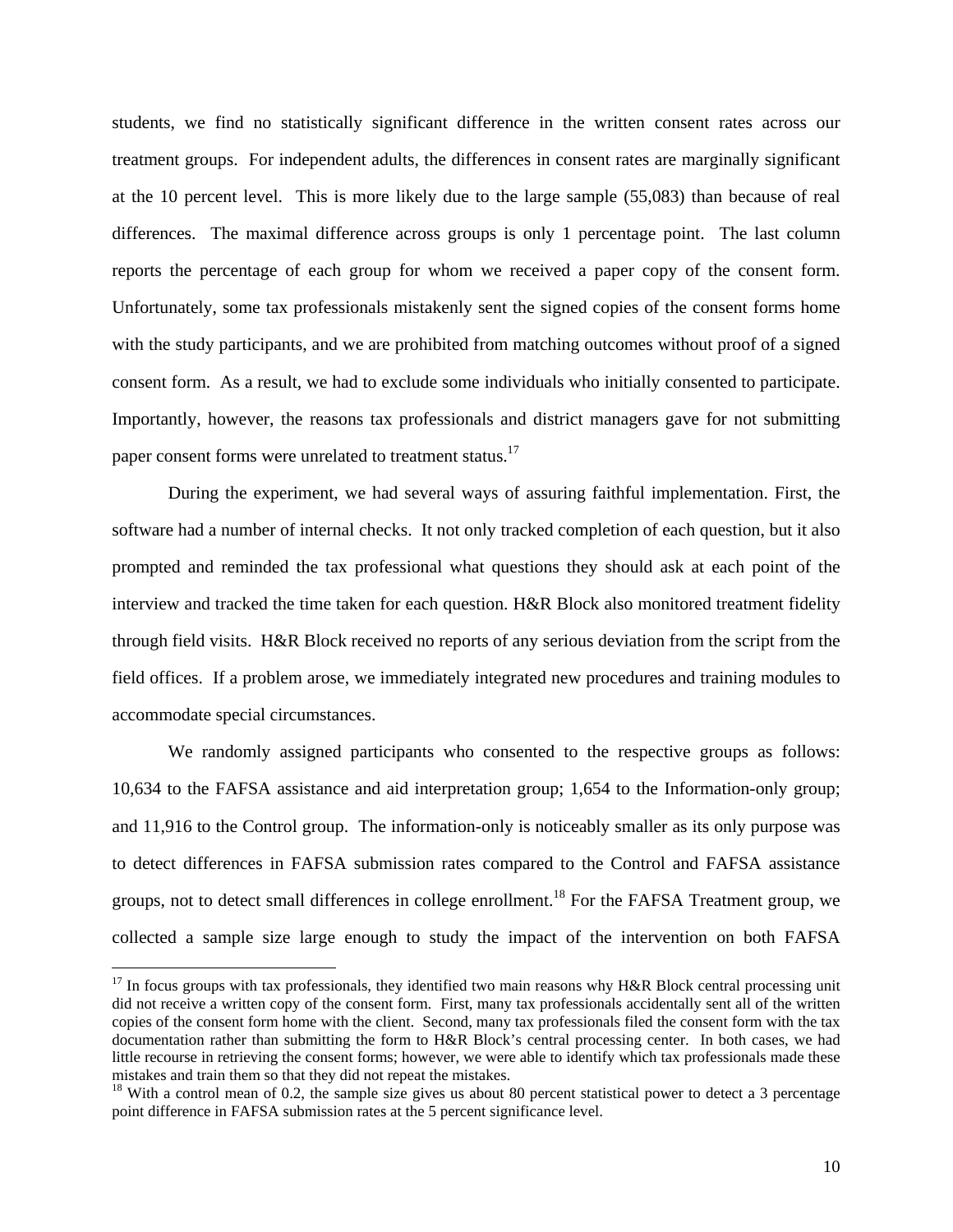submission and college attendance. Because college enrollment is a lower probability event, we needed a much larger sample size. It is also worth noting that the sample size for dependent students is much smaller than that for independent adults due to the fact that H&R Block served a limited number of families with a student under the age of 18 who was a high school senior or a recent high school graduate. $19$ 

To study the effects of these interventions, we track the submission of applications for financial aid, college enrollment patterns, and the financial aid awards of participants using data made available through collaborative partnerships with the DOE and NSC. Each linked the participant information made available by H&R Block to their databases. Several pieces of information are available. First, from the NSC, we observe the institution attended and full and parttime enrollment status.<sup>20</sup> Second, from the DOE, we observe whether the individual ever submitted a FAFSA. Third, we observe the amount of financial aid paid out by the U. S. government for each student. Using these data, we are able to demonstrate the effects of the intervention on the likelihood of submitting an aid application, college attendance, and financial aid receipt.

#### **III. EMPIRICAL FRAMEWORK**

#### *Data – Descriptive Statistics*

 $\overline{a}$ 

In Table 2, we report basic descriptive statistics for three key groups: dependent students (i.e., high school seniors), independent adults who have not previously attended college, and independent adults with some previous college experience. For each group, we report the means for the control group and the differences (and their standard errors) with the treatment groups. Random assignment should assure that our treatment and control groups are balanced and comparable. Our

<sup>&</sup>lt;sup>19</sup> Also, the informed consent process was a limiting factor. Parents could consent that their dependent participate if their dependent was under the age of 18 at the time of the interview. If a student was 18 or older, we needed both the parent's and child's consent to enroll them in the study. Most of these students do not accompany their parents to H&R Block, and in our 2007 pilot, we were unable to achieve a high consent rate with this group. Hence, we focus on the 17-year old high school seniors.

<sup>&</sup>lt;sup>20</sup> The NSC is a non-profit organization that provides national student degree and enrollment verification for schools, colleges, and employers. Founded in 1993, it currently serves as a central repository for the institutions of 92 percent of college students.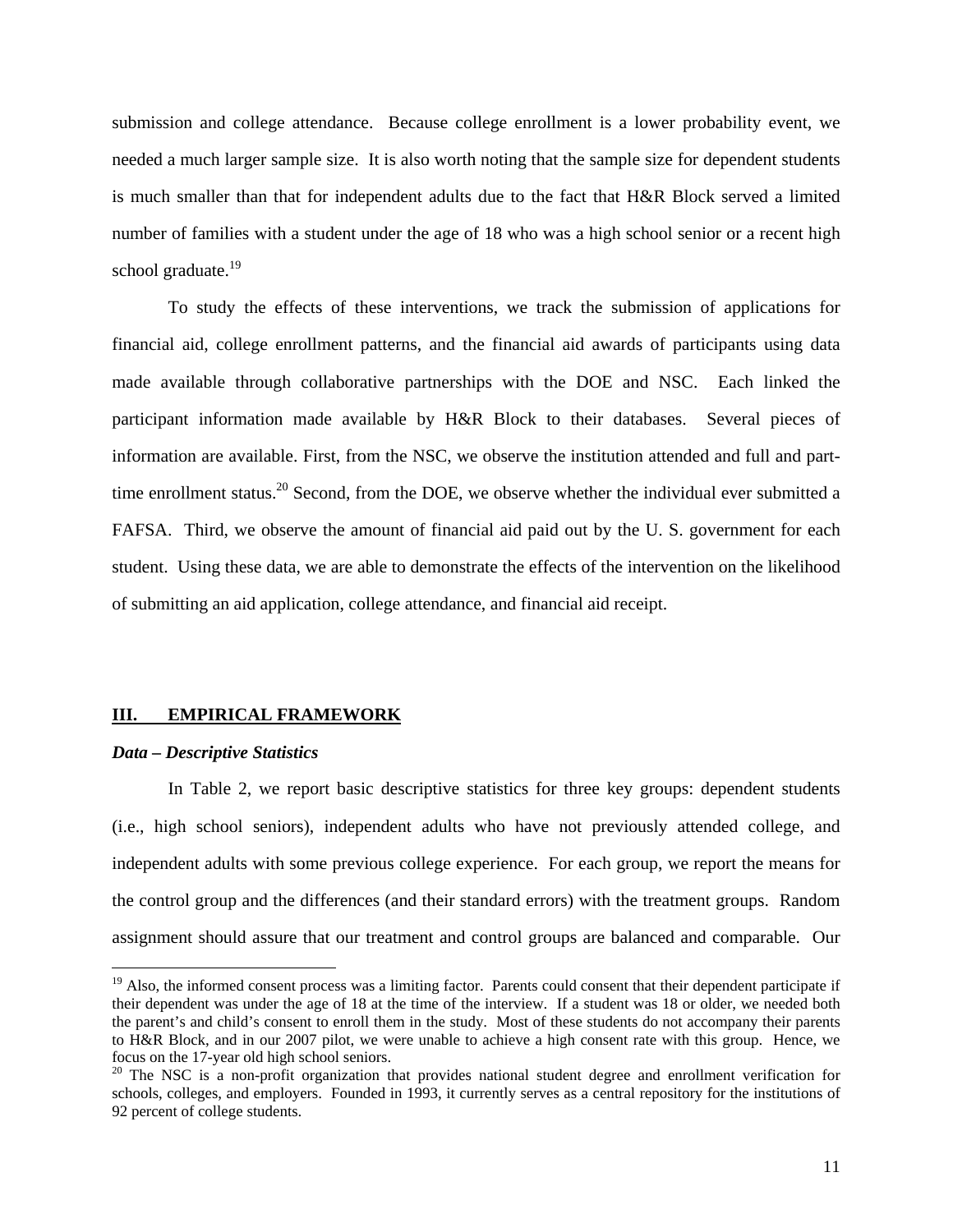algorithm for randomizing clients depended completely on the last two digits of the taxpayer's social security number, and the software automatically made the treatment assignment.<sup>21</sup> While one might expect some small discrepancies, we should largely observe that there are no significant differences between the control and treatment groups. As shown in Table 2, this is the case.

Among the sample of dependent participants, over 56 percent of the sample is female. The racial distributions are also similar across treatment groups with comparable proportions of white, black, and Hispanic participants. In the control group, 55 percent of participants were white and about 38 percent of participants were black. Among the information-only treatment group, the proportion of white participants was higher while the proportion of black participants was lower, but these differences are not statistically significant. The average age of the dependent sample was about 17.7 at the time of the interview across all three groups. $^{22}$ 

Across the groups about 85-88 percent of the samples were high school seniors according to the parents. The others had either graduated from high school or had left high school and completed a GRE. While most parents identified their children as being high school seniors, we searched the NSC records to see if any of these participants had a history of previously taking a college course. In our control and FAFSA treatment groups, nearly 6 percent of participants reported that they had previously enrolled in college. These enrollments could represent a single course at a campus or being in a dual enrollment program. The percentage was higher for the information-only treatment group had previous enrollment. About 40 percent of parents reported that their children would be targeting a bachelor's degree while 22 percent of parents reported their children's target degree would be an associate's degree. The remaining parents indicated their child would be targeting a

 $21$  Tax professionals could not override the screen prompts that were dependent on treatment status, and did not know the nature of the treatment assignment algorithm. In focus groups, the tax professionals, confirmed that they did not know which group individuals had been assigned to until the software made the assignment, which occurred after the informed consent process.

<sup>&</sup>lt;sup>22</sup> In prior versions of the paper, we also included comparisons of parental education levels. For the dependent participant sample, about 58- 63 percent of participants in the respective treatment groups had fathers and/or mothers with a high school level of education. For mothers, 26-30 percent had completed some college while 16-19 percent of fathers had completed some college. The rest of the parents' education levels were either unknown or junior high. There were no significant differences in parental education levels across treatment groups.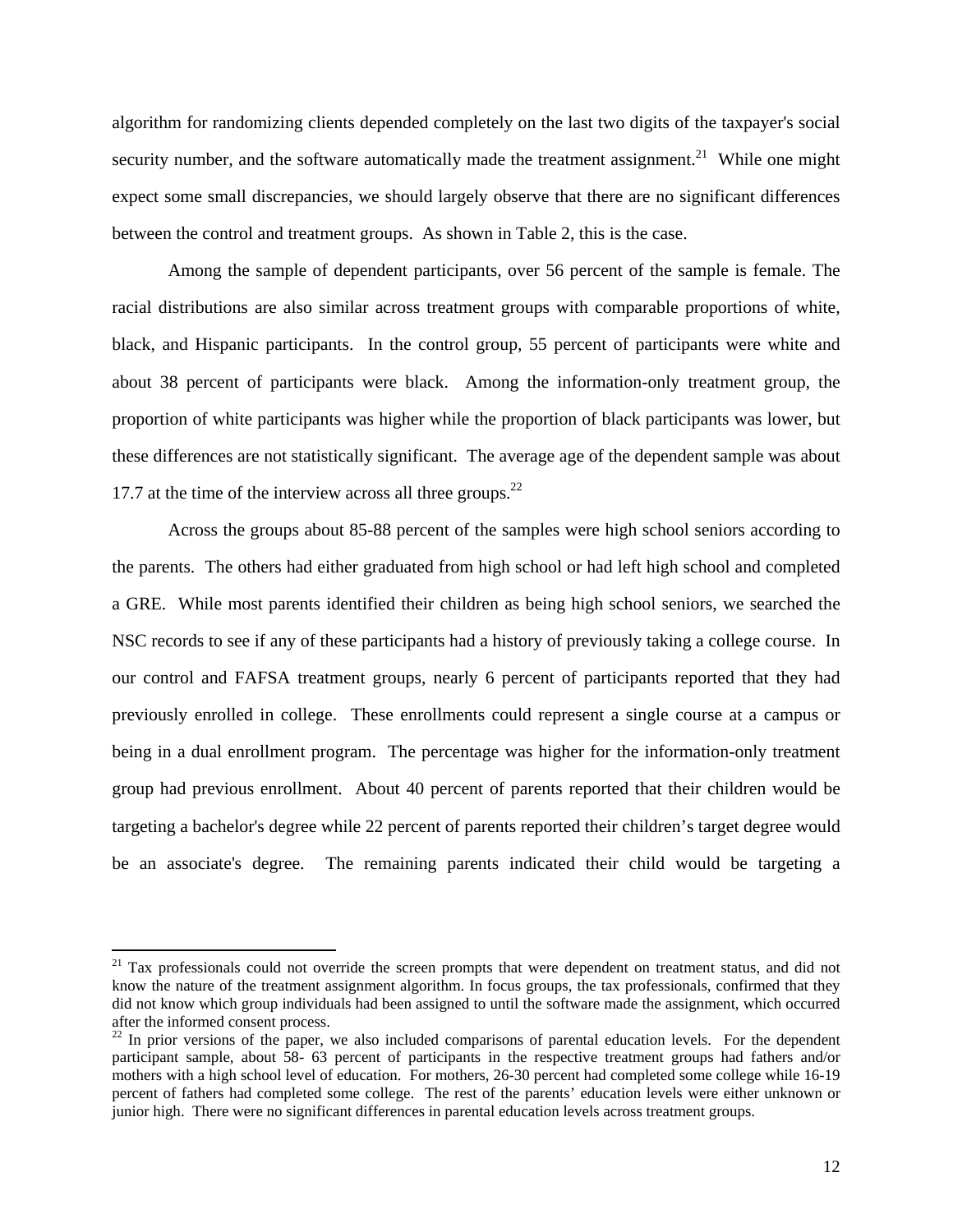professional certificate or indicated that they did not know. Family's average incomes were about \$23,000 while their taxable incomes were near \$6,000.

 For the dependent participant sample, we find no statistically significant differences between the control group and the FAFSA treatment group or between the control group and the informationonly treatment group. Because of our sample sizes, we have sufficient power to identify even small differences in the groups. Hence our failure to find differences is an affirmation of our randomization.

 The rest of Table 2 shows the results for the independent adults, with separate columns for those with and without prior college experience. We partitioned the sample into those with and without prior college experience based on college enrollment records from NSC. We distinguish between these groups because participants who had previously attended college would have already navigated the college application and enrollment process at least once, and we wanted to examine whether the effects of the interventions would differ for this group (some of this group was still currently in college). Comparing the control and treatment groups, there are very few differences. As is evident from the control group means, larger differences exist across the independent participants with and without college experience. Among the sample of independent adults, about 64 percent of participants with prior college experience were female while about 57 percent of participants without prior college experience were female. Slightly more than 71 percent of independents without prior college experience were white, but for those with previous college experience the proportion was about 64 percent. Participants were 26 years old on average across groups of independent participants and across treatments.

The proportions of independent adults focusing on bachelors and associates degrees were similar within the various treatment groups but very different across independent participants with and without previous college experience. Participants who had previously attended college were more likely to pursue a bachelors or associates degree. Income levels were similar across treatment groups but different according to whether or not participants had previous college experience. Those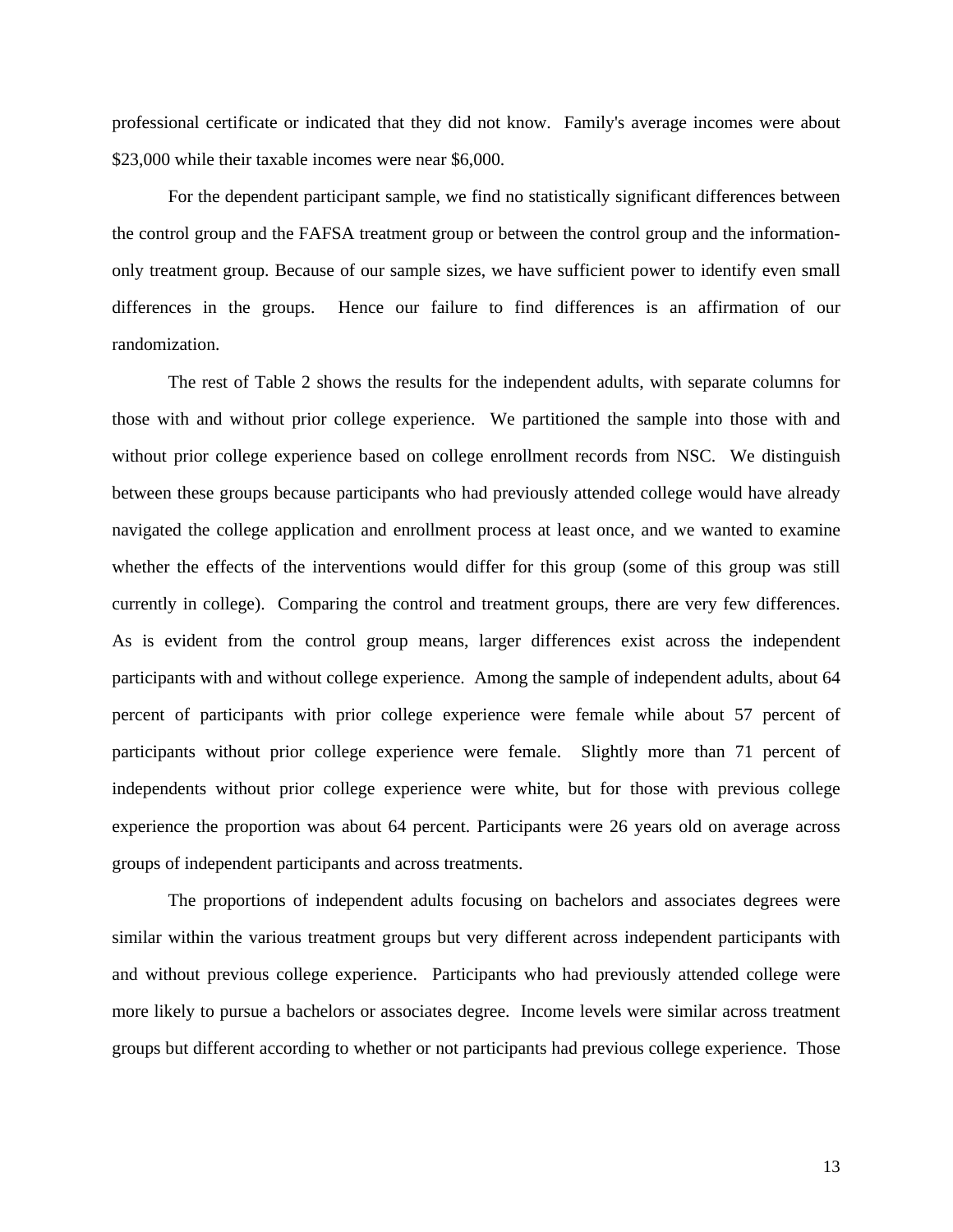with previous college experience had incomes that were about \$1500 to \$2000 more than those with no previous college experience.

 For the sample of participants without prior college experience, we find no significant differences between the FAFSA treatment and control groups, and we find only two significant differences between the information-only treatment and control groups. Participants in the information-only treatment group were slightly younger and had less income. These two differences are significant at the 10 percent level. For the sample of participants with prior college experience, we also find no differences between our FAFSA treatment group and the control group. We find, however, a few differences with the information-only treatment group in terms of gender, marital status, the likelihood of being a current college student, and in target degree being a bachelor's degree.

The differences found should not cause major concern as one would have expected some false positives. Additionally, we have a smaller sample for the information-only treatment, so there may be some possibility that the sample is not balanced in some characteristics. In the analysis, we control for covariates to account for any imbalance that may exist between the information-only treatment and our control group.

#### *Empirical Strategy*

Because the proposed treatment was administered using randomization, simple comparisons of participants in the various treatments can identify the relative effects of the interventions. Our control group (i.e. those receiving only a brochure of basic information) is compared to our treatment groups. We estimate both the effects of offering the service (intent-to-treat effects) and the effects of using the service among individuals for which a FAFSA is filed (treatment–on-the-treated effects). The "intent-to-treat" (ITT) effect can be estimated with the following regression:

(1) 
$$
y_i = \delta_0 + \delta_1 * FAFSA_i + \delta_2 * INFO_i + bX_i + \varepsilon_i
$$

where *y* is an outcome for individual *i*, *FAFSA* represents whether H&R Block offered individual *i* the first treatment – assistance with completing the FAFSA and a personalized aid estimate, and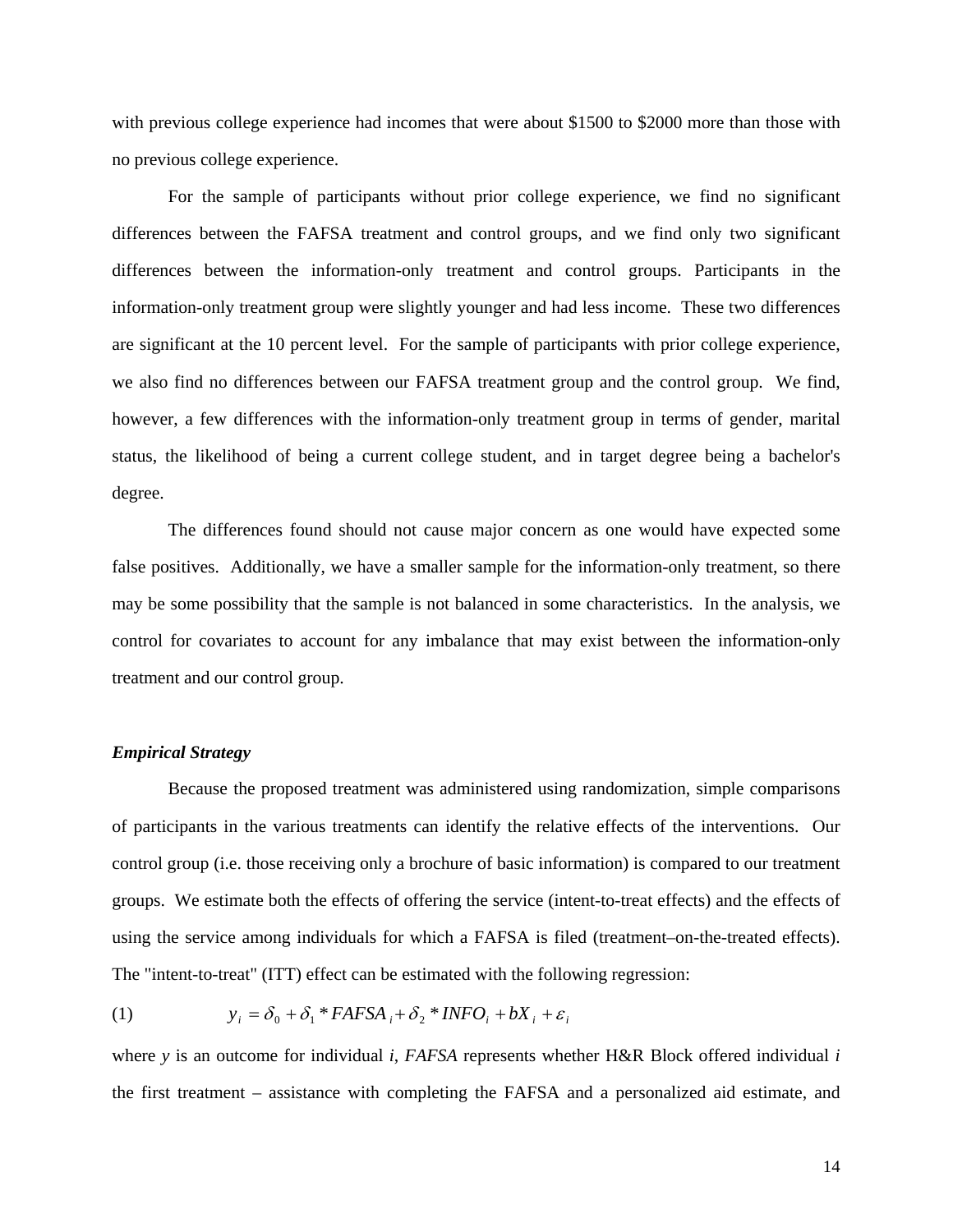*INFO* represents whether H&R Block offered individual *i* the second treatment – an estimate of the amount of financial aid he or she is eligible for at area colleges but no help with the FAFSA. Additional controls, *X*, include variables such as age, gender, race, and family income. The outcomes of interest whether a FAFSA was filed, whether the participant enrolled in college the following school year, whether they enrolled full- or part-time, and whether they received financial aid.

#### **IV. RESULTS**

 $\overline{a}$ 

#### *Program Effects on FAFSA Submission*

Table 3 reports estimated treatment effects on the likelihood of submitting a FAFSA to the DOE for the school term immediately following the intervention. Filing status is regressed on indicators for whether the participant was exposed to simplification and information (the FAFSA treatment) or the information-only treatment using robust standard errors with and without background controls.<sup>23</sup> Among dependent students, 40.2 percent of the control group went on to file a FAFSA. In contrast, those who were offered help completing the form through our study were 15.7 percentage points more likely to file (column 1), which corresponds to a 40 percent increase (pvalue<.01). The FAFSA treatment effect is similar with and without including controls for gender, race, age, previous college experience, and parental education and income.

The information-only treatment did not have a substantial effect on aid application submission. Participants who received only information about their likely grant and loan eligibility relative to college costs were no more likely to file a FAFSA than the control group, though the small sample size of dependent children in this treatment group makes it difficult to rule out a possible effect for this group. However, we can rule out at the 5 percent significance level that the FAFSA assistance and information-only treatment effects are the same. There was a clear, large effect for those who received the FAFSA treatment.

 $23$  Our results are robust if we cluster our standard errors at the level of the tax professional or tax office.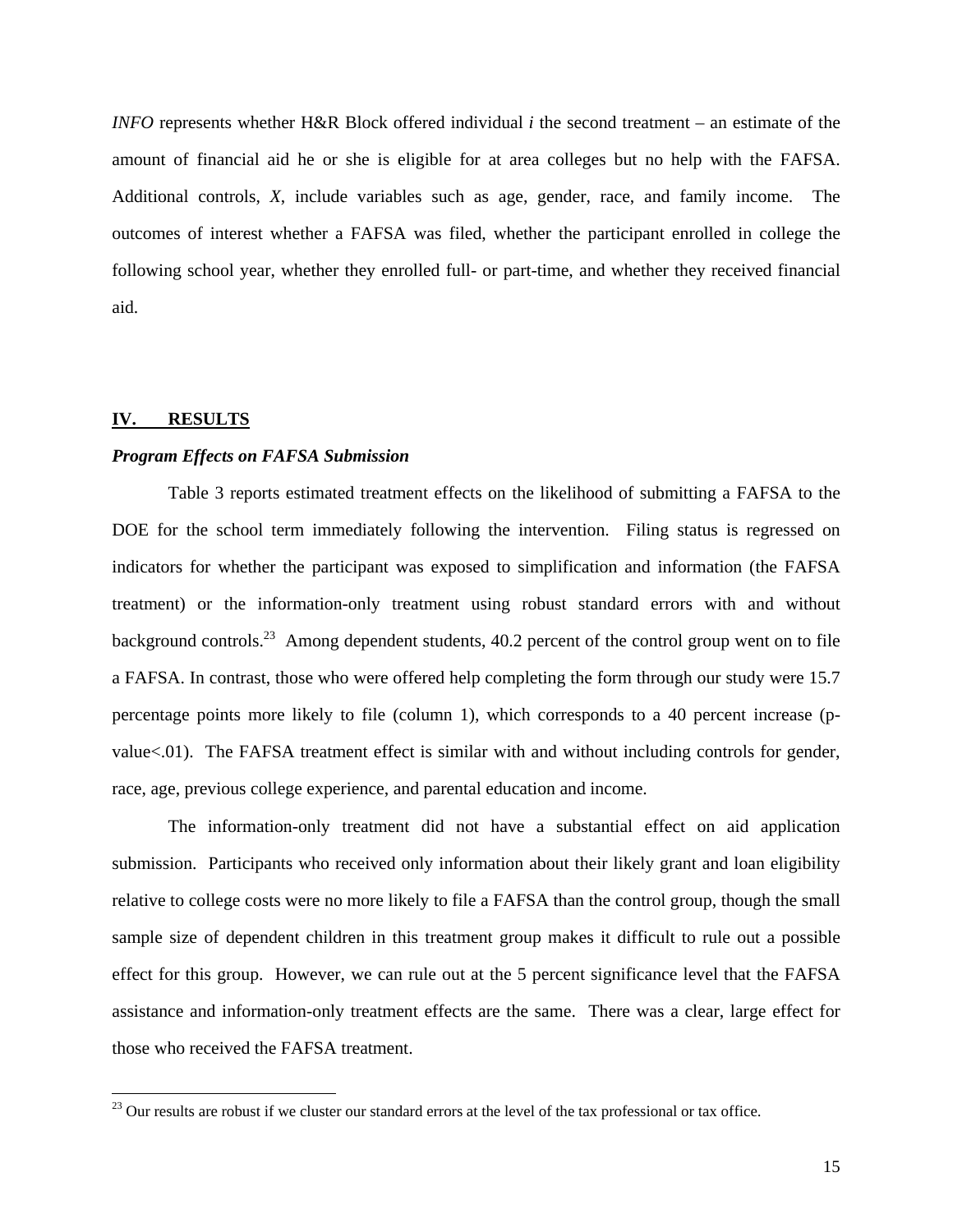Columns 3 and 4 focus on the sample of independent adult participants with no prior college experience. The fraction who filed a FAFSA among independent adults out of school is, not surprisingly, smaller than that among dependents about to graduate from high school or with recent high school degrees. Only 13.8 percent of the control group of independents without prior college experience filed the aid application. The FAFSA treatment effect on filing, however, is very large: a near tripling of the FAFSA submission rate to the DOE, from 13.8 percent to 39.5 percent. Meanwhile, the information-only treatment had essentially no impact on filing.

Columns 5 and 6 show results for the independent sample who had previously attended college. These individuals were either still in college, had taken college courses in high school, or had stopped out of college before graduating. The FAFSA filing rate for the control group was 35.3 percent. This rate rose by 20.4 percentage points for the FAFSA treatment group, to 55.7 percent. As with the other samples, however, the information-only treatment appears to have had no effect on filing status.

#### *Program Effects on College Enrollment*

 Table 4 shows the estimated Intent-to-Treat (ITT) effects on college enrollment during the fall immediately after participation in the program using data from the NSC. Column 1 reports a remarkable increase in college enrollment for dependent participants in the FAFSA treatment group. Enrollment rates increased from 26.8 percent among the control group to 34.5 percent, or a relative increase of about 29 percent. Adding demographics and family background controls to the estimates in Column 2 generally does not change the results. They do show, however, that females are much more likely to enroll. A mother with a college degree and taking a previous college course are also strong predictors for a child going to college regardless of treatment status.

 Columns 3 and 4 show estimated effects for the larger independent sample with no prior college enrollment. The absolute difference in enrollment rates between the FAFSA treatment and control groups is small (0.6 percentage points), but because the control group mean is small as well (2.9 percent), this translates into a relative increase of 20.6 percent (3.5 percent compared to 2.9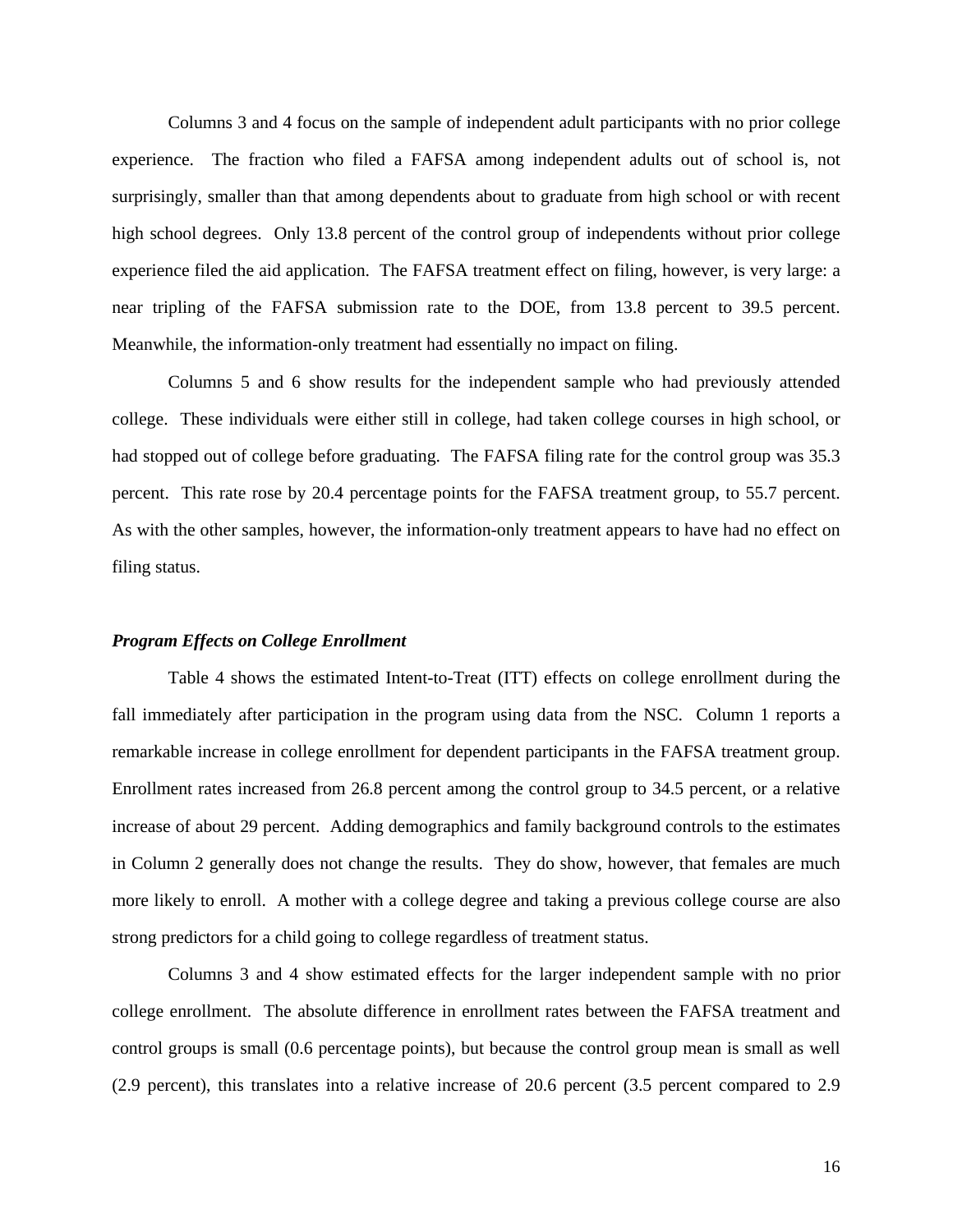percent). The difference is almost statistically significant with a p-value of 0.14. The 2.9 percent attendance rate for the control group and the observed treatment effect of 0.006 are likely underestimates of the true rates in this population. As we later show in Table 5 using data from the DOE, 9.6 percent of the control group for the participants with no prior college experience received some type of financial aid. The difference between the 9.6 percent and the 2.9 percent rates for the control group is made up of students who attended colleges which do not participate in the NSC. We expect the treatment effects to be underestimates because further analysis suggests that the treatment group was more likely to send FAFSA data to institutions that did not participate in the NSC data than the control group. We discuss this below during our discussion of Table 5.

For independents who had previous college experience, the mean enrollment rate was much higher than that for other independents, but we find no significant differences between treatment and control groups: 23.7 percent of the control group is enrolled compared to 24.3 percent of the FAFSA treatment group (p-value=.59). In the sample of independents with prior college experience, we are less concerned that our estimates may be downward biased. We defined prior college enrollment using the NSC data, so these students have already attended or were attending an NSC school. These students were likely to stay in these institutions where we have excellent coverage from the NSC.

 For all samples, our estimated effects for the information-only treatment group are insignificant. The point estimates are always small, but given our small sample size, the estimated standard error bands remain generous. While our estimates are noisy, we interpret the lack of any statistically significant effect as being a sign that there is no effect. As noted above, the principal goal of including this treatment group was to test the effect of information alone on FAFSA filing behavior. Given we failed to find an effect of the information-only treatment on FAFSA submission rates in Table 3, we interpret the lack of finding an enrollment effect in Table 4 as not surprising.

### *Program Effects on Financial Aid Receipt*

 In Table 5, we extend the analysis by examining the effects of the treatments on the receipt of financial aid. According to data from the DOE, about 29.8 percent of dependent participants in our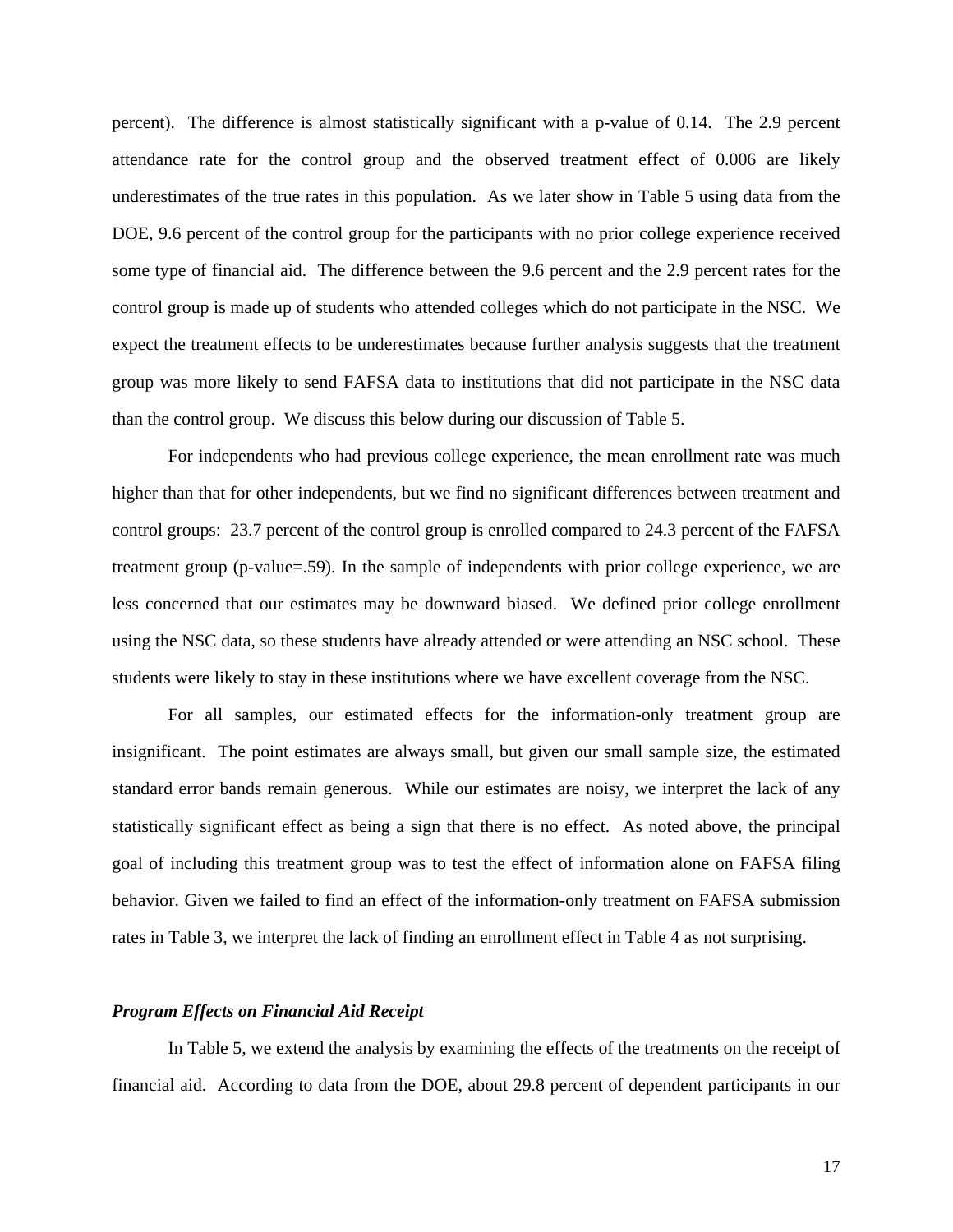control group received a Pell Grant, the primary need-based federal award. The FAFSA treatment substantially increased this rate by 9.8 percentage points, or about a relative 33 percent increase. For independent participants with no prior college experience, our estimated treatment effect is 2 percentage points, or about 20 percent. For independent participants who had previously attended college, the FAFSA treatment effect was about 3 percentage points, or 13 percent.

 As noted above, a comparison of Tables 4 and 5 shows a major difference between the control group's mean attendance rates (Table 4) and the rates at which participants received grant aid (Table 5). In the dependent sample, 30 percent of participants in the control group received aid yet our attendance measure in Table 4 shows that 27 percent attended college. Similarly, 2.9 percent of independent participants attended college according to the NSC data while 9.6 percent received grant aid according to the DOE data. These discrepancies arise because of the lack of coverage of the NSC data. The NSC data allow us to track college enrollments at about 92 percent of colleges and universities nationwide.<sup>24</sup> If NSC captures enrollment, it does so regardless of whether or not students applied for financial aid. The DOE data, by contrast, covers all campuses that distribute federal financial aid but only tracks students if they applied for the aid. Seven percent of dependent study participants and 16 percent of independent study participants attended college without filing a FAFSA.

 We use the DOE data to shed some light on the extent to which the NSC data might underreports college enrollment rates. To do so, we identify how many participants sent FAFSA data to a college not covered by NSC.<sup>25</sup> Among our samples, 9.8 percent of dependent participants in the control group listed at least one school on the FAFSA that was not covered by NSC. Similarly in our other samples' control groups, 9.4 percent of independents without prior college experience and 12.9 percent of independents with prior college experience listed at least one school not covered by NSC. However, the likelihood of sending FAFSA data to a school not covered by NSC was larger among independent participants without prior college experience who were in the FAFSA treatment group;

 $24$  Students also have the option to request that their data not be matched to NSC. Students exercise this option through their respective campus. We cannot observe these students.

 $\frac{25}{25}$  At the end of the FAFSA, individuals can designate up to four colleges or universities to have their FAFSA information sent.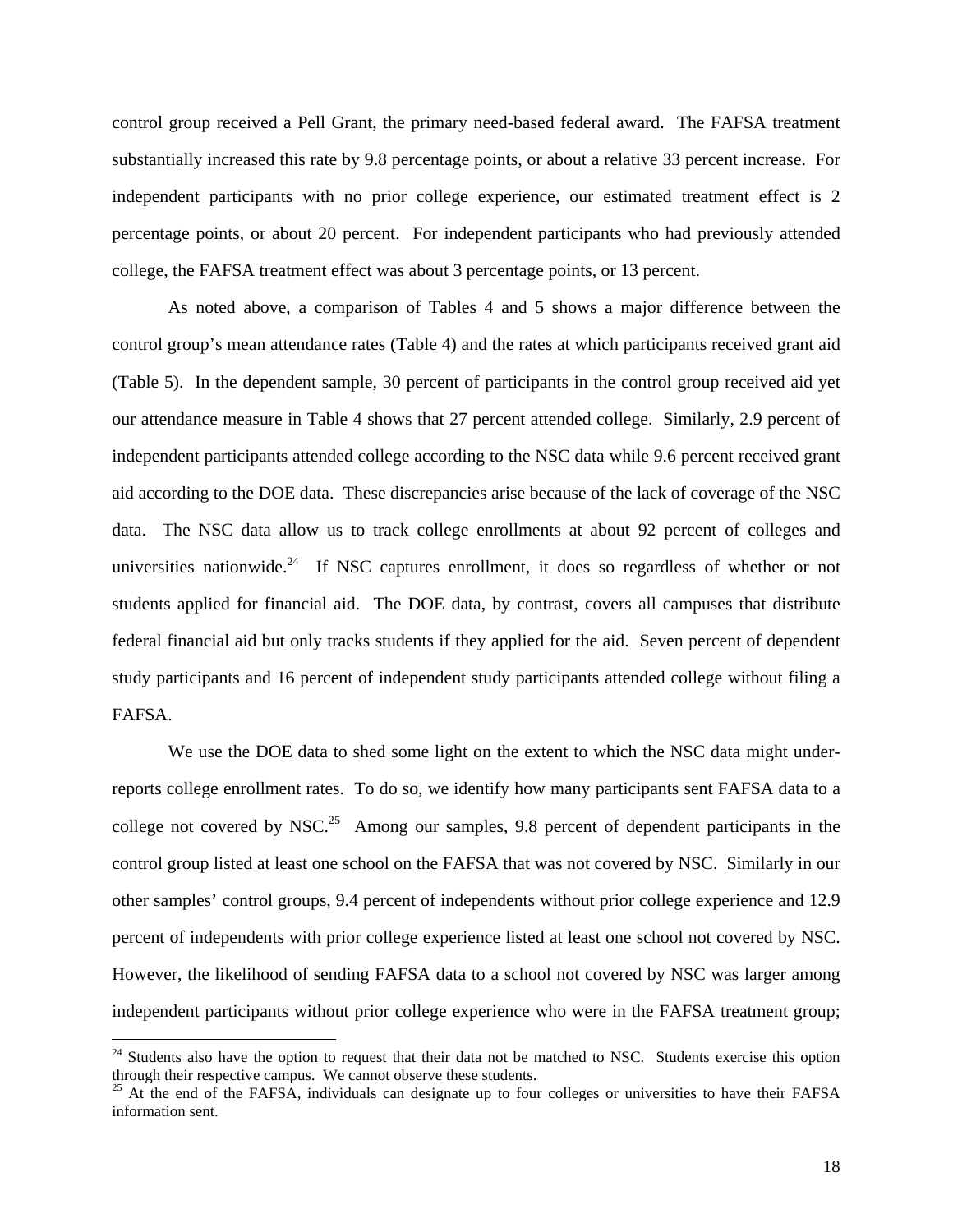they were 2 percentage points more likely to send their FAFSA to a school not in the NSC database. There are no statistically significant differences for our other samples.

 An extreme assumption would be to assume that sending FAFSA data to a non-NSC school implies attendance. If we amend our college attendance variable previously based on the NSC data alone so that participants who applied to a non-NSC school by sending their FAFSA data are counted as having attended, then our results become stronger for the dependent sample and the independent sample without prior college experience. The control group means become 33 percent for dependent participants and 12 percent for independent participants without prior college, and the treatment effects on college attendance become 8.3 and 2.4 percent, respectively. Both estimates are significant over a 99 percent confidence interval. With the revised measure we find no treatment effects on enrollment for independent participants with prior college experience. We view these estimated treatment effects using this extreme assumption as upper bounds on the potential enrollment effects.<sup>26</sup>

In Table 5, we observe that individuals with prior college experience in our treatment group were 3 percentage points more likely to receive grant aid. However, we find no enrollment effect in Table 4 and in our effort to account for potential biases in the NSC measure of attendance. Together these findings confirm prior research suggesting that some eligible college enrollees do not apply for aid. Additionally, although it is somewhat hard to interpret given that the treatment had effects on aid receipt, we find that the size of financial aid awards was larger for students in the FAFSA treatment. Moreover, there was a 2 percentage point increase in student loan receipt among these students. Therefore, while the FAFSA experiment did not necessarily increase enrollment rates among this group, it did increase access to financial aid. Much like our results on FAFSA submission rates, we detect no statistically significant effects of the information-only treatment on aid receipt or financial aid award sizes.

 $26$  The only way that this is not true is if we have more control group participants than treatment group participants attending non-NSC colleges and not filing FAFSA's. This is unlikely given that 84-92 percent of control group participants attending college file FAFSA's.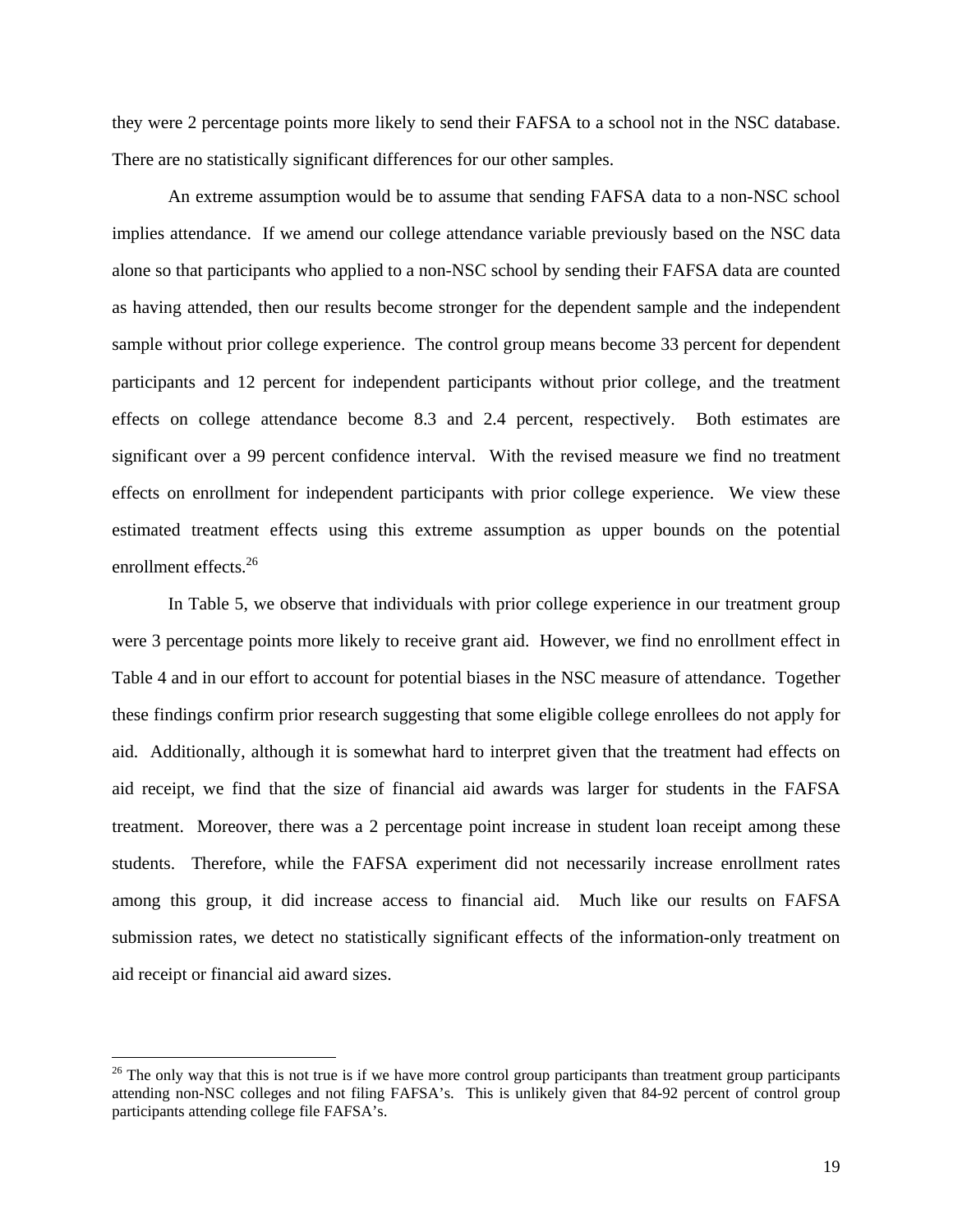In the bottom half of Table 5, we explore whether the treatments had an effect on FAFSA filing *conditional* on enrollment. Our results on grant aid receipt suggest that some independent participants with prior college experience would have received financial aid had they completed the FAFSA. If this is true, we should also find a treatment effect on the FAFSA filing behavior of students who attended college after the intervention. For our control group, 84.1 percent of independents who had prior college experience and attended college after the experiment filed a FAFSA. Corresponding independents in the FAFSA treatment group were 4.0 percentage points more likely to file. This reinforces that while we can rule out large impacts on enrollment for independents who had college experience prior to the study, providing information and assistance did increase the fraction of those filing while in college and as we showed above it increased access to grant and loan aid as well. We find no effects on filing behavior among those in the informationonly treatment.

For many states and institutions, there are binding deadlines for applying for financial aid.<sup>27</sup> In Table 5, we also compare the timing of FAFSA applications among filers. Given that there was a treatment effect on FAFSA filing, it is somewhat difficult to interpret these results. The estimated difference in the time to file is a weighted average of the effect of the program on filing timing for participants who would have filed *regardless* of the experiment and the timing of participants who were newly *induced* to file because of the program and would not have filed otherwise. If the timing of new-filers is slower than the average participant, then the comparisons would be biased downward. However, the timing results reinforce the idea that the FAFSA intervention accelerated the aid application submission process. Among dependent students in the control group, the average filing date was around May  $11<sup>th</sup>$ . Participants in the FAFSA treatment filed their FAFSA's almost one month (32.6 days) earlier. For independent participants without prior college experience, those treated filed FAFSA's almost 4 months earlier than the control group, and the treatment effect among independent students with prior college experience was a little over 2 months. There was no treatment effect on the likelihood that dependent students filed before March 1<sup>st</sup>; however, for

<sup>&</sup>lt;sup>27</sup> The earliest deadline among states is March  $1<sup>st</sup>$ . Arizona, Idaho, Maryland, Michigan, Montana, Rhode Island, Tennessee, and West Virginia all share this deadline.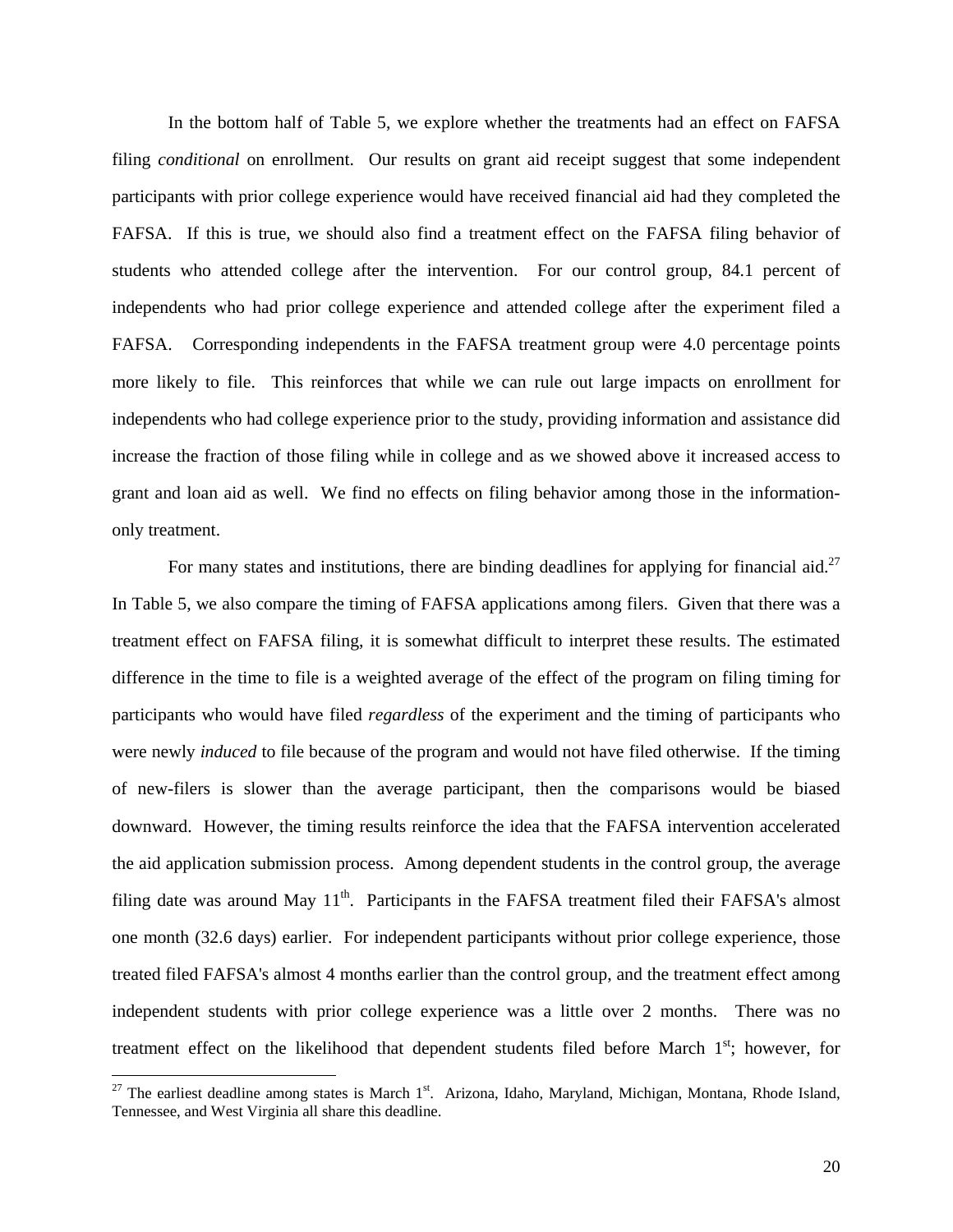independent students, there were large treatment effects for all independent students. Among those without prior college experience, treated students were 55 percentage points more likely to file by March  $1<sup>st</sup>$  and among those with prior college experience, treated participants were 29 percentage points more likely to file by March 1<sup>st</sup>. It is also worth noting that independent adults without prior college experience who had the information-only treatment were also more likely to file earlier.

# *Heterogeneous Enrollment Effects*

 $\overline{a}$ 

 In Table 6 and 7, we explore whether the program had heterogeneous effects among participants. Table 6 focuses on college enrollment outcomes to examine whether the program treatments increased particular types of attendance. The FAFSA treatment effect on enrollment occurred mostly from increases in public college enrollment. Public college enrollment rose 5.0 percentage points (p-value=.059) for the dependent sample, compared to 1.8 percentage points at private colleges (p-value=.233). For the dependent students, we also find a doubling in the rate of attendance at selective colleges for those who received the FAFSA treatment. Additionally, most of the increase in attendance rates came from full-time attendance as the estimate of the effect on partand full-time enrollment is not much different than the estimate on full-time enrollment alone.

Among independents without prior college experience, public college enrollment immediately following treatment rose slightly by 0.6 percentage points to 2.8 percent (p-value=.060). Basically none of these independent adults enrolled in private colleges (the fractions are 0.1 percent for the treated and controls).<sup>28</sup> Most participants attended non-selective, public colleges if they chose to attend college. Among independents with no prior college experience, we detect no difference in part-time enrollment by treatment assignment, but we do find full-time enrollment rises .7 percentage points (p-value 0.016). For both of our independent participant samples, we find no effect of the treatment on the selectivity of the college attended.

 Overall, the enrollment effects we find among independents are small, but nevertheless important given the low cost of the FAFSA treatment and the small numbers of adults not in school

 $28$  We include proprietary schools in our listing of private schools. Our results do not change if we break the private results down by whether or not the private school is a proprietary school.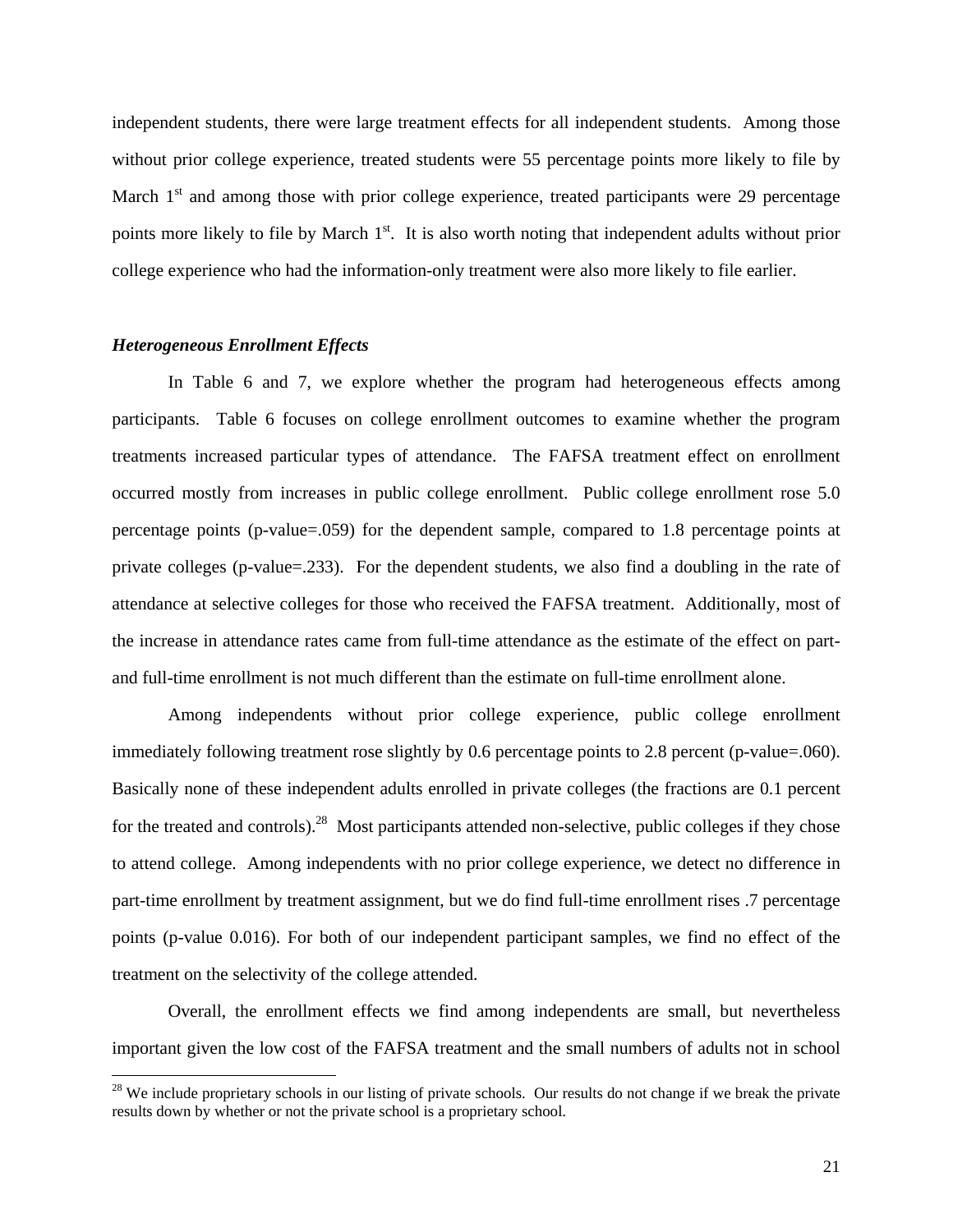that actually go back. To get a better idea of whether these effects are concentrated among particular subgroups, we estimated the FAFSA treatment impact for this sample by household income. We interacted enrollment patterns with quartic polynomials for household adjusted gross income (AGI), separately for the control group and treated. Figure 1 shows clearly that the FAFSA treatment affected mostly low-income households (those with an adjusted gross income less than \$22,000). Among this group, college enrollment is 4.0 percent for the FAFSA treatment compared to 2.9 percent for the control group (p-value for the difference is 0.017). Interestingly, the DOE's Estimated Family Contribution (EFC), which is the amount the federal government calculates a family should be able to give something towards college expenses, begins to rise for households with incomes around \$22,000. In essence, the results suggest that independent participants in the treatment group who were told that their family was not expected to contribute towards college expenses were the one who were the most influenced to go to college by the FAFSA intervention. Conversely, individuals told that the government would only cover part of the costs of college were less likely to attend.

 Subdividing the data by whether the EFC estimate sent to participants is estimated to be zero or positive leads to generally larger and significant effects for the former group, and insignificant effects for the latter. Table 7 displays treatment effect estimates for the independent sample without prior college, split by whether EFC was estimated based on FAFSA information to be zero or positive. The FAFSA treatment effect for the EFC=0 sample is 1.2 percentage points. The effect when EFC $>0$  is  $-0.8$  percentage points, but not statistically significant, and the Information-only treatment effect point estimates are close to zero. Subdividing further by background characteristics and survey responses, we find larger FAFSA treatment effects for the groups generally one would expect. The effects among independents with no prior college and EFC predicted to be zero are larger for those who, before treatment, expressed strong interest in college (a 1.8 percentage point increase in enrollment from treatment for this group), and for those who say some do not go to college because they have to work (a 3.4 percentage point increase). The effects are also concentrated among females and those without dependent children. With one exception (Black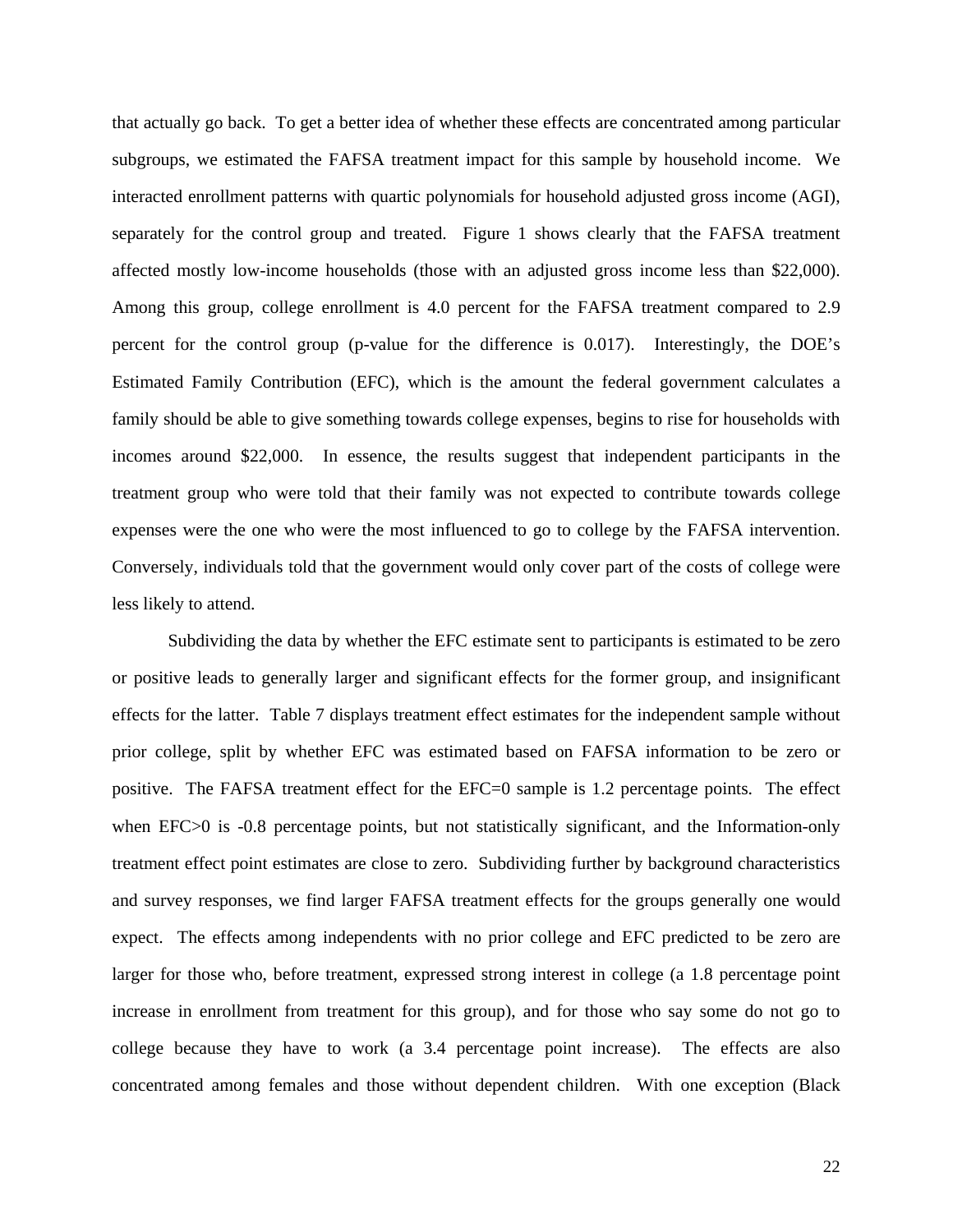participants with EFC>0 in information-only treatment sample), all of the information-only treatment effect estimates, and the FAFSA treatment effects for the predicted EFC>0 sample are not significantly different from zero.

### **V. CONCLUSIONS AND IMPLICATIONS**

 $\overline{a}$ 

The results of the H&R Block FAFSA experiment are unambiguously positive in terms of the effects of simplifying the financial aid application process combined with providing individualized aid eligibility information. The estimates suggest that the FAFSA treatment had strong effects in terms of increasing college financial aid applications, improving the timeliness of aid application submission, increasing the likelihood college attendance, and increasing the receipt of need-based grant aid. This is true for students who were just graduating from high school and for most independent adults without prior college experience. Even though we found no enrollment effect for non-traditional students who had already spent time in college, the FAFSA treatment did improve FAFSA submission rates, increase the likelihood that these participants received financial aid, and increase the average amount of financial aid received.

The FAFSA Experiment's main treatment consisted of three potential mechanisms – simplification of the FAFSA application by pre-populating the form with tax data, assistance in filling out the aid forms with a streamlined interview protocol, and information provision. A test of whether only providing information could explain the results failed to produce statistically significant effects. We can reject the hypothesis that the information-only treatment had a similar effect on FAFSA submission rates as our FAFSA treatment. It is important to note that our experiment only tested the impact of providing particular types of information to students at the end of high school or afterwards. We can say nothing about whether providing different types of facts or information to younger students would affect college decisions.<sup>29</sup> However, given that information alone cannot

<sup>&</sup>lt;sup>29</sup> Several access initiatives focus on giving middle and early high school students information about college and financial aid.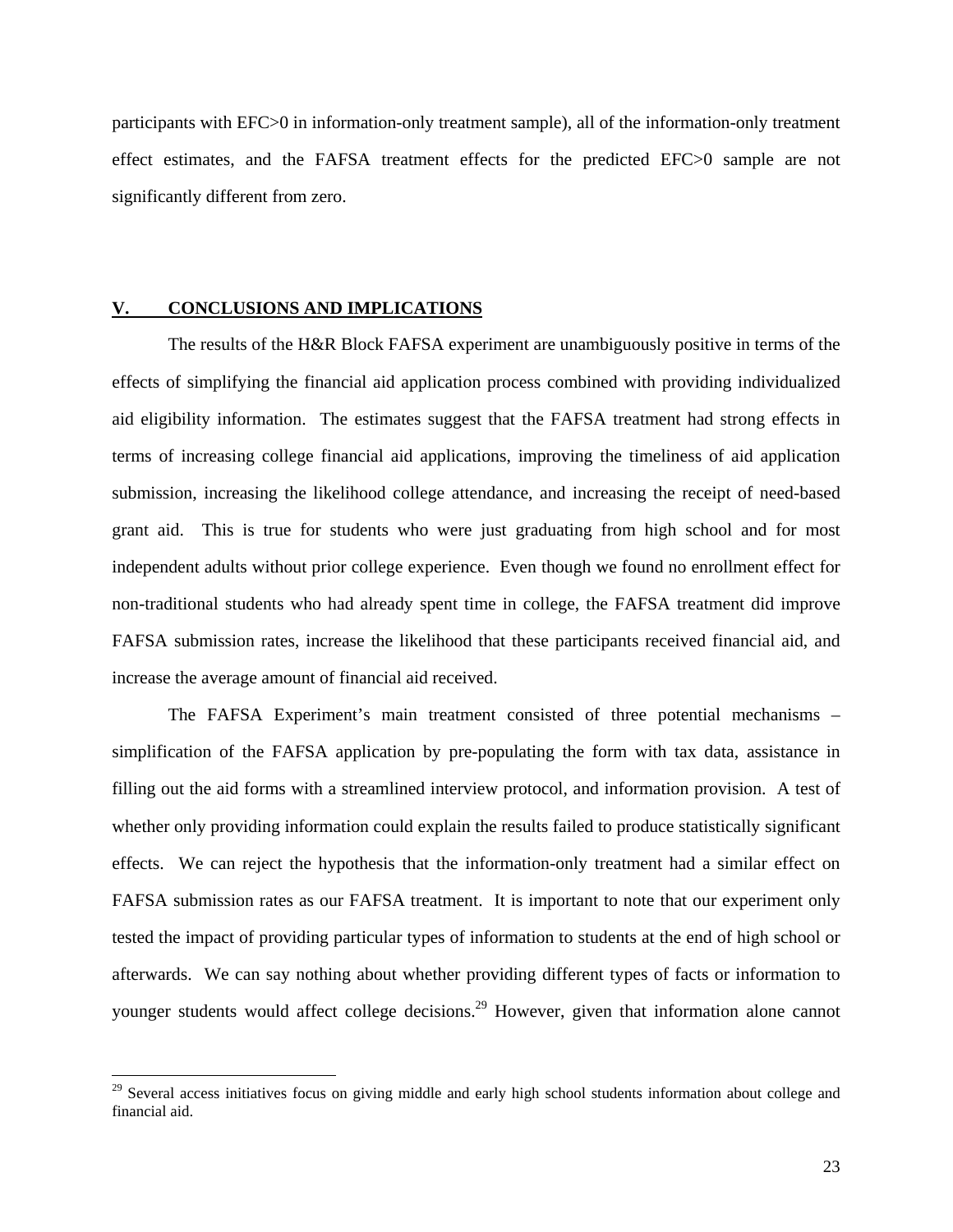explain our results, we consider the possible roles of simplification and assistance as the mechanisms responsible for the large effects found on submission, enrollment, and aid receipt.

The FAFSA Experiment was not designed to distinguish between the relative effectiveness of simplification versus assistance as being most effective in bringing about the results. There were, however, some places during implementation where assistance was minimized and the intervention experienced by individuals focused mainly on simplifying the process. To see this, it is first worth noting the different options participants had when deciding whether to file a FAFSA with the DOE. Some options required more action by the individual than others:

- i. *FAFSAs completed in the office*: If an independent participant provided all the necessary information to complete the FAFSA while at the tax preparation office, she was asked whether she wanted H&R Block to file the form on her behalf electronically (through batch files sent directly to the DOE). Doing so required the tax professional to verify the information with the client before transmitting it to the DOE, and the only thing the participant had to do was sign a FAFSA signature page while in the office. As an alternative to having H&R Block submit the form, participants also had the option of receiving a paper copy of the completed FAFSA, which they could elect to submit it to the DOE themselves. In contrast to electronic submission, this option would have required the individual to take additional steps in order for the FAFSA to be filed.
- ii. *FAFSAs completed with the call center*: If the independent participant was not able to answer all the necessary questions in the office but did so afterwards with the Call Center, they were also offered two choices. If the participant wanted H&R Block to submit the completed form to the DOE, this was done by Call Center staff via the DOE website. After web submission, participants were sent a paper copy of the application and a FAFSA signature page that they needed to sign and return to the DOE using a prepaid envelope. Unlike participants who were able to complete all of the questions in the office and sign the form in person, this group needed to complete this minor, final step via the mail. Similar to above, participants who did not want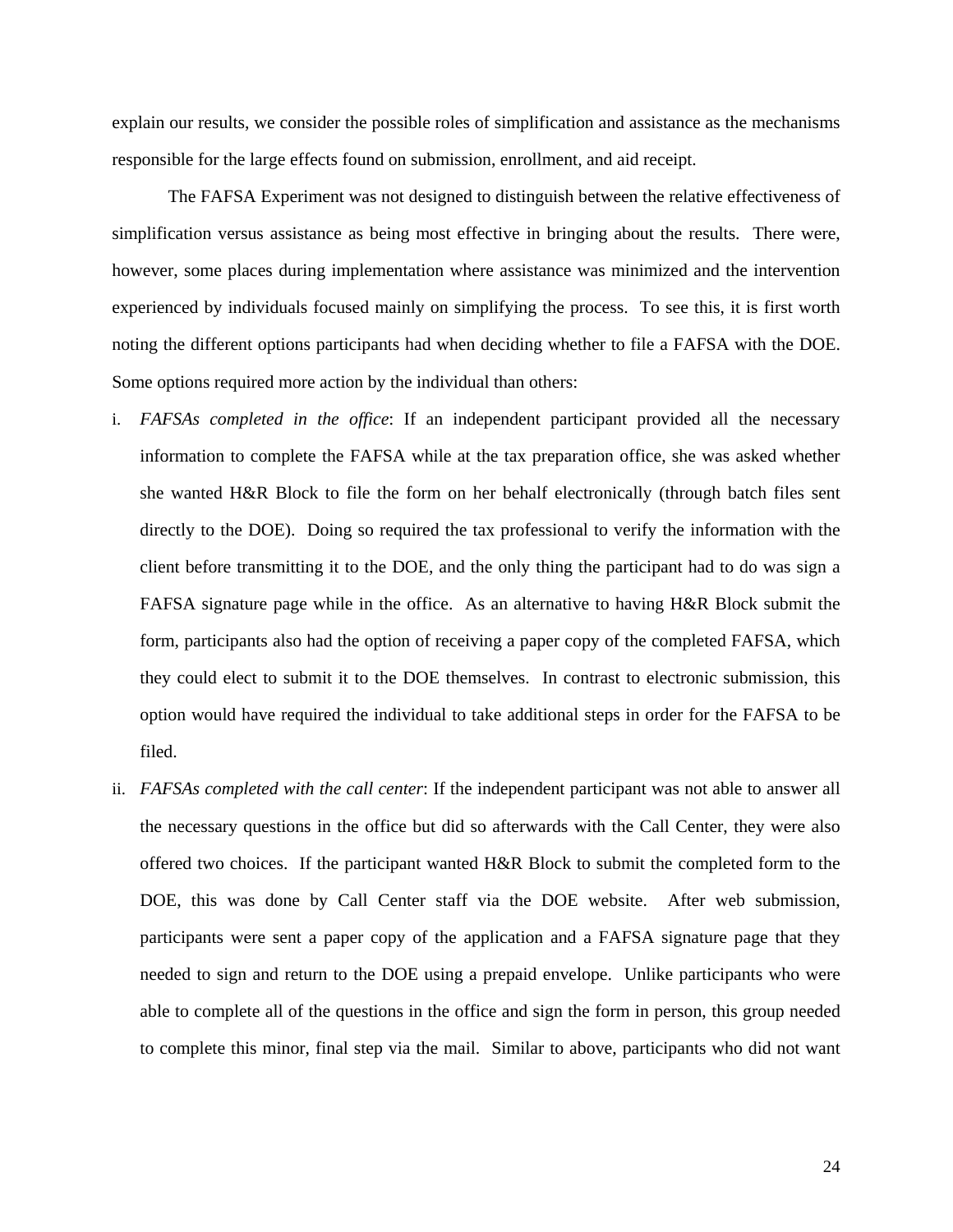H&R Block to submit the form to the DOE were sent a paper copy of the completed FAFSA, which they could elect to submit it to the DOE themselves.

iii. *Incomplete FAFSAS*: Finally, if the Call Center could not reach the family after three tries and/or collect all the necessary FAFSA information from the participant over the telephone, the participant was sent the partially-completed paper FAFSA in the mail. Instructions were included to help the participant finish the form, and a prepaid envelope was provided to enable submission to the DOE. In this case, the participant needed to take several additional steps on their own to submit the FAFSA.

The submission options for dependent participants were slightly different. Because electronic submission by H&R Block via batch files would have required that both the child and parent sign the application in the office, dependent participants were not given this option (see footnote 8). Instead, if the participant wanted H&R Block to submit on their behalf, it was done via the DOE website, and the family was sent a FAFSA signature page to return. Otherwise, a paper FAFSA was sent to them.

 As detailed with the above scenarios, there was variation in how much action a participant needed to take in order to submit the FAFSA. Clearly, this variation is not random as the profiles of participants who could complete the form entirely while in the H&R Block office are different from those who used the Call Center or could not be contacted. Still, we find interesting patterns for the control and treatment groups based on the different modes of submission.

Among dependent participants, nearly the entire control group who submitted a FAFSA used the web to file, but those in our FAFSA treatment group were more likely to do so (45.0 percent versus 37.9 percent). Dependent students in the FAFSA treatment group were also more likely to file by paper in comparison to the control group (9.1 percent versus 1.3 percent). Interestingly, the filing rate for participants who were sent completed paper FAFSAs that only required a signature before mailing was about the same rate as participants sent incomplete paper FAFSAs and thus needed to fill in additional information before submission. In other words, dependent participants who elected to submit the FAFSA themselves rather than having H&R Block submit it for them it via the web were far less likely to complete the process.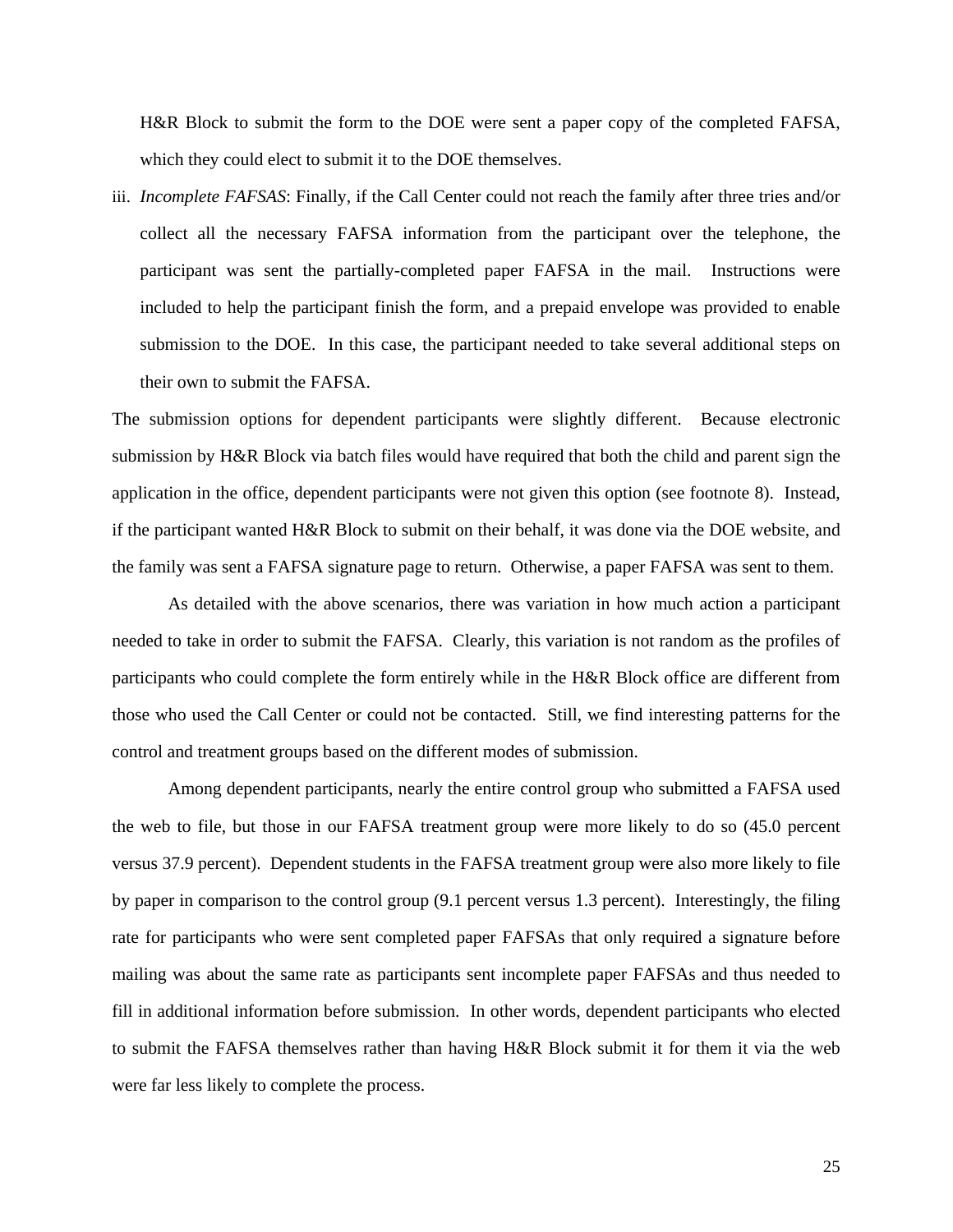For all independent participants, the large positive effects on FAFSA submission rates experienced by those assigned to the FAFSA treatment came from the large number of applications submitted electronically. Of the overall estimated 23.5 percentage point increase in FAFSA filing, 90.2 percent of this increase comes from those who filed electronically.<sup>30</sup> Interestingly, among the cases that were completely finished while the person was in the H&R Block office, 56 percent preferred to have the application sent to them in paper form. For this treated group, there was no difference from the control group in terms of FAFSA filling rates (13.5 percent versus 13.8 percent, respectively).

Thus, we find that nearly all of the estimated effects for independent participants on filing occur within the group of individuals who indicated a preference for direct submission and had it done electronically by H&R Block. These individuals for whom assistance and simplification with the application were most prominent (and the FAFSA was completed in the office) appear to be the ones most affected by the treatment. Though the participant would have still needed to take action to actually enroll in college, minimizing the amount of work needed to complete the FAFSA application had profound effects. In contrast, the treatment effect was not present for those indicating a preference for paper submission. This could be related to the amount of additional effort these participants needed to take (i.e., receiving, signing, and sending the FAFSA signature page). However, as noted above, those who elected to receive the paper form are not a random subsample, and their preference to not have H&R Block submit the form could be indicative of less commitment by this group to submit the requisite forms and to attend college.

While the patterns of application rates by submission type (electronic, web, or paper) are not a perfect test of which aspect of the intervention was most important in driving the results, the results do suggest that providing assistance and streamlining the submission process are crucial elements in improving aid application submission and increasing college enrollment. However, does the fact that the largest results were among those for whom H&R Block submitted the FAFSA mean that prepopulating the form with tax data (i.e., reducing the number of FAFSA questions) is not useful at all?

 $30$  This was calculated by adjusting down the 23.5 percentage point increase in electronic submissions by the 1.3 percentage point decrease in web submissions among the FAFSA treatment group.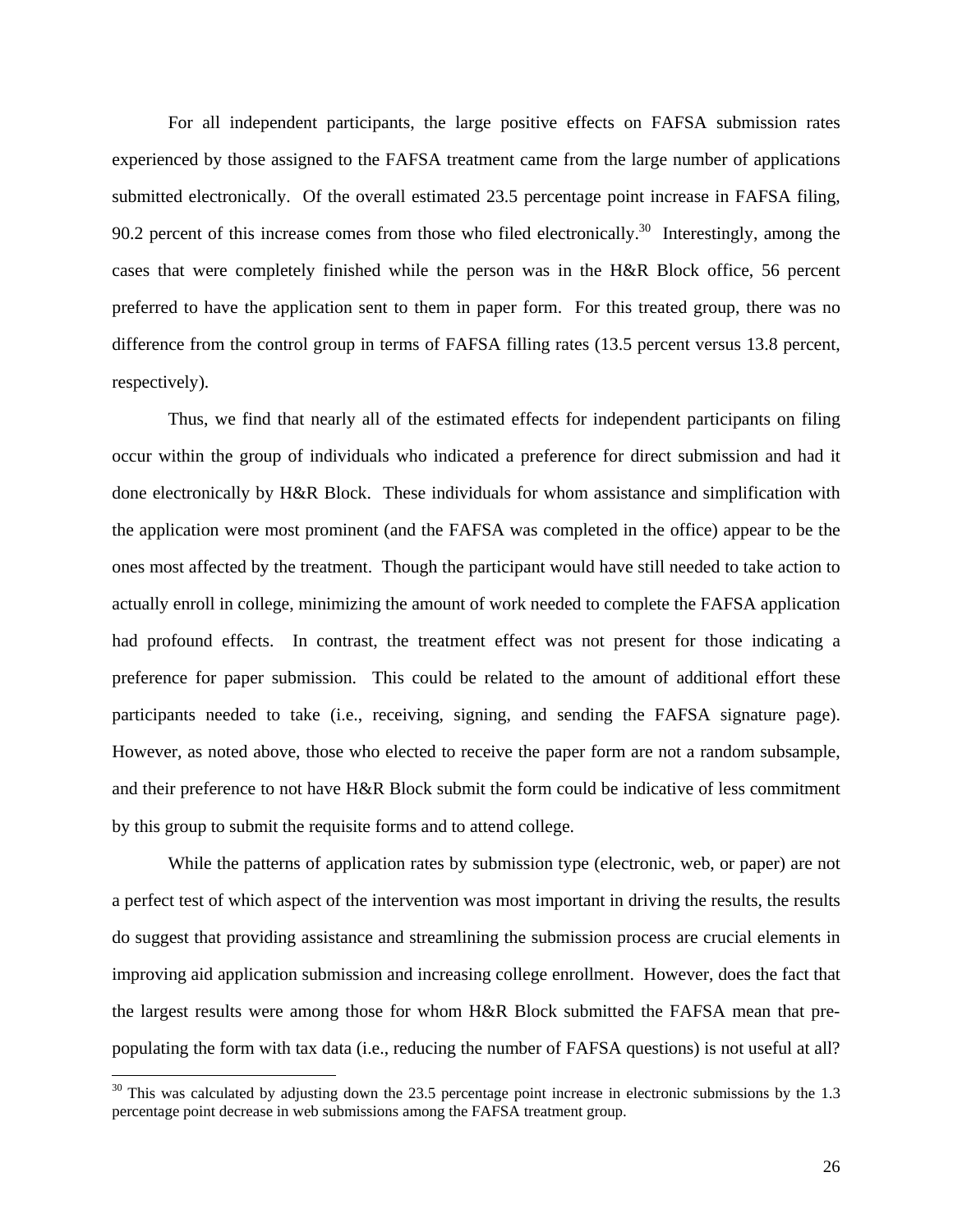To the contrary, we believe simplification still played an important role in the positive effects. Our results clearly show that FAFSA applications were done more efficiently by using information from an IRS tax form. In the experiment, the H&R Block tax professionals were able to complete the rest of the FAFSA with the client in less than ten minutes because of the ability to simplify the data collection elements by using tax data that was already in the system. The remaining FAFSA questions are relatively straightforward and easy (e.g., gender, citizenship, veteran status, state of legal residence, parents' education, intended degree, phone number, driver's license number). In comparison, the typical method of completing the FAFSA at home takes hours. The FAFSA is similar to the regular 1040 tax form, which the IRS (conservatively) estimates will take 13 hours to complete. This suggests that linking tax data and the FAFSA on a larger scale would significantly cut the number of necessary elements on the form and in turn substantially reduce the time necessary to complete the form and improve the accuracy of the information submitted. It is worth noting that the DOE has recently taken efforts to pilot this sort of partnership (see footnote 2). Such a change would also make it easier to develop programs (assistance) that could help families to fill out and submit the form (such as our automated process that walked families through the remaining questions).

In summary, the results suggest that simplification and assistance together are effective ways to increase the submission of financial aid applications. The combination of pre-populating the FAFSA with tax information (i.e., simplification), providing assistance with remaining questions using the interview protocol we automated with computer software, and giving participants the option to submit the FAFSA to the DOE electronically was highly effective.. On the other hand, simply informing high school seniors and older adults about their aid eligibility did not appear to improve the submission of financial aid applications. This suggests the complexity of the FAFSA and/or the time required to complete the form are substantial barriers to FAFSA completion, and making the form shorter (i.e., simplification alone) would likely increase FAFSA submissions. We hope future research can shed additional light on which elements of the overall intervention were most effective.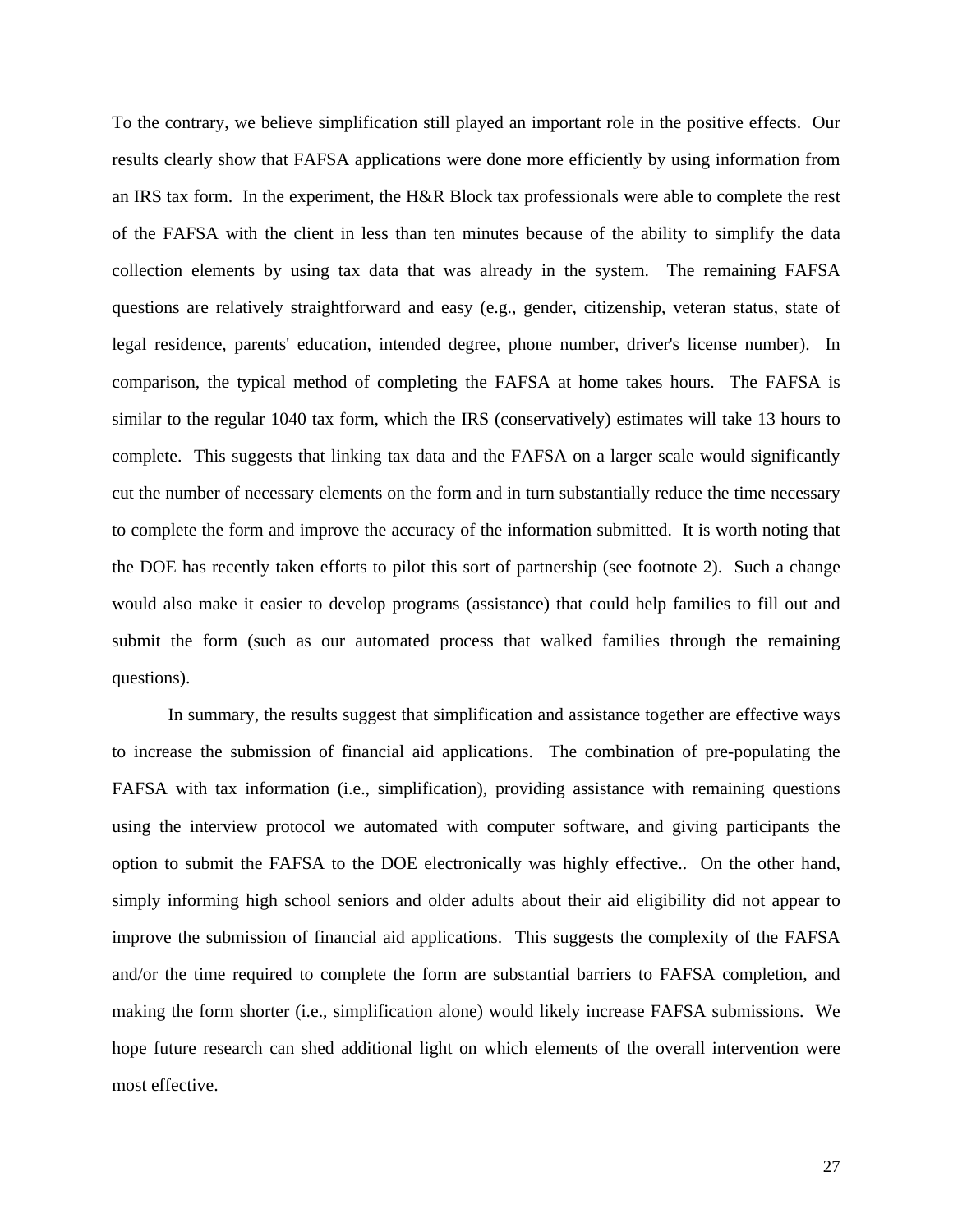#### **REFERENCES**

- Advisory Committee on Student Financial Assistance. (2001). *Access Denied: Restoring the Nation's Commitment to Equal Educational Opportunity.* Washington, D.C.: Department of Education.
- Advisory Committee on Student Financial Assistance. (2005). "The Student Aid Gauntlet: Making Access to College Simple and Certain." Final Report of the Special Study of Simplification of Need Analysis and Application for Title IV Aid. Washington, D.C.: Department of Education.
- Avery, Chris and Caroline Hoxby. (2004). Do and should financial aid packages affect students' college choices? In Hoxby, C. (Ed.), *College Choices: The Economics of Which College, When College, and How to Pay For It.* Chicago: University of Chicago Press.
- Bettinger, Eric, "Is the Finish Line in Sight? Financial Aid's Impact on Retention and Graduation." (2004) *College Choices: The Economics of Where to Go, When to Go, and How to Pay For It*, ed. Caroline M. Hoxby, Chicago University Press and NBER.
- Beshears, John, James J. Choi, David Laibson, and Brigitte C. Madrian (2006a). "The importance of default options for retirement savings outcomes: Evidence from the United States." NBER Working Paper #12009.
- Beshears, John, James J. Choi, David Laibson, and Brigitte C. Madrian (2006b). "Simplification and savings." NBER Working Paper #12659.
- Commission on the Future of Higher Education. (2006). Commission Report 08/09/06. Accessed on 10/23/06 at http://www.ed.gov/about/bdscomm/list/hiedfuture/reports/0809-draft.pdf .
- Cornwell, C., Mustard, D., & Sridhar, D. (2006). The enrollment effects of merit-based financial aid: Evidence from Georgia's HOPE scholarship. *Journal of Labor Economics* 24 (2006) 761- 786.
- Currie, Janet (2004) "The Take Up of Social Benefits." NBER Working Paper #10488.
- Dickert, N., Emanuel, E. & Grady, C. (2002) "Paying research subjects: an analysis of current policies." *Annals of Internal Medicine* 136: 368-373.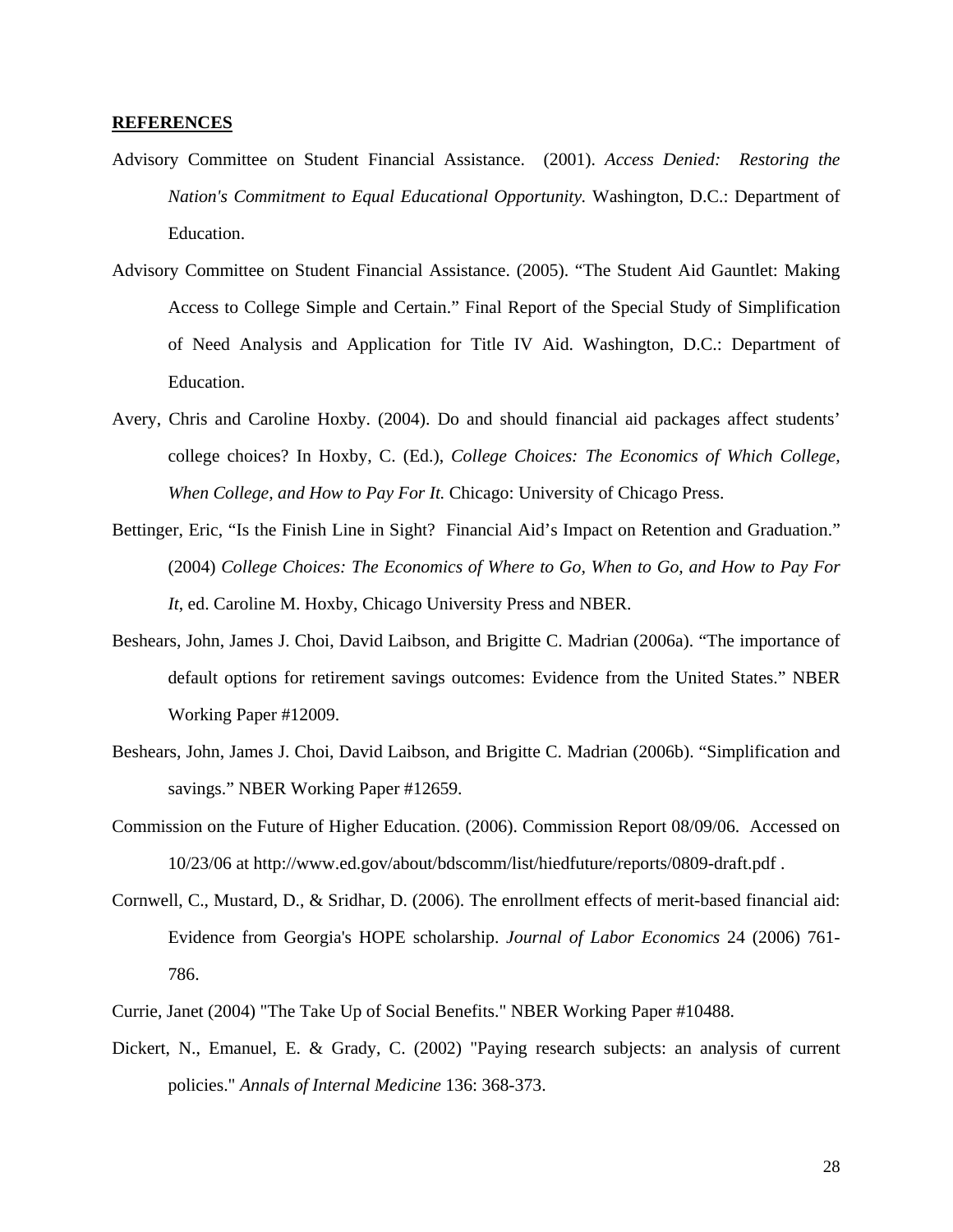- Dynarski, Susan. (2000). Hope for whom? Financial aid for the middle class and its impact on college attendance. *National Tax Journal, 53(3),* 629–661.
- Dynarski, Susan. (2003). Does Aid Matter? Measuring the affects of student aid on college attendance and completion. *American Economic Review 93(1),* 279–288.
- Dynarski, Susan and Jill Scott-Clayton (2006) "The Cost of Complexity in Federal Student Aid: Lessons from Optimal Tax Theory and Behavioral Economics." Harvard University mimeo.
- Dynarski, Susan. (2002) "The Behavioral and Distributional Implications of Subsidies for College." *American Economic Review 92(2):* 279-285.
- General Accountability Office. (2005). *Student Aid And Postsecondary Tax Preferences: Limited Research Exists on Effectiveness of Tools to Assist Students and Families through Title IV Student Aid and Tax Preferences.* GAO-05-684, July 29.
- Hansen, W. L. (1983). "Impact of Student Financial Aid on Access," Proceedings of the Academy of Political Science, Vol. 35, No. 2, The Crisis in Higher Education, pp. 84-96
- Hastings, Justine, and Jeffrey Weinstein (2008). "Information, school choice, and academic achievement: Evidence from two experiments," Quarterly Journal of Economics, Vol. 123(4), pp. 1372-1313..
- Horn, Laura J., Xianglei Chen, and Chris Chapman. (2003). *Getting Ready to Pay for College: What Students and Their Parents Know About the Cost of College Tuition and What They Are Doing to Find Out*. National Center for Education Statistics Report No. 2003030. Washington, D.C.: National Center for Education Statistics.
- Ikenberry, S. O. and T. W. Hartle. (1998). *Too little knowledge is a dangerous thing: What the public thinks about paying for college*. Washington, DC, American Council on Education.
- Kane, Thomas J. (1996) "College costs, borrowing constraints and the timing of college entry," *Eastern economic Journal*, Vol. 22, No. 2, pp. 182-194
- Kane, T. J. (2003). *A Quasi-Experimental Estimate of the Impact of Financial Aid on College-Going*. National Bureau of Economic Research Working Paper No. 9703, Cambridge, MA.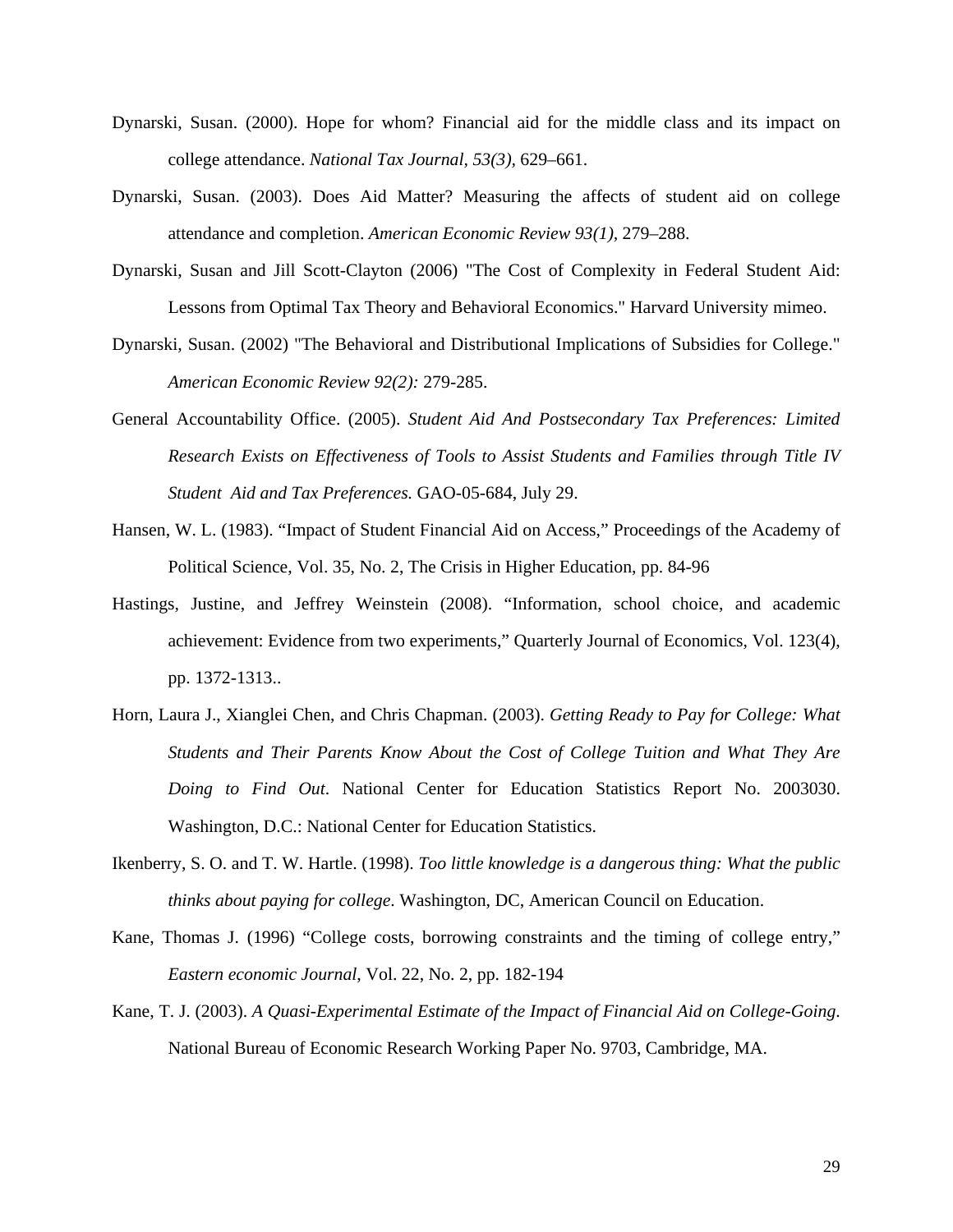- Kane, Thomas J. and Christopher Avery. (2004) "Student Perceptions of College Opportunities: The Boston COACH Program" in Caroline Hoxby (ed.) *College Decisions: The New Economics of Choosing, Attending and Completing College.* Chicago: University of Chicago Press.
- King, Jacqueline E. (2004) "Missed Opportunities: Students who do not Apply for Financial Aid," American Council on Education Issue Brief.
- Long, Bridget Terry (2004). How Have College Decisions Changed Overtime? An Application of the Conditional Logistic Choice Model. *Journal of Econometrics, 121(1-2),* 271-296.

Manski, Charles F. and Wise, David A. (1983) *College Choice in America*. Harvard University Press.

- Oreopoulos, Philip, and Ryan Dunn. (2003) "Providing Information and Increasing Knowledge About Post Secondary Education: Evidence from a Randomized Field Experiment." unpublished mimeo.
- Sallie Mae Fund (2003) Press release January 20, 2003. Accessed January 23, 2006, from http://www.thesalliemaefund.org/news/news\_nr184.html.
- Seftor, N. S. and Sarah Turner. (2002) "Back to School Federal Student Aid Policy and Adult College Enrollment." *Journal of Human Resources*, 37(2): 336-352.

Sturrock, C. (2002). Students miss out on free aid. *Contra Costa Times*, December 26.

U.S. Department of Education. (2009) "Making College More Affordable By Simplifying The Student Financial Aid Application." Press Release, June 24. Accessed July 6, 2009, from http://www.ed.gov/print/finaid/info/apply/simplification.htm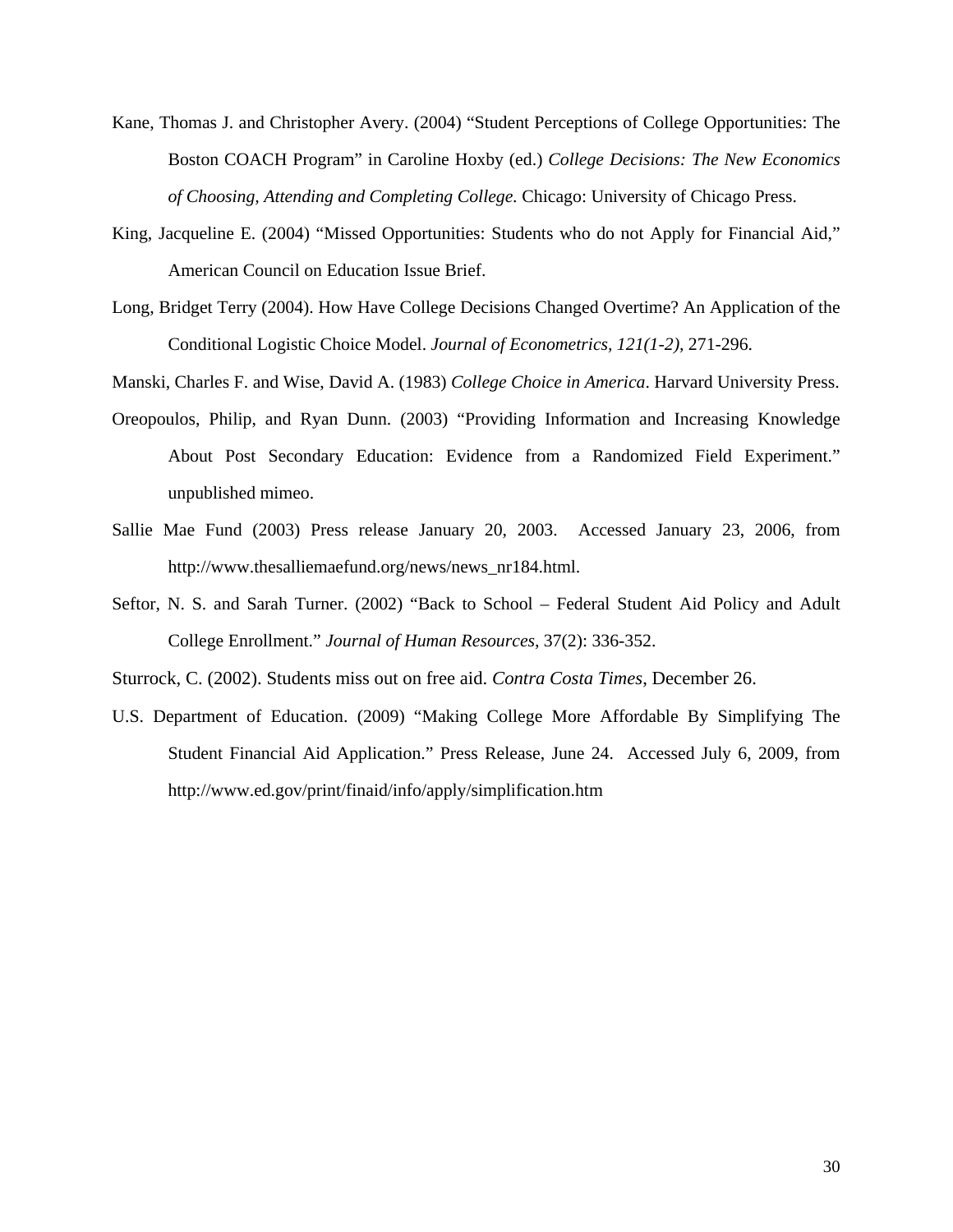

**Figure 1. Predicted Enrollments by Income, Independent Participants** 

A. Independent Students with No Prior College Experience



# B. Independent Students with Prior College Experience

Notes: Predicted enrollments are estimated separately using a 4<sup>th</sup> order polynomial in adjusted gross income. Models are estimated separately for treatment and control.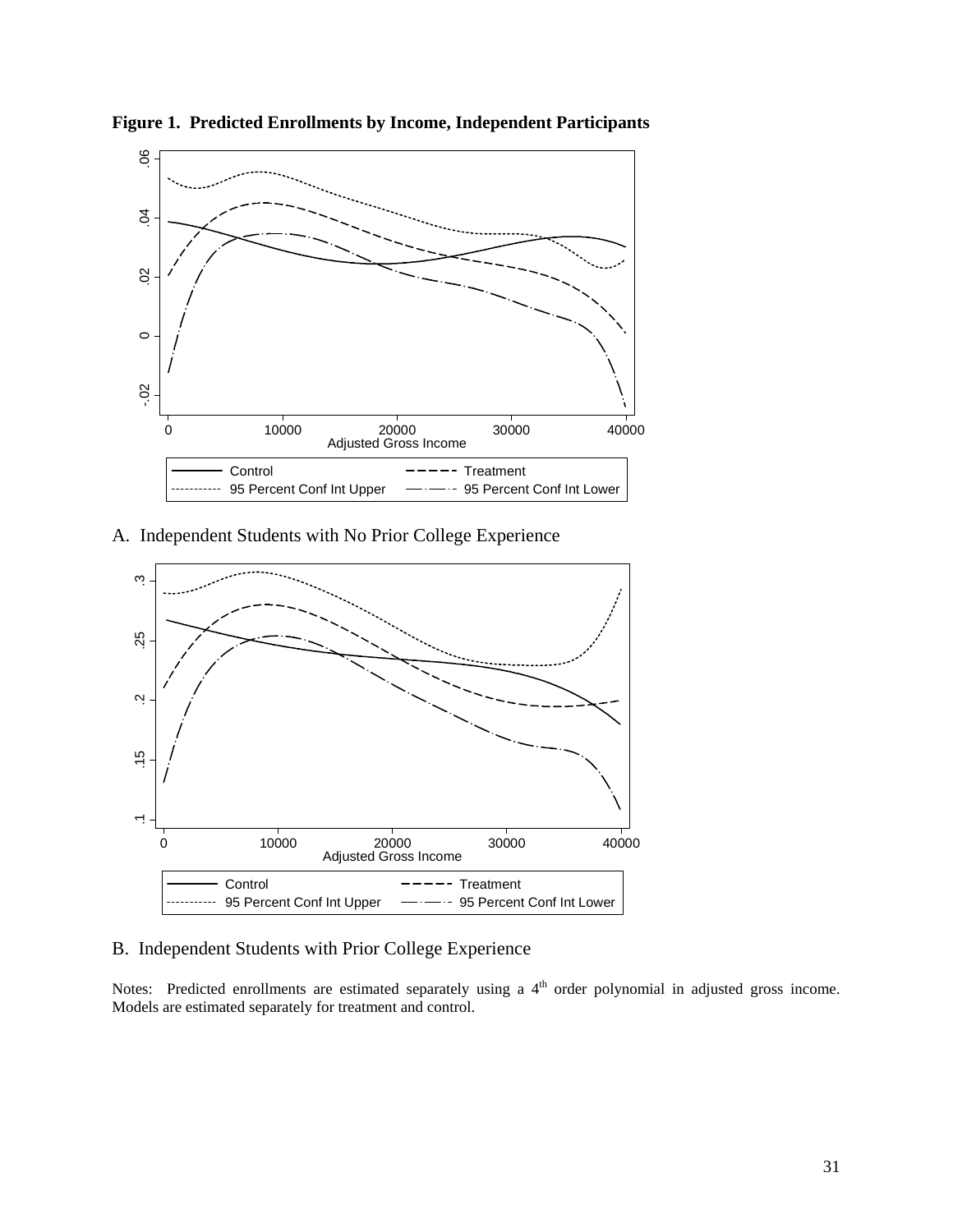|                                                  | -                                     |                       |                      |                                 |                                 |                                          |
|--------------------------------------------------|---------------------------------------|-----------------------|----------------------|---------------------------------|---------------------------------|------------------------------------------|
|                                                  | Initial<br>Screening<br>Qualification | Expressed<br>Interest | Qualified<br>(Final) | Accepted<br>and Gave<br>Consent | Finished<br>Office<br>Interview | Paper<br><b>Consent Form</b><br>Received |
|                                                  | (number)                              |                       |                      | (Fraction of Total)             |                                 |                                          |
| <b>A. Dependent Sample</b>                       |                                       |                       |                      |                                 |                                 |                                          |
| Control Group                                    | 6438                                  | 0.532                 | 0.413                | 0.403                           | 0.400                           | 0.301                                    |
| <b>FAFSA</b> Treatment Group                     | 7510                                  | 0.512                 | 0.404                | 0.395                           | 0.392                           | 0.295                                    |
| <b>Full Sample</b>                               | 13,948                                | 0.521                 | 0.408                | 0.398                           | 0.396                           | 0.298                                    |
| F-test p-value (Testing of<br>Equality of Means) |                                       | 0.023                 | 0.284                | 0.327                           | 0.334                           | 0.496                                    |
| <b>B.</b> Independent Sample                     |                                       |                       |                      |                                 |                                 |                                          |
| Control Group                                    | 25,215                                | 0.515                 | 0.374                | 0.372                           | 0.369                           | 0.279                                    |
| <b>FAFSA</b> Treatment Group                     | 25,491                                | 0.521                 | 0.379                | 0.377                           | 0.374                           | 0.288                                    |
| Info Only Treatment Group                        | 4377                                  | 0.511                 | 0.367                | 0.365                           | 0.361                           | 0.277                                    |
| Full Sample                                      | 55,083                                | 0.518                 | 0.376                | 0.374                           | 0.371                           | 0.283                                    |
| F-test p-value                                   | ---                                   | 0.274                 | 0.287                | 0.216                           | 0.144                           | 0.057                                    |

# **Table 1. Consent, Exit, and Processing Rates by Treatment Status**

Notes: The dependent sample figures includes both high school seniors and recent graduates, who are examined in this paper, as well as participants age 15-17, who will be examined in future work. To initially qualify, families had to have an AGI less than \$45,000 and a family member between the ages of 15 and 30 who did not already have a bachelor's degree. After asking whether these potentially eligible families were interested in learning more about college (the second column of numbers), the tax professional posed additional questions to check for eligibility and determine final qualification (the third column). Nearly all of these participants agreed to give consent (the fourth column) and then completed the office interview (the fifth column). The last column reports the percentage of each group for whom we received a paper copy of the consent form, which had to be sent via snail mail to the central project office by the tax professional.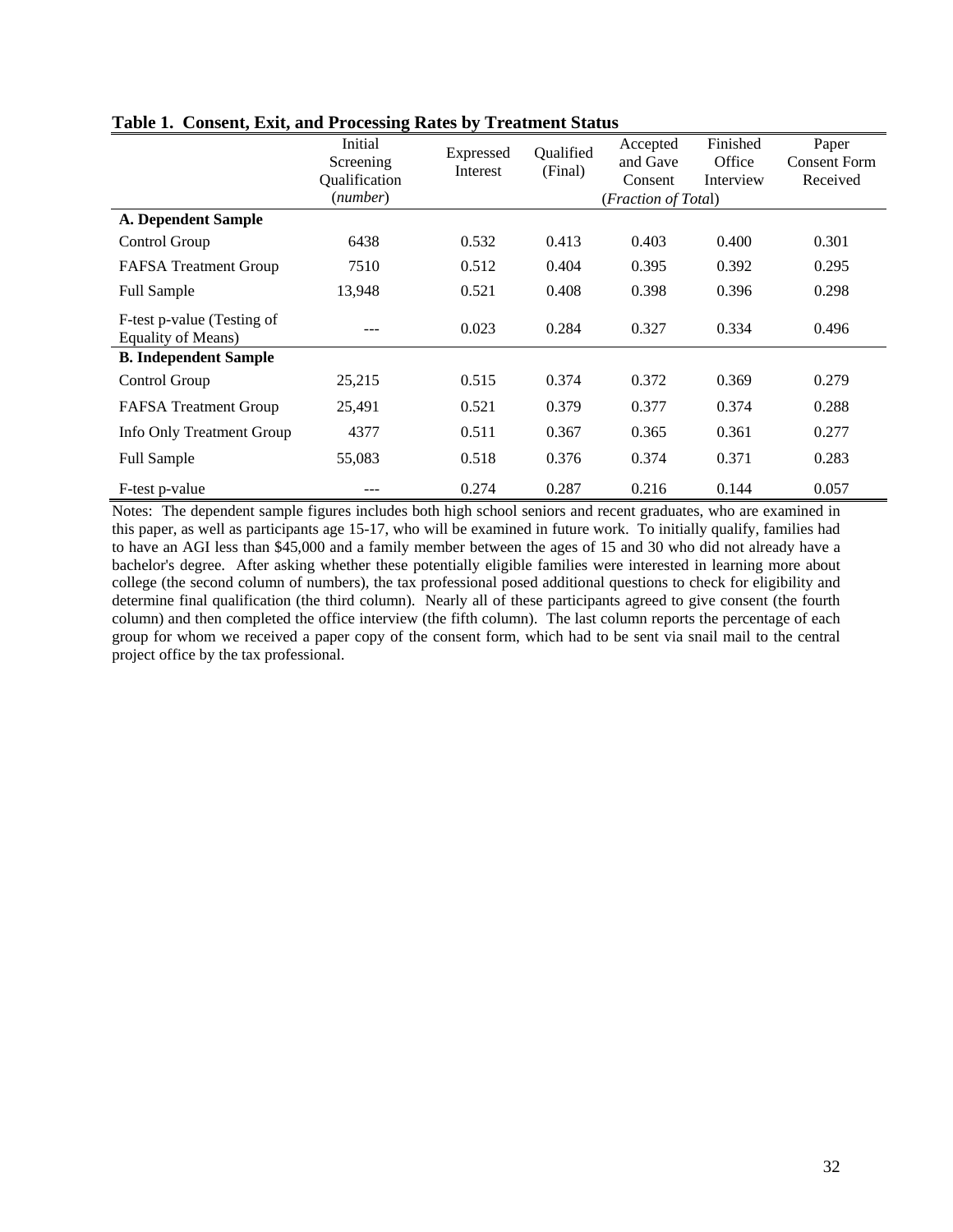|                                       |                      | <b>Dependent Participants</b> |                        |                    | <b>Independent Participants</b><br>with No Prior College Experience |                        |                    | <b>Independent Participants</b><br>with Prior College Experience |                       |  |
|---------------------------------------|----------------------|-------------------------------|------------------------|--------------------|---------------------------------------------------------------------|------------------------|--------------------|------------------------------------------------------------------|-----------------------|--|
|                                       | Control              | <b>FAFSA</b><br>Treatment     | Info<br>Treatment      | Control            | <b>FAFSA</b><br>Treatment                                           | Info<br>Treatment      | Control            | <b>FAFSA</b><br>Treatment                                        | Info<br>Treatment     |  |
| Female                                | 0.560                | .019<br>(.035)                | .014<br>(.061)         | 0.573              | $-.001$<br>(.011)                                                   | $-.020$<br>(.020)      | 0.641              | $-.007$<br>(.012)                                                | $-.043*$<br>(.023)    |  |
| White                                 | 0.553                | .003<br>(.036)                | .097<br>(.059)         | 0.713              | $-.009$<br>(.010)                                                   | .007<br>(.018)         | 0.638              | .002<br>(.012)                                                   | $-.005$<br>(.023)     |  |
| <b>Black</b>                          | 0.379                | .014<br>(.035)                | $-.079$<br>(.057)      | 0.233              | .006<br>(.009)                                                      | $-.013$<br>(.017)      | 0.303              | .006<br>(.012)                                                   | .007<br>(.022)        |  |
| Hispanic                              | 0.023                | $-.005$<br>(.010)             | .002<br>(.019)         | 0.025              | .002<br>(.003)                                                      | $-.002$<br>(.006)      | 0.021              | $-.003$<br>(.004)                                                | $-.001$<br>(.007)     |  |
| Age                                   | 17.72<br>(.46)       | .020<br>(.035)                | .042<br>(.051)         | 25.96<br>(3.12)    | .021<br>(.068)                                                      | $-.214*$<br>(.124)     | 26.14<br>(2.82)    | .060<br>(.072)                                                   | $-.118$<br>(.132)     |  |
| Previous College Enrollment           | 0.056                | .003<br>(.017)                | .057<br>(.037)         | $\boldsymbol{0}$   | $\boldsymbol{0}$                                                    | $\boldsymbol{0}$       | $\mathbf{1}$       | 1                                                                | 1                     |  |
| Married                               |                      |                               |                        | .002<br>(.007)     | $-.020$<br>(.013)                                                   | .002<br>(.007)         | 0.127              | $-.010$<br>(.008)                                                | $-.023$<br>(.015)     |  |
| Single                                |                      |                               |                        | .002<br>(.009)     | .023<br>(.015)                                                      | .002<br>(.009)         | 0.807              | .009<br>(.010)                                                   | $.033*$<br>(.018)     |  |
| Divorced or Separated                 |                      |                               |                        | $-.003$<br>(.005)  | $-.002$<br>(.010)                                                   | $-.003$<br>(.005)      | 0.065              | .001<br>(.006)                                                   | $-.010$<br>(.011)     |  |
| Current College Student (self report) |                      |                               |                        | $-.004$<br>(.006)  | $-.029$<br>(.008)                                                   | $-.004$<br>(.006)      | 0.324              | .005<br>(.012)                                                   | $.062**$<br>(.023)    |  |
| <b>Current High School Student</b>    | 0.848                | .022<br>(.025)                | .013<br>(.043)         |                    |                                                                     |                        |                    |                                                                  |                       |  |
| Target Degree Would Be Bachelor's     | 0.412                | $-.014$<br>(.035)             | $-.024$<br>(.060)      | 0.275              | $-.006$<br>(.010)                                                   | .005<br>(.018)         | 0.424              | .001<br>(.013)                                                   | $.046*$<br>(.024)     |  |
| Target Degree Would Be Associate      | 0.222                | .001<br>(.030)                | $-.010$<br>(.050)      | 0.297              | .012<br>(.010)                                                      | .007<br>(.018)         | 0.411              | $-.007$<br>(.013)                                                | $-0.016$<br>(.023)    |  |
| <b>Adjusted Gross Income</b>          | \$23,214<br>(11,667) | 378.12<br>(817.76)            | $-704.66$<br>(1403.14) | \$16,315<br>(9741) | $-261.57$<br>(210.73)                                               | $-668.41*$<br>(374.82) | \$17,944<br>(9834) | 111.61<br>(251.66)                                               | $-207.08$<br>(464.23) |  |
| <b>Observations</b>                   | 396                  | 390                           | 80                     | 4155               | 4350                                                                | 732                    | 3006               | 3124                                                             | 507                   |  |

# **Table 2. Descriptive Statistics and Differences by Treatment Status**

Notes: Standard deviations appear in parentheses for non-binary variables. By FAFSA standards, dependent students are typically under the age of 24 and financially dependent on their parents. In this case, most dependent participants in the sample are high school seniors. Independent participants were over the age of 24 or married, had a child, a veteran, or an orphan. "Prior college experience" is defined using data from the National Student Clearinghouse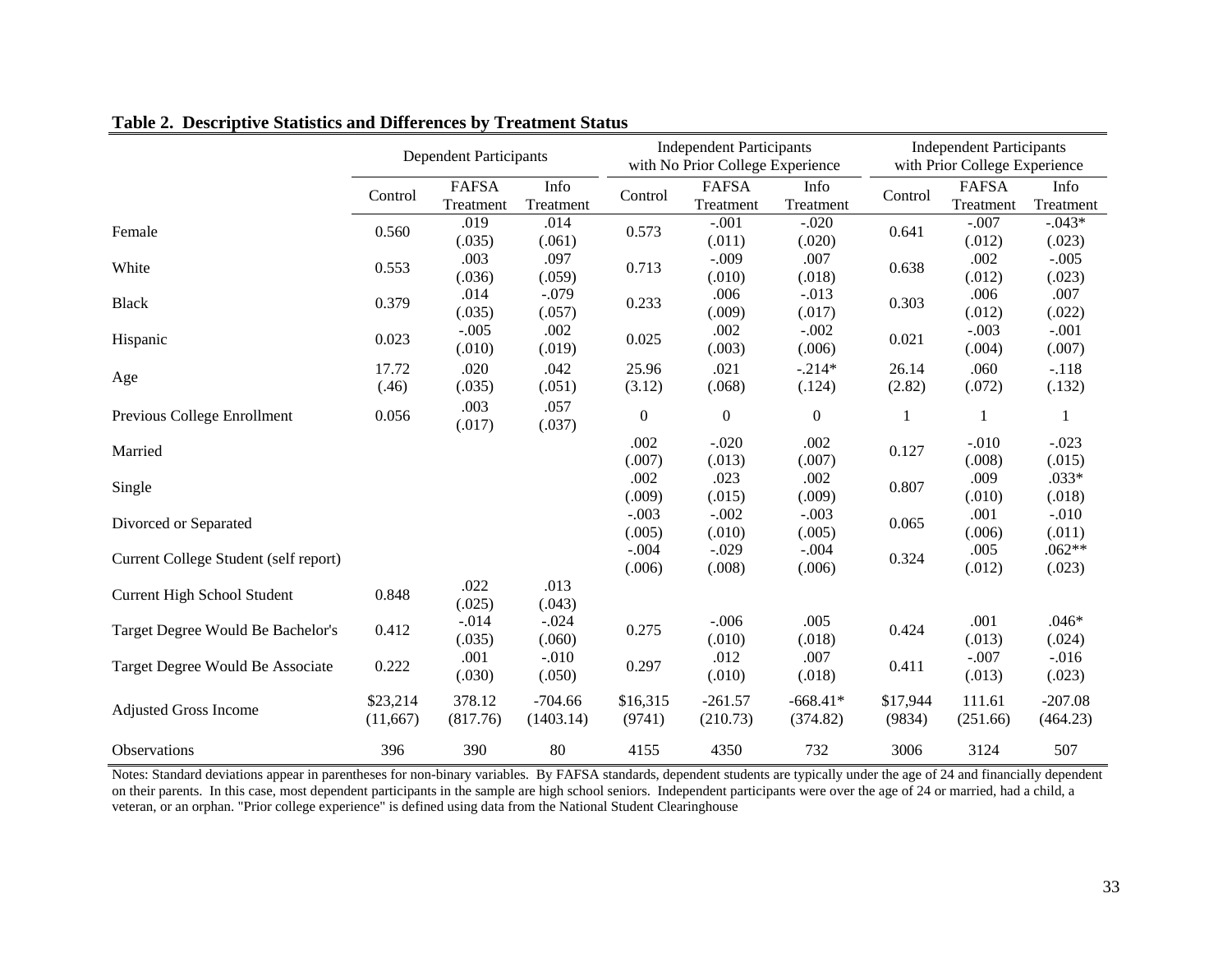|                                           | Dependent<br>Participants<br>Control Mean $= .402$ |                      |                    | <b>Independent Participants</b><br>with No Prior College<br>Experience<br>Control Mean $= .138$ | <b>Independent Participants</b><br>with Prior College<br>Experience<br>Control Mean $= .353$ |                       |  |
|-------------------------------------------|----------------------------------------------------|----------------------|--------------------|-------------------------------------------------------------------------------------------------|----------------------------------------------------------------------------------------------|-----------------------|--|
|                                           | (1)                                                | (2)                  | (3)                | (4)                                                                                             | (5)                                                                                          | (6)                   |  |
| <b>FAFSA</b> Treatment                    | $.157**$<br>(.035)                                 | $.146**$<br>(.033)   | $.257**$<br>(.009) | $.257**$<br>(.009)                                                                              | $.204**$<br>(.012)                                                                           | $.206**$<br>(.012)    |  |
| Information-Only<br>Treatment             | $-.012$<br>(.060)                                  | $-.034$<br>(.055)    | $-.011$<br>(.013)  | $-.013$<br>(.013)                                                                               | .019<br>(.023)                                                                               | .023<br>(.022)        |  |
| Female                                    |                                                    | $.120**$<br>(.032)   |                    | $.079**$<br>(.009)                                                                              |                                                                                              | .139**<br>(.012)      |  |
| White                                     |                                                    | $-.147$<br>(.090)    |                    | $-.005$<br>(.028)                                                                               |                                                                                              | $-.014$<br>(.031)     |  |
| <b>Black</b>                              |                                                    | $-.058$<br>(.091)    |                    | $.050*$<br>(.028)                                                                               |                                                                                              | $.092**$<br>(.032)    |  |
| Hispanic                                  |                                                    | $-.019$<br>(.155)    |                    | $-.016$<br>(.036)                                                                               |                                                                                              | .056<br>(.053)        |  |
| Age (years)                               |                                                    | $.255**$<br>(.021)   |                    | $-.010$<br>(.001)                                                                               |                                                                                              | $-.013**$<br>(.002)   |  |
| Previous College<br>Enrollment            |                                                    | $.290**$<br>(.064)   |                    |                                                                                                 |                                                                                              |                       |  |
| Father's Highest<br>$Educ = College$      |                                                    | $-.096$<br>(.065)    |                    | $-.003$<br>(.016)                                                                               |                                                                                              | $-.008$<br>(.023)     |  |
| Father's Highest<br>$Educ = High school$  |                                                    | $-.069$<br>(.053)    |                    | $-.005$<br>(.013)                                                                               |                                                                                              | $-.010$<br>(.021)     |  |
| Mother's Highest<br>$Educ = College$      |                                                    | .195**<br>(.084)     |                    | .002<br>(.018)                                                                                  |                                                                                              | $.061**$<br>(.032)    |  |
| Mother's Highest<br>$Educ = High school$  |                                                    | .105<br>(.081)       |                    | $-.016$<br>(.015)                                                                               |                                                                                              | .042<br>(.032)        |  |
| <b>Adjusted Gross</b><br>Income $(000's)$ |                                                    | $.0035**$<br>(.0014) |                    | $-.0032**$<br>(.0004)                                                                           |                                                                                              | $-.0036**$<br>(.0006) |  |
| Observations                              | 866                                                | 866                  | 9237               | 9237                                                                                            | 6637                                                                                         | 6637                  |  |

### **Table 3. OLS Regressions of the Effects on FAFSA Filing**  *Dependent Variable* = Filed a FAFSA with the U.S. Dept. of Education

Notes: Robust standard errors appear in parentheses.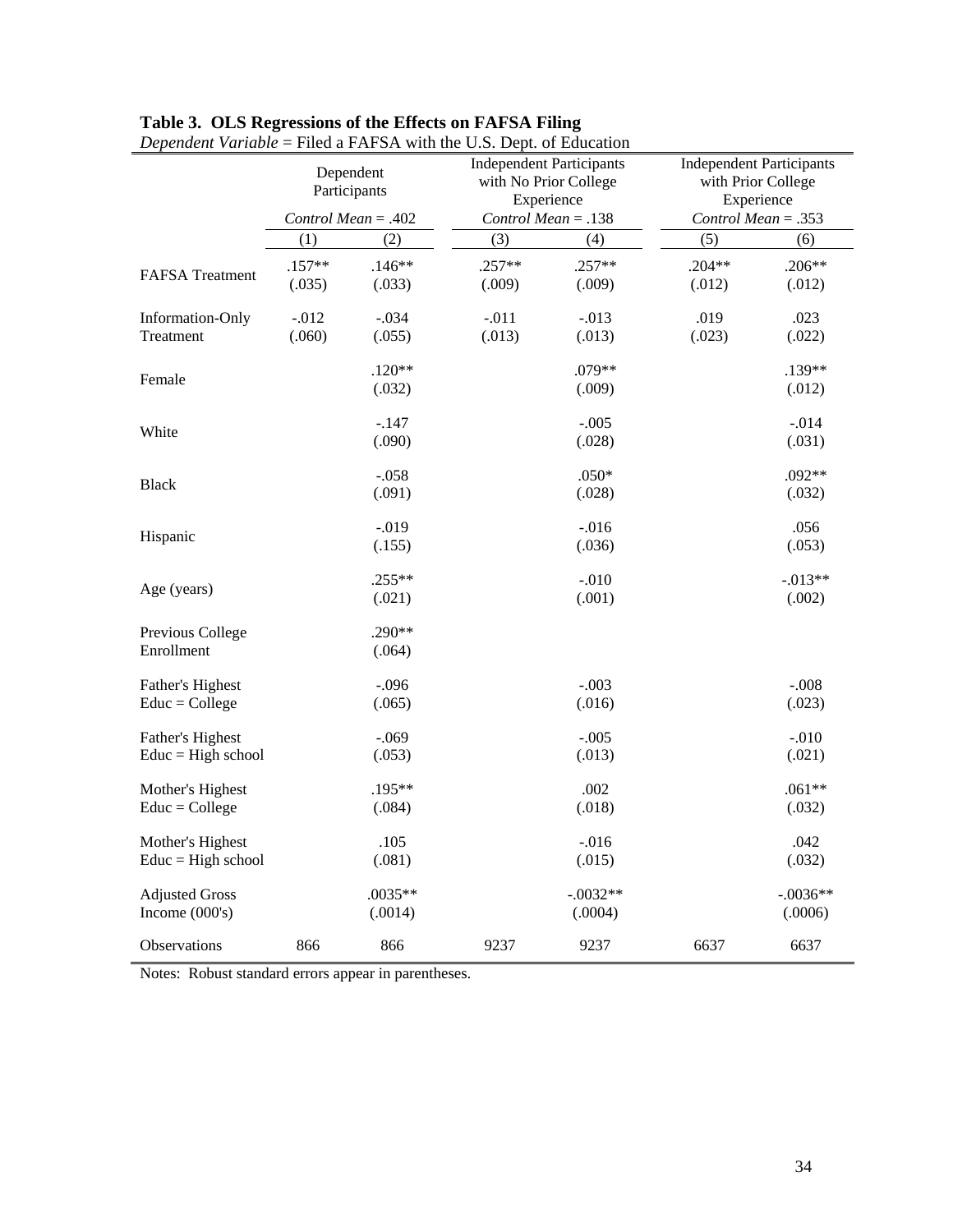|                                           |                    | Dependent<br>Participants |                     | <b>Independent Participants</b><br>with No Prior College<br>Experience |                | <b>Independent Participants</b><br>with Prior College<br>Experience |
|-------------------------------------------|--------------------|---------------------------|---------------------|------------------------------------------------------------------------|----------------|---------------------------------------------------------------------|
|                                           |                    | Control Mean $= .268$     |                     | Control Mean $= .029$                                                  |                | Control Mean $= .237$                                               |
|                                           | (1)                | (2)                       | (3)                 | (4)                                                                    | (5)            | (6)                                                                 |
| FAFSA treatment                           | $.077**$<br>(.033) | .069**<br>(.032)          | .006<br>(.004)      | .006<br>(.004)                                                         | .006<br>(.011) | .007<br>(.011)                                                      |
| Information-Only<br>Treatment             | .034<br>(.056)     | .009<br>(.051)            | $-.0007$<br>(.0070) | $-.001$<br>(.007)                                                      | .008<br>(.021) | .009<br>(.020)                                                      |
| Female                                    |                    | $.119**$<br>(.029)        |                     | .009**<br>(.004)                                                       |                | $.040**$<br>(.011)                                                  |
| White                                     |                    | $-.146$<br>(.091)         |                     | $-.018$<br>(.013)                                                      |                | $-.033$<br>(.029)                                                   |
| <b>Black</b>                              |                    | $-.124$<br>(.092)         |                     | .001<br>(.013)                                                         |                | $-.027$<br>(.030)                                                   |
| Hispanic                                  |                    | .064<br>(.152)            |                     | $-.010$<br>(.017)                                                      |                | .035<br>(.050)                                                      |
| Age (years)                               |                    | $.130**$<br>(.018)        |                     | $-.003**$<br>(.001)                                                    |                | $-.010**$<br>(.002)                                                 |
| Previous College<br>Enrollment            |                    | .338**<br>(.070)          |                     |                                                                        |                |                                                                     |
| Father's Highest<br>$Educ = College$      |                    | .043<br>(.060)            |                     | .001<br>(.007)                                                         |                | $-.012$<br>(.021)                                                   |
| Father's Highest<br>$Educ = High school$  |                    | .008<br>(.046)            |                     | $-.002$<br>(.007)                                                      |                | $-.024$<br>(.020)                                                   |
| Mother's Highest<br>$Educ = College$      |                    | $.147**$<br>(.073)        |                     | .003<br>(.008)                                                         |                | $-.007$<br>(.029)                                                   |
| Mother's Highest<br>$Educ = High school$  |                    | .063<br>(.066)            |                     | $-.002$<br>(.007)                                                      |                | $-.027$<br>(.029)                                                   |
| <b>Adjusted Gross</b><br>Income $(000's)$ |                    | $.0026**$<br>(.0013)      |                     | .00002<br>(.00019)                                                     |                | $-.0009*$<br>(.0005)                                                |
| Observations                              | 866                | 866                       | 9237                | 9237                                                                   | 6637           | 6637                                                                |

| Table 4. OLS Regressions of Intention to Treat Effects on College Attendance         |  |  |  |
|--------------------------------------------------------------------------------------|--|--|--|
| <i>Dependent Variable</i> = College Attendance between April 15 and November 1, 2008 |  |  |  |

Notes: Enrollment is measured using the National Student Clearinghouse data. Robust standard errors appear in parentheses.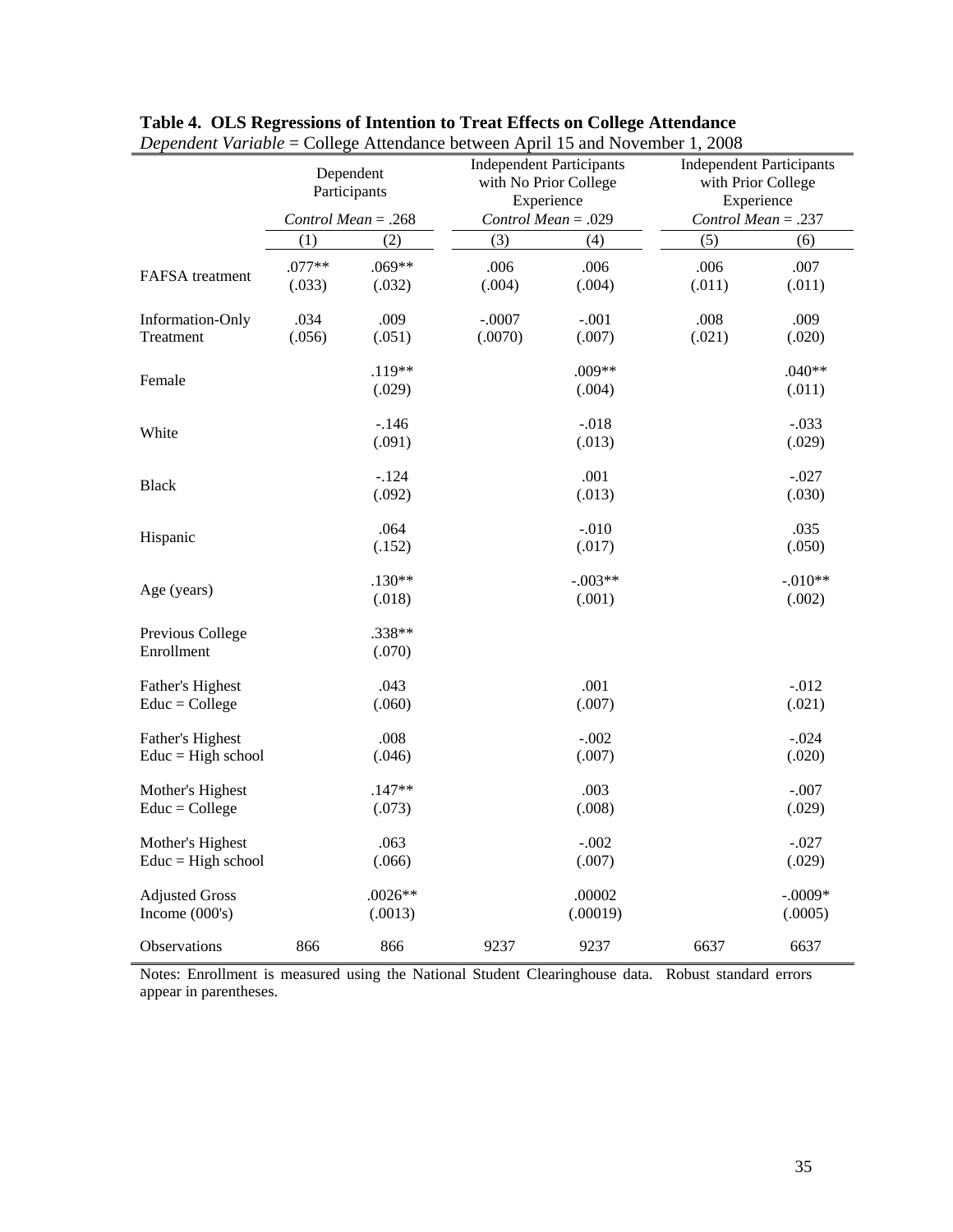|                                                                 | <b>Dependent Participants</b> |                           |                        | <b>Independent Participants</b><br>with No Prior College Experience |                           |                        | <b>Independent Participants</b><br>with Prior College Experience |                           |                        |
|-----------------------------------------------------------------|-------------------------------|---------------------------|------------------------|---------------------------------------------------------------------|---------------------------|------------------------|------------------------------------------------------------------|---------------------------|------------------------|
|                                                                 | Control                       |                           | <b>OLS</b> Estimates   | Control                                                             |                           | <b>OLS</b> Estimates   | Control                                                          |                           | <b>OLS</b> Estimates   |
| Dependent Variable                                              | Mean                          | <b>FAFSA</b><br>Treatment | Info-Only<br>Treatment | Mean                                                                | <b>FAFSA</b><br>Treatment | Info-Only<br>Treatment | Mean                                                             | <b>FAFSA</b><br>Treatment | Info-Only<br>Treatment |
| Received Any Pell Grant<br>(not conditional on enrollment)      | .298                          | .098**<br>(.033)          | $-.018$<br>(.051)      | .096                                                                | .019**<br>(.007)          | $-.016$<br>(.011)      | .233                                                             | $.031**$<br>(.011)        | .020<br>(.020)         |
| Total Scheduled Amount of<br><b>Federal Grants</b>              | \$1363<br>(2229)              | 375**<br>(156)            | $-192$<br>(250)        | 444<br>(1415)                                                       | 79**<br>(31)              | $-76$<br>(52)          | 1026<br>(1971)                                                   | $145**$<br>(49)           | 78<br>(88)             |
| Received Federal Student<br>Loan                                | .232                          | .031<br>(.030)            | $-.065$<br>(.045)      | .069                                                                | .004<br>(.006)            | $-.018**$<br>(.009)    | .179                                                             | $.020**$<br>(.010)        | .017<br>(.018)         |
| <b>Filed FAFSA</b><br>Conditional on Attendance                 | .925                          | .034<br>(.033)            | .011<br>(.066)         | .836                                                                | $.116**$<br>(.036)        | .085<br>(.073)         | .841                                                             | $.040**$<br>(.017)        | $-.008$<br>(.035)      |
| Date of FAFSA Filing 2008<br>Conditional on Filing (in<br>days) | May 11<br>(103.1)             | $-32.6$<br>(10.1)         | $-17.5$<br>(18.6)      | Jul 7<br>(98.3)                                                     | $-112.9$<br>(4.6)         | $-25.1$<br>(11.0)      | Jun $6$<br>(98.2)                                                | $-63.4$<br>(3.6)          | $-12.9$<br>(7.4)       |
| Filed FAFSA before March<br>1, 2008 Conditional on Filing       | .365                          | .039<br>(.052)            | .006<br>(.096)         | .064                                                                | .554<br>(.016)            | .038<br>(.034)         | .191                                                             | .291<br>(.017)            | .015<br>(.032)         |

# **Table 5. OLS Regressions of the Effects on Aid Receipt and FAFSA Filing**

Notes: The outcomes are defined using data from the U.S. Department of Education. Specifications include controls for race, gender, age, prior college experience, parents' education levels, and family income. Robust standard errors appear in parentheses. Total scheduled amount of grant aid includes all payments scheduled during the 2008-2009 school year. Total paid reflects the actual amount of money transferred to schools as of March 2009. This may differ from the scheduled amounts if students withdraw from school or transfer or if payments for a spring term have not yet been transferred to the students' schools. The regressions with dependent participants have 868 observations, except for those that are conditional. The samples are 264 if conditional on attendance and 407 if conditional on FAFSA filing. The regressions with independent participants without prior college experience have 9237 observations. The samples are 295 if conditional on attendance and 2392 if conditional on FAFSA filing. The regressions with independent participants with prior college experience have 6637 observations. The conditional samples have 1594 if conditional on attendance and 2992 if conditional on FAFSA filing.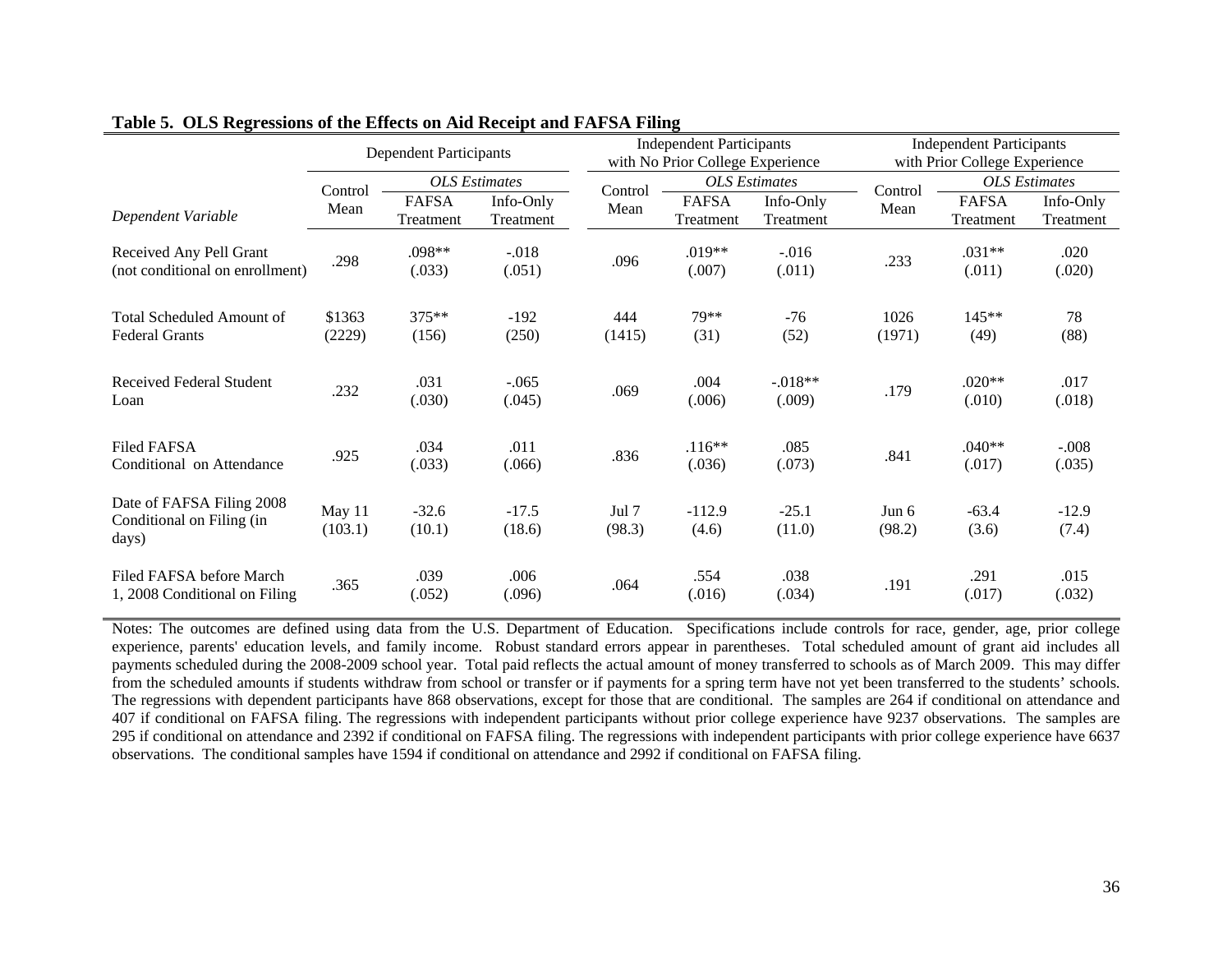| $\sim$ $\sim$ $\sim$                           | CODIOIND OI WILL | Dependent<br>Participants<br>$(N = 868)$ |                        |                 | <b>Independent Participants</b><br>with No Prior College Experience<br>$(N = 9237)$ |                        |                 | <b>Independent Participants</b><br>with Prior College Experience<br>$(N = 6637)$ |                        |
|------------------------------------------------|------------------|------------------------------------------|------------------------|-----------------|-------------------------------------------------------------------------------------|------------------------|-----------------|----------------------------------------------------------------------------------|------------------------|
|                                                |                  | <b>OLS</b> Estimates                     |                        |                 | <b>OLS</b> Estimates                                                                |                        |                 | <b>OLS</b> Estimates                                                             |                        |
| Dependent Variable                             | Control<br>Mean  | <b>FAFSA</b><br>Treatment                | Info-only<br>Treatment | Control<br>Mean | <b>FAFSA</b><br>Treatment                                                           | Info-only<br>Treatment | Control<br>Mean | <b>FAFSA</b><br>Treatment                                                        | Info-only<br>Treatment |
| <b>Attended Public</b><br>College              | .222             | $.050*$<br>(.030)                        | .030<br>(.050)         | .022            | $.006*$<br>(.003)                                                                   | .001<br>(.006)         | .181            | .003<br>(.010)                                                                   | $-.003$<br>(.018)      |
| <b>Attended Private</b><br>College             | .048             | .018<br>(.016)                           | $-.025$<br>(.020)      | .007            | $-.001$<br>(.002)                                                                   | $-.002$<br>(.003)      | .058            | .006<br>(.006)                                                                   | .011<br>(.012)         |
| Attended Four-year<br>Campus                   | .169             | .043<br>(.028)                           | $-.019$<br>(.043)      | .009            | $.004*$<br>(.002)                                                                   | .003<br>(.004)         | .113            | .003<br>(.008)                                                                   | .013<br>(.016)         |
| Attended Two-year<br>Campus                    | .098             | .027<br>(.023)                           | .027<br>(.041)         | .019            | .001<br>(.003)                                                                      | $-.003$<br>(.005)      | .122            | .006<br>(.008)                                                                   | $-.002$<br>(.016)      |
| <b>Attended Selective</b><br>College           | .038             | $.040**$<br>(.017)                       | .022<br>(.028)         | .001            | .001<br>(.001)                                                                      | $-.0011**$<br>(.0005)  | .026            | $-.005$<br>(.004)                                                                | .010<br>(.090)         |
| Attended Non-selective<br>College              | .174             | .014<br>(.027)                           | $-.002$<br>(.045)      | .024            | .004<br>(.003)                                                                      | .002<br>(.006)         | .182            | .005<br>(.010)                                                                   | .001<br>(.018)         |
| Attended Full-time                             | .189             | $.054*$<br>(.029)                        | $-.017$<br>(.045)      | .013            | $.007**$<br>(.003)                                                                  | $-.004$<br>(.004)      | .116            | $-.007$<br>(.008)                                                                | $-.008$<br>(.015)      |
| Attended Part-time or<br>Full-time             | .207             | $.056*$<br>(.030)                        | .025<br>(.048)         | .020            | $.006*$<br>(.003)                                                                   | $-.002$<br>(.005)      | .184            | .0001<br>(.0099)                                                                 | .014<br>(.019)         |
| Withdrew from College<br>Fall 2008 (uncondit.) | .010             | $-.006$<br>(.006)                        | $-0.012*$<br>(.006)    | .001            | .0002<br>(.0008)                                                                    | .0001<br>(.0015)       | .016            | .003<br>(.003)                                                                   | .0003<br>(.0060)       |

**Table 6. OLS Regressions of the Effects on Patterns of Attendance Post Experiment** 

Notes: Enrollment is measured using the National Student Clearinghouse data. Specifications include controls for race, gender, age, prior college experience, parents' education levels, and family income. Robust standard errors appear in parentheses. Selective colleges include those colleges classified by Barron's guide as "most," "highly," or "very competitive."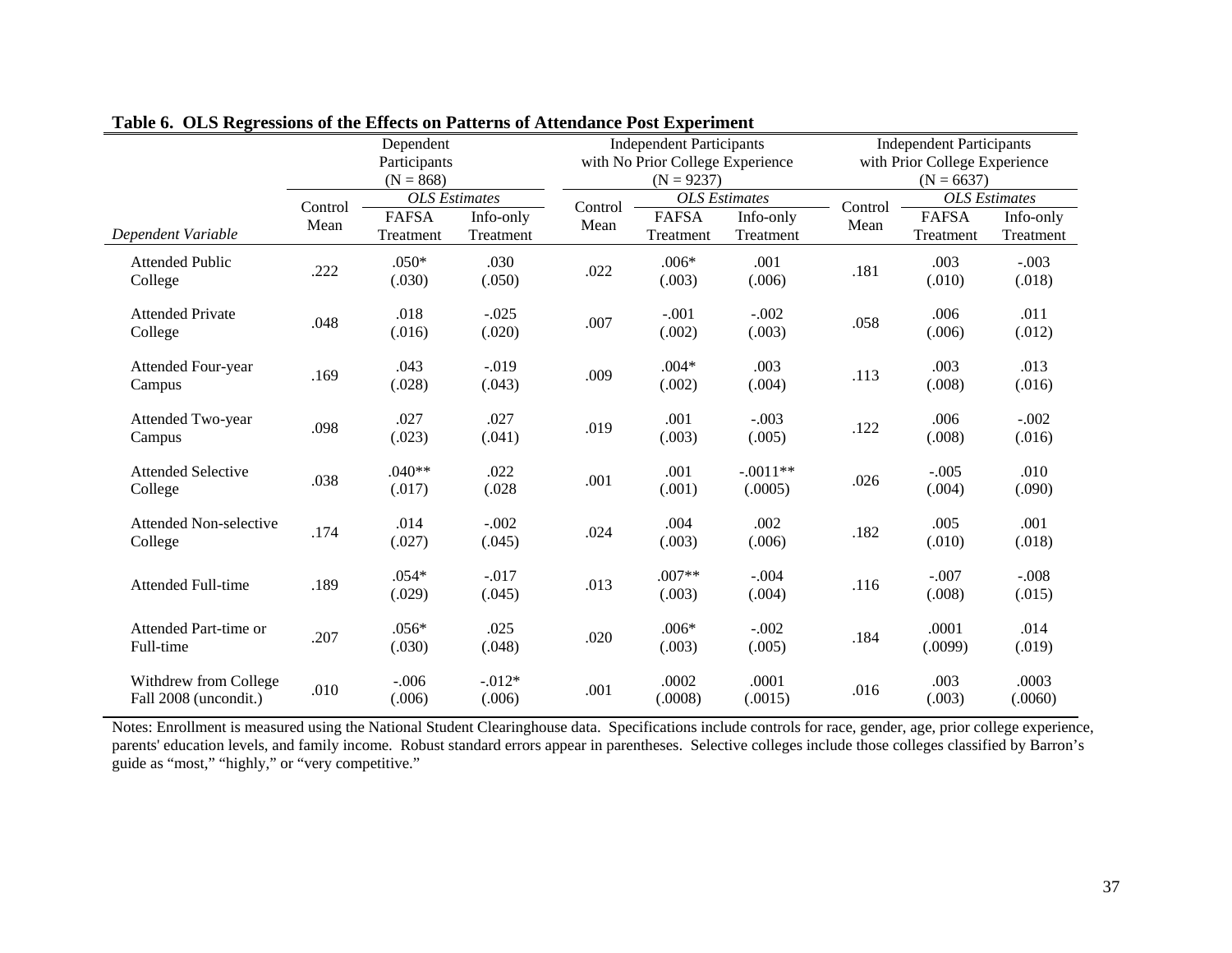# **Table 7. OLS Regressions of Intention-to-Treat Effects**

| D                                   |                           | Participants with Estimated<br>Expected Family Contribution (EFC) = $0$ |           | Participants with Estimated<br>Expected Family Contribution (EFC) $> 0$ |                        |           |  |
|-------------------------------------|---------------------------|-------------------------------------------------------------------------|-----------|-------------------------------------------------------------------------|------------------------|-----------|--|
|                                     | <b>FAFSA</b><br>Treatment | Info-Only<br>Treatment                                                  | ${\bf N}$ | <b>FAFSA</b><br>Treatment                                               | Info-Only<br>Treatment | ${\bf N}$ |  |
| Full Sample                         | $.012**$<br>(.005)        | $-.002$<br>(.009)                                                       | 6266      | $-.008$<br>(.006)                                                       | .003<br>(.011)         | 2971      |  |
| "Very Interested in<br>College"     | $.018**$<br>(.008)        | $-.005$<br>(.014)                                                       | 3405      | $-.013$<br>(.013)                                                       | $-.004$<br>(.022)      | 1200      |  |
| Not "Very<br>Interested"            | .003<br>(.005)            | .001<br>(.001)                                                          | 2861      | $-.005$<br>(.005)                                                       | .004<br>(.010)         | 1771      |  |
| Some Do not Go<br>because Must Work | $.034***$<br>(.011)       | .032<br>(.020)                                                          | 1250      | .004<br>(.012)                                                          | .035<br>(.021)         | 798       |  |
| Other Reasons Why<br>Some Do not Go | .005<br>(.011)            | $-.012$<br>(.010)                                                       | 5016      | $-.012*$<br>(.007)                                                      | $-.011$<br>(.013)      | 2173      |  |
| Female                              | $.015**$<br>(.006)        | $-.008$<br>(.012)                                                       | 3890      | $-.006$<br>(.010)                                                       | .011<br>(.018)         | 1388      |  |
| Male                                | .006<br>(.008)            | .005<br>(.013)                                                          | 2376      | $-.009$<br>(.007)                                                       | $-.005$<br>(.013)      | 1583      |  |
| White                               | $.010*$<br>(.005)         | .006<br>(.010)                                                          | 4598      | $-.008$<br>(.006)                                                       | $-.010$<br>(.011)      | 2467      |  |
| <b>Black</b>                        | .015<br>(.011)            | $-.028$<br>(.021)                                                       | 1668      | $-.007$<br>(.018)                                                       | $.073**$<br>(.035)     | 504       |  |
| Without Dependent<br>Children       | .032<br>(.021)            | $-.044$<br>(.037)                                                       | 387       | $-0.012$<br>(.012)                                                      | $-.012$<br>(.024)      | 168       |  |
| With Dependent<br>Children          | $.010**$<br>(.005)        | $-.005$<br>(.009)                                                       | 5879      | $-.008$<br>(.006)                                                       | .004<br>(.012)         | 2803      |  |

Independent Participants with No Prior College Experience *Dependent Variable* = College Attendance between April 15 and November 1, 2008

Notes: Robust standard errors appear in parentheses. Specifications include controls for race, gender, age, prior college experience, parents' education levels, and family income